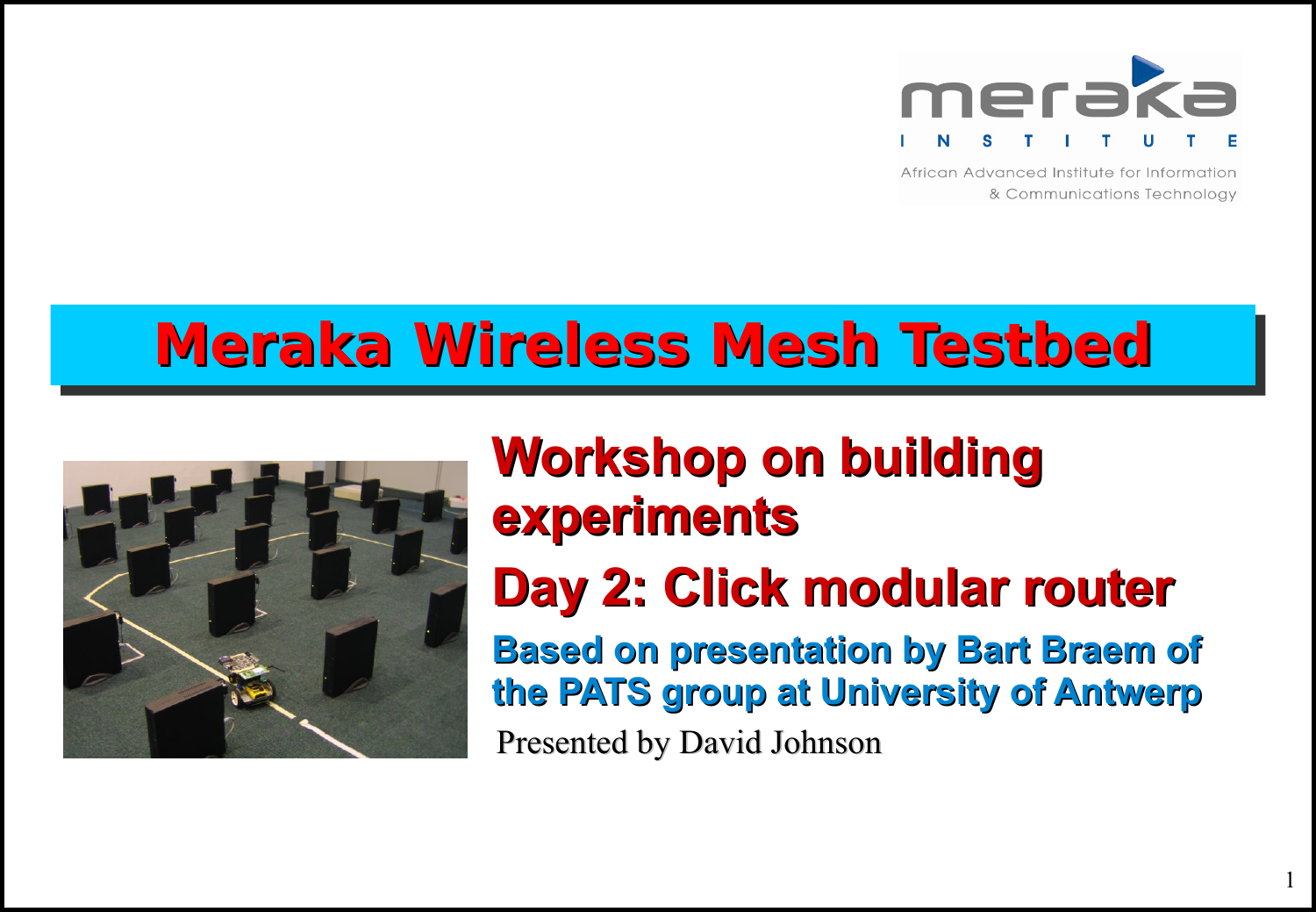### ◆ **Click concepts**

- + General concept
- + A click graph
- + Click elements
- + Push and pull ports
- + Compound elements
- + Packets
- + Click scripts
- + Element configurations
- + Running click

### ◆ **Click with wireless interfaces**

+ Putting wireless interface in raw/monitor mode + Taking over the 802.11 state machine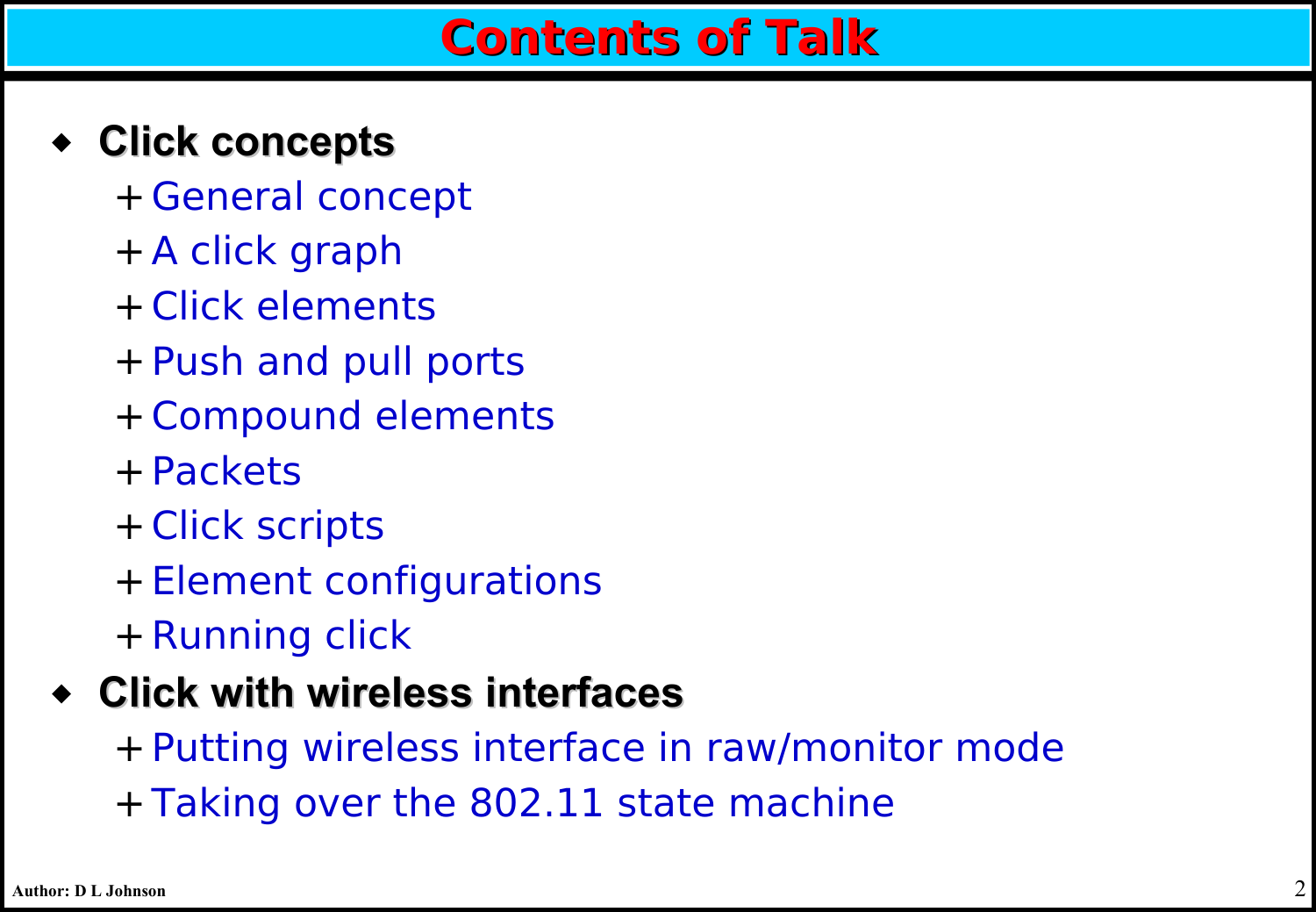- ◆ **Visualizing the Click graph with Clicky**
- **Building your own elements** 
	- + How to write your own element
	- + Push, pull and agnostic version
	- + Parsing its configuration
	- + The Click STL
	- + Packet manipulation
	- + Timers
	- + Handlers
	- + References
- ◆ **Tutorials**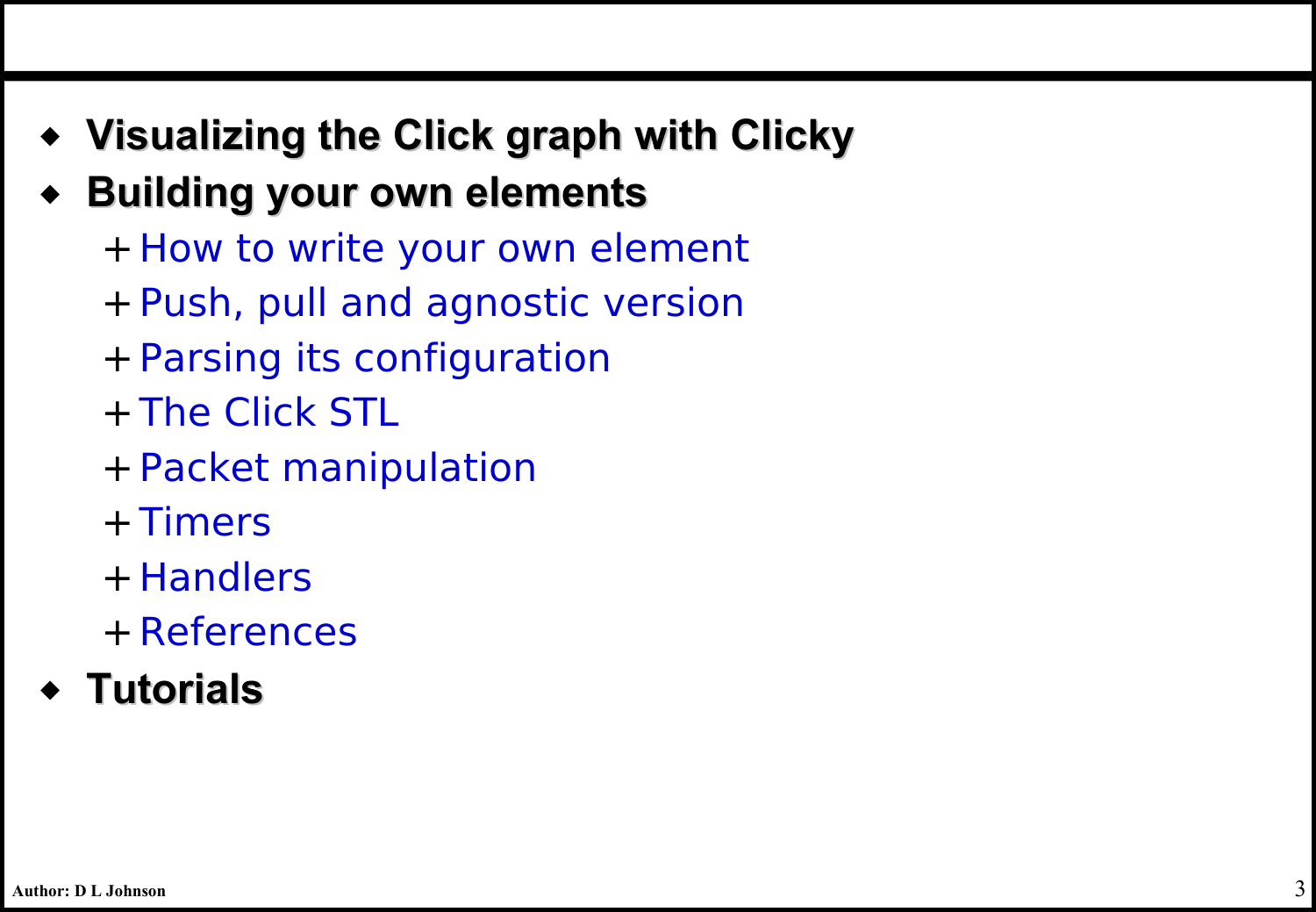## **Why click**

- **Developed by M.I.T. To simplify the process of building packet processors**
	- + Could theoretically replace any linux tool which involves packet processing
		- Iptables, tc, all routing protocols …
- ◆ **Designed in 1999 and published in thesis by Eric Kohler in 2000**
- ◆ **All of M.I.T. Work on roofnet project using Srcr mesh protocols was developed using Click**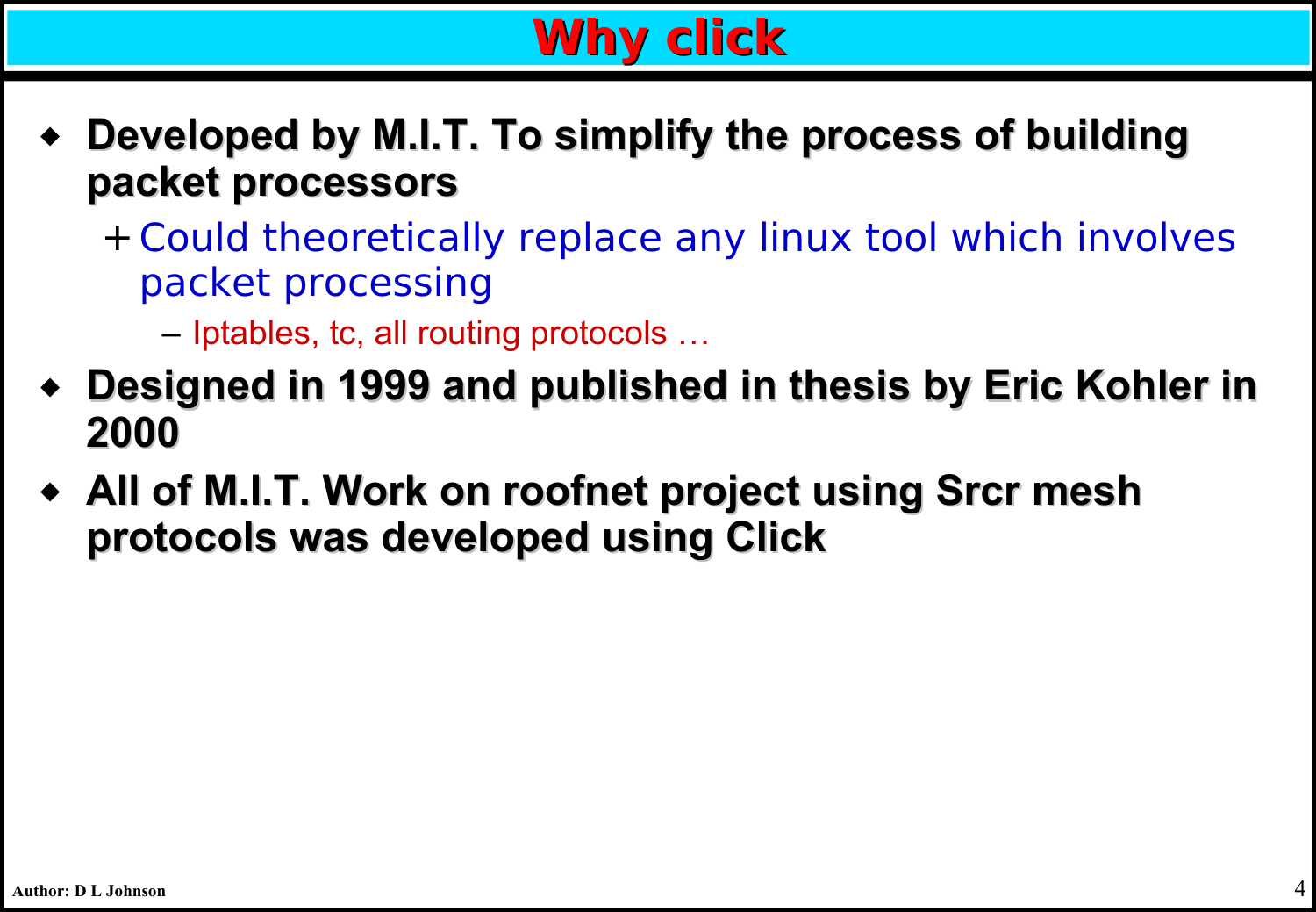### **General concept**

- ◆ **Create state machine for processing packets**
- ◆ **Architecture centered on elements**
	- +Small building blocks
	- +Perform simple operations like queuing
	- +Written in C++

## ◆ **Click routers**

+Directed graphs of elements +Text files

### ◆ **Open source**

+Runs on Linux, Mac OS X and BSD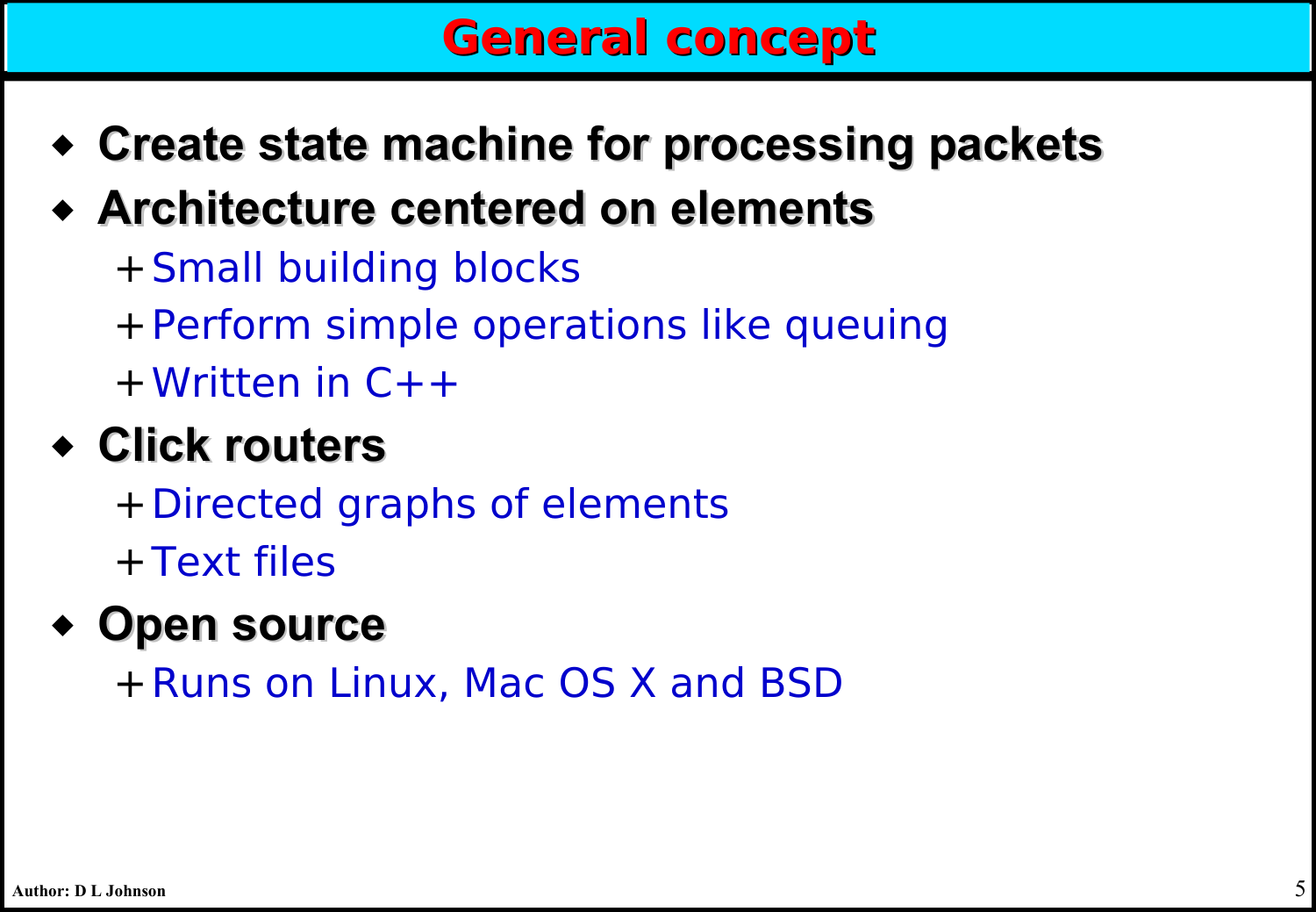## **Click graph**

- ◆ **Elements connected by edges** +Output ports to input ports
- ◆ **Describes possible packet flows**
- **FromDevice(eth0)**
	- **-> Counter**
	- **-> Discard;**

$$
From Device(eth0) \longrightarrow Counter \longrightarrow Discard
$$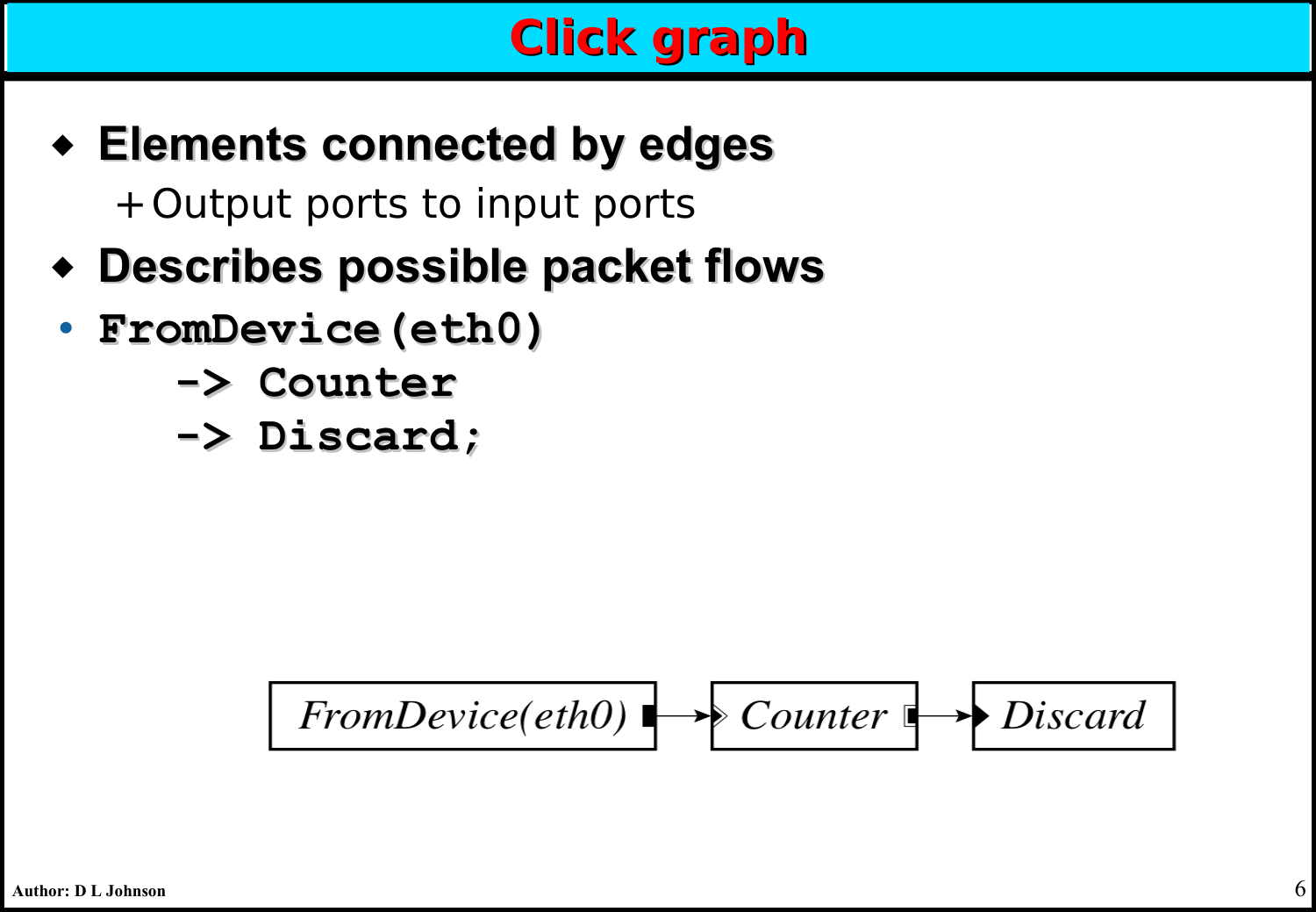### **Elements**

#### ◆ **Class**

+ element type (reuse!)

### ◆ **Configuration string**

+ initializes this instance

### ◆ **Input port(s)**

+ Triangles

### ◆ **Output port(s)**

+ Interface where packets leave

+ Squares

#### **Instances can be named**

+ myTee :: Tee

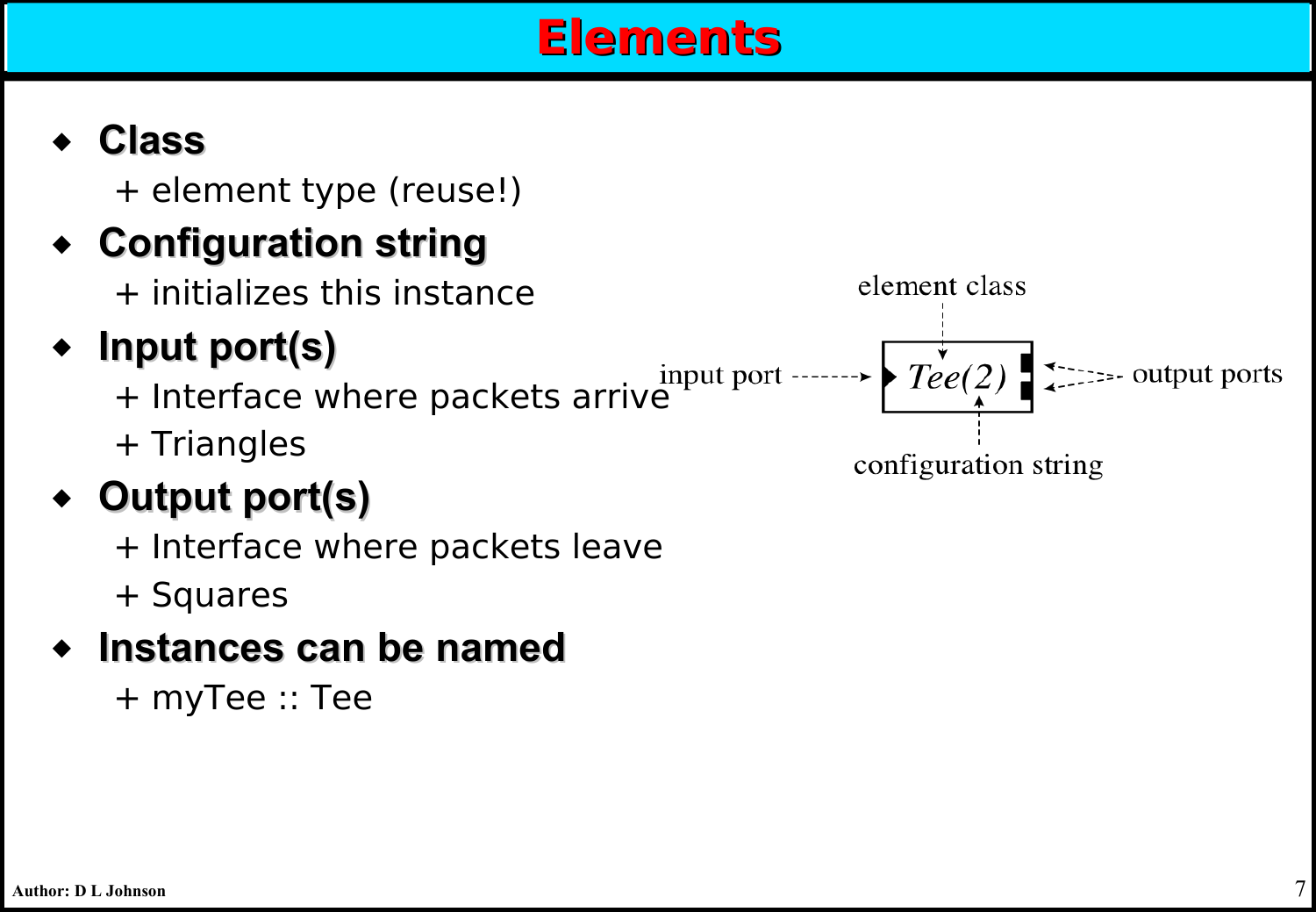### **Push and pull ports**

#### **Push port**

- + Filled square or triangle
- + Source initiates packet transfer
- + Event based packet flow

#### **Pull port**

- + Empty square or triangle
- + Destination initiates packet transfer
- + Used with polling, scheduling, …

#### **Agnostic port**

- + Square-in-square or triangle-in-triangle
- + Becomes push or pull (inner square or triangle filled or empty)

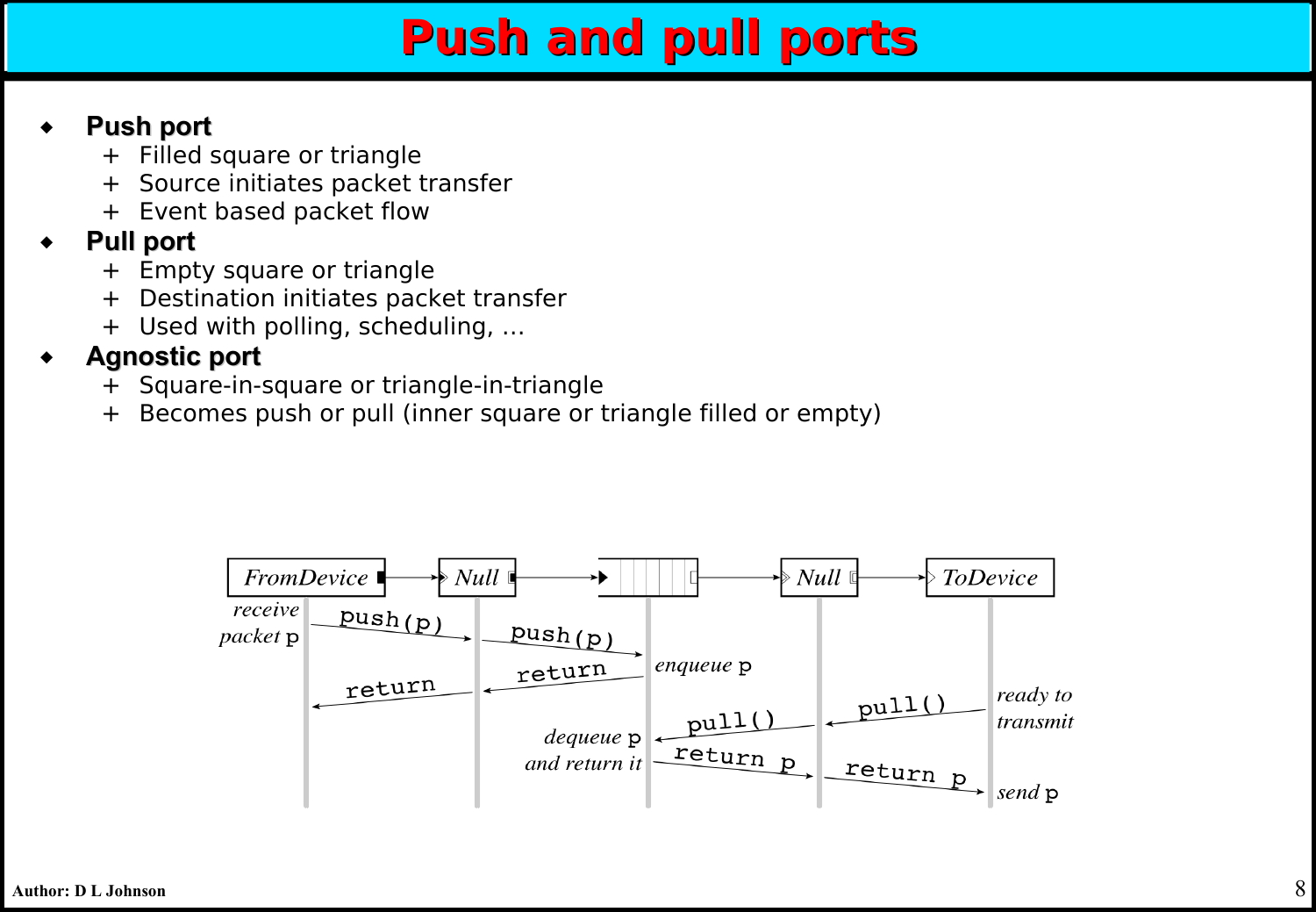### **Push and pull ports violations**

#### **Push port**

- + Has to be connected to push or agnostic port
- + Conversion from push to pull
	- With push-to-pull element
	- E.g. queue
- ◆ **Pull port** 
	- + Has to be connected to pull or agnostic port
	- + Conversion from pull to push
		- With pull-to-push element
		- E.g. unqueue

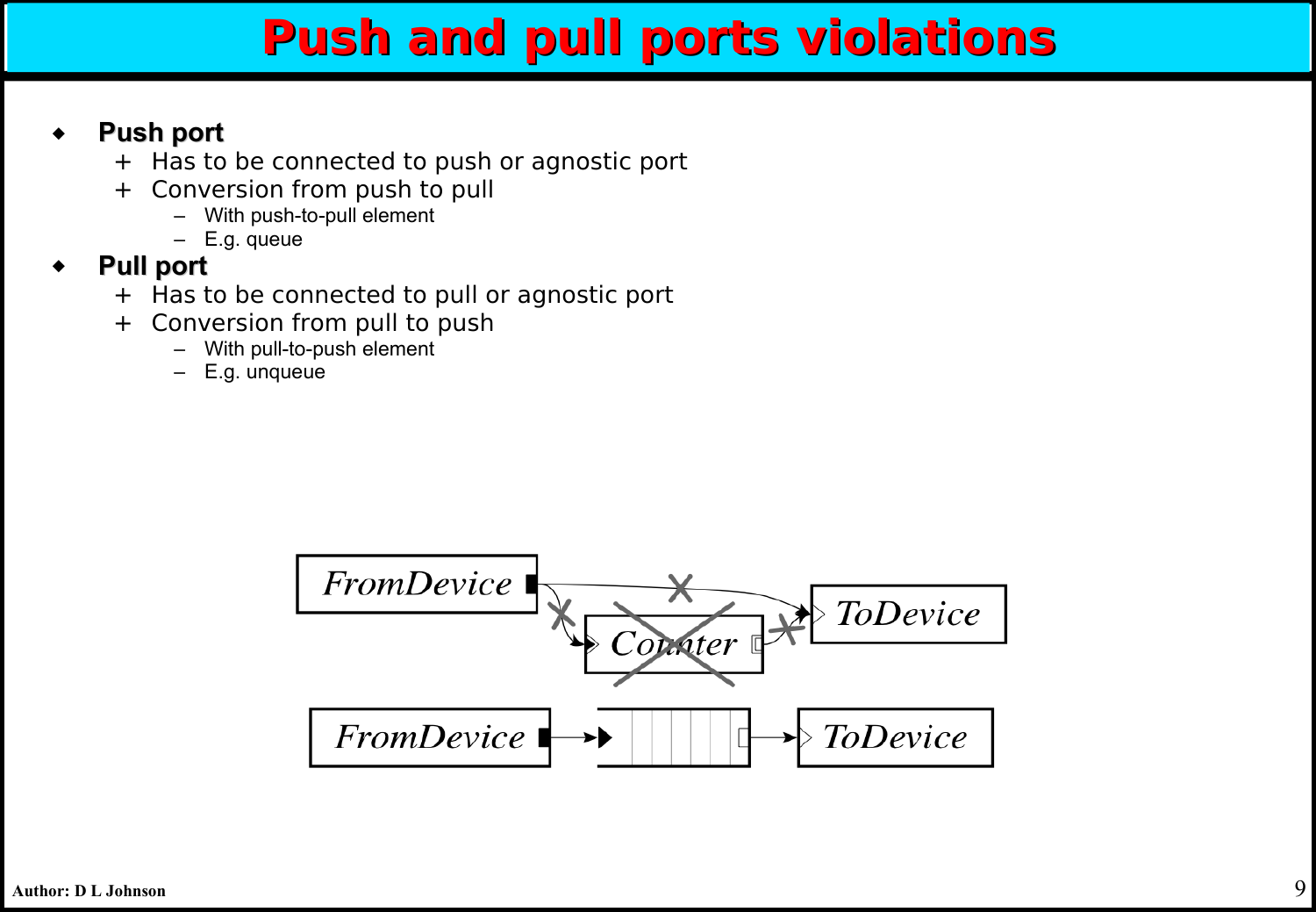- ◆ **Group elements in larger elements**
- ◆ **Configuration with variables**
	- +Pass configuration to the internal elements
	- +Can be anything (constant, integer, elements, IP address, …)
	- +Motivates reuse

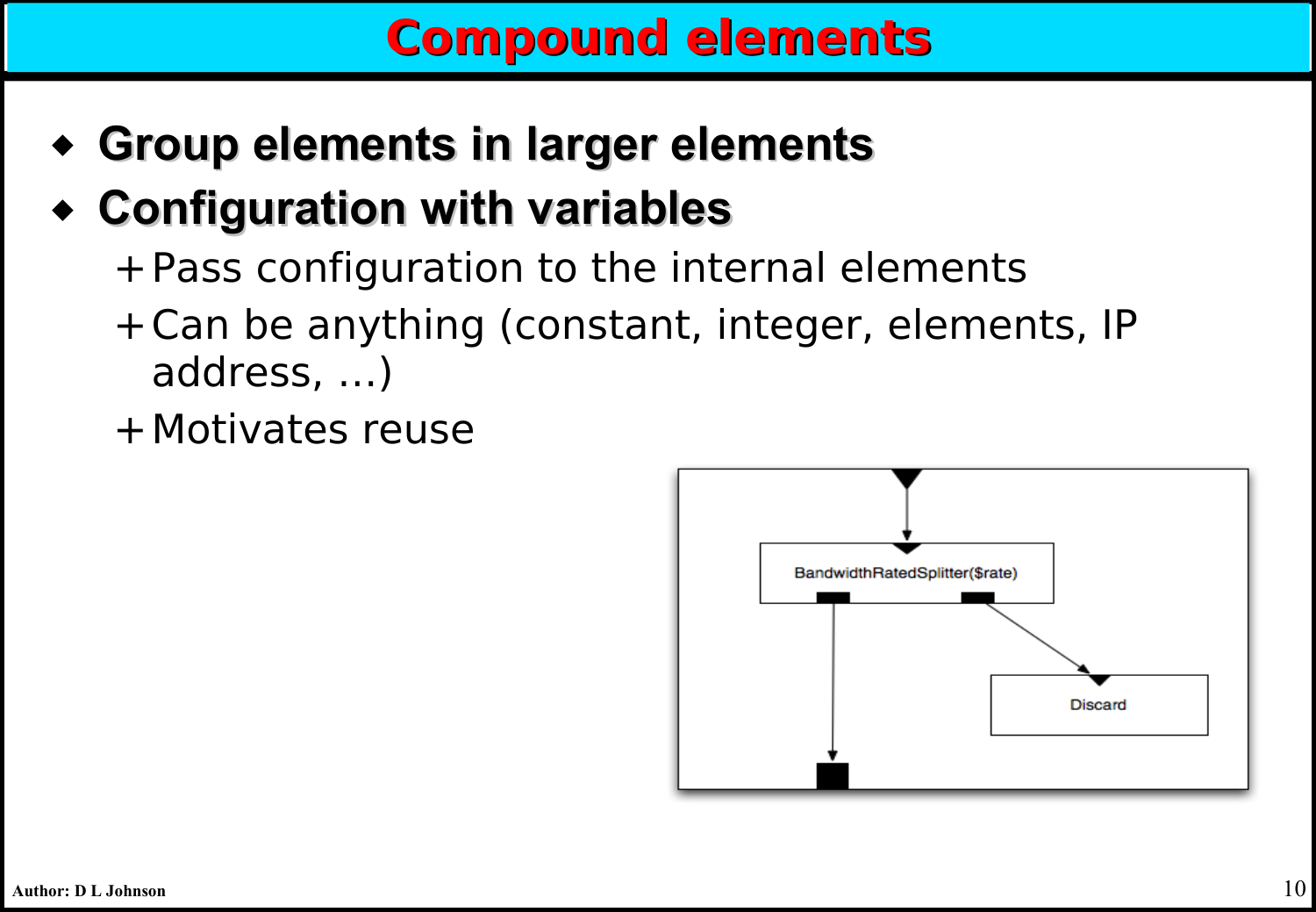### **Packets**

- ◆ **Packet consists of** 
	- + Payload
		- $-$  char<sup>\*</sup>
		- Access with struct\*



- + Annotations (metadata to simplify processing)
	- "post-it"
	- IP header information
	- TCP header information
	- Paint annotations
	- User defined annotations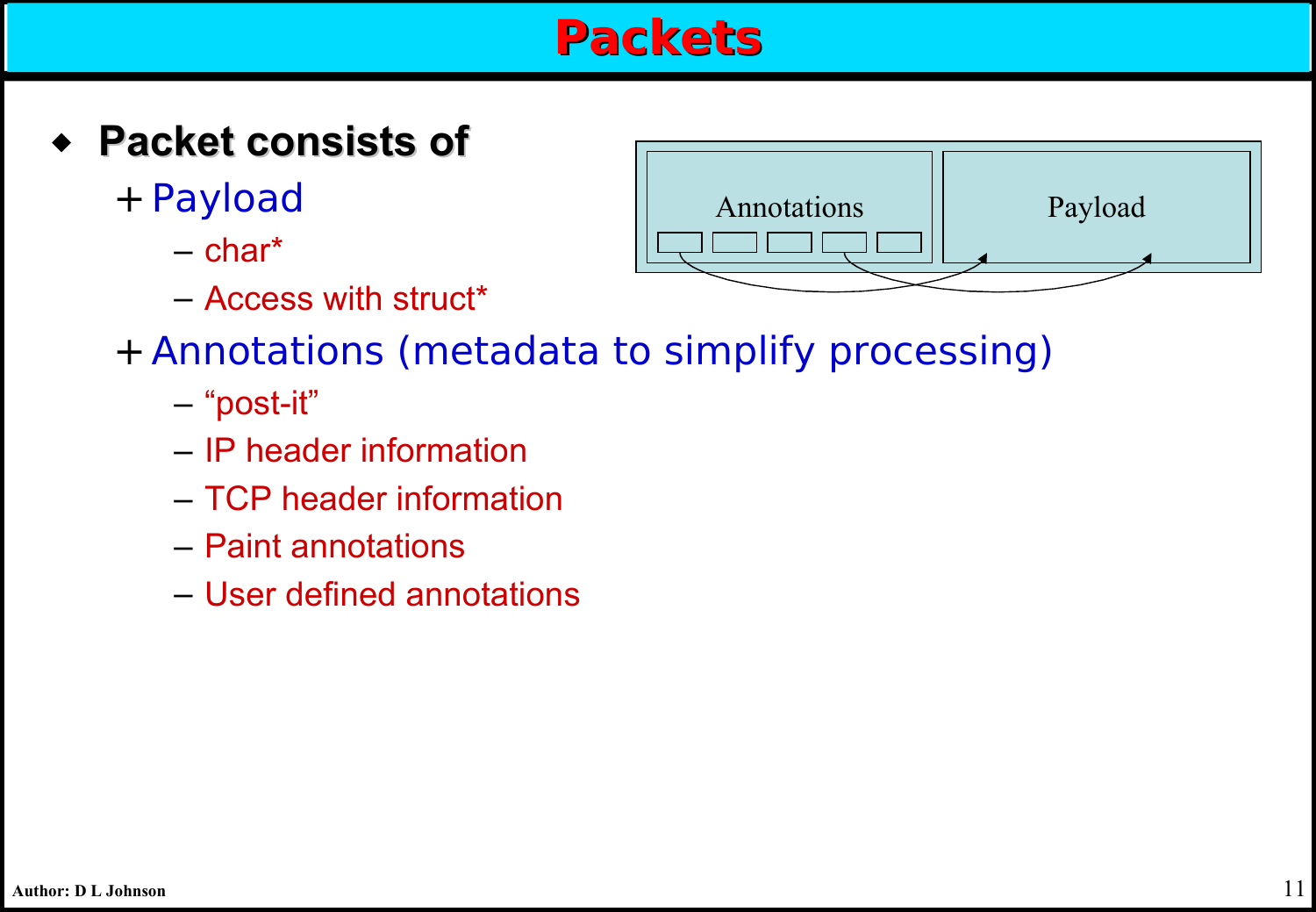## **Click scripts (1)**

- ◆ **Text files describing the Click graph** +Elements with their configurations +Define instances of objects +Connections
- **src :: FromDevice(eth0); ctr :: Counter; sink :: Discard; src -> ctr; ctr -> sink;**
- **FromDevice(eth0)** 
	- **-> Counter**
	- **-> Discard;**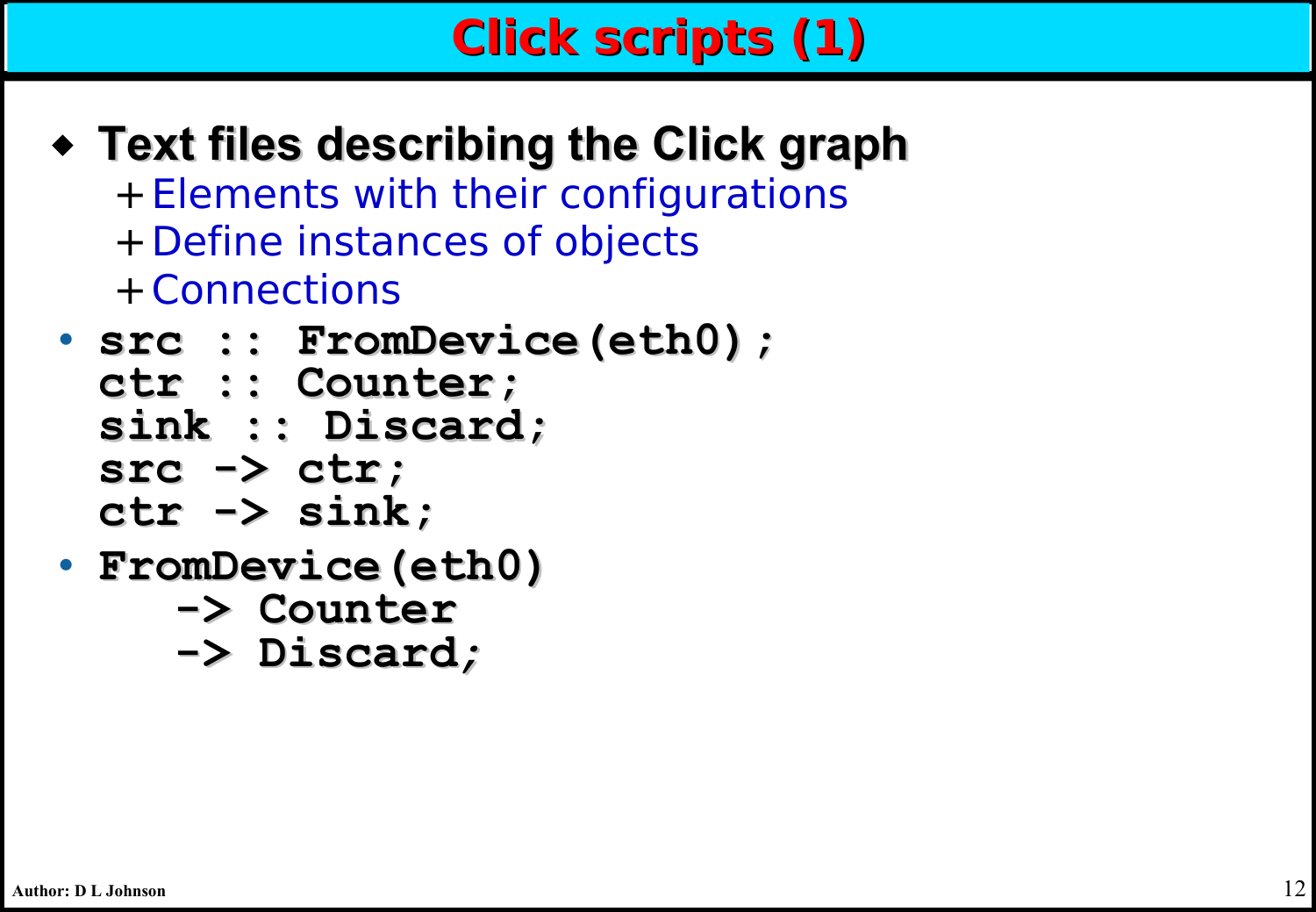## **Click scripts (2)**

#### **Input and output ports identified by number (0,1,..)**

- + Input port:  $\rightarrow$  [nr1]Element -> + Output port:  $\rightarrow$  Element [nr2] -> + Both: -> [nr1]Element[nr2] ->
- + Only one port: number can be omitted (default port 0)
- + Motivates instance naming
- **mypackets::IPClassifier(dst host \$myaddr,-); FromDevice(eth0)**
	- **-> mypackets; mypackets[0]**
		- **-> Print(mine)**
		- **-> [0]Discard;**
	- **mypackets[1]**
		- **-> Print("the others")**
		- **-> Discard;**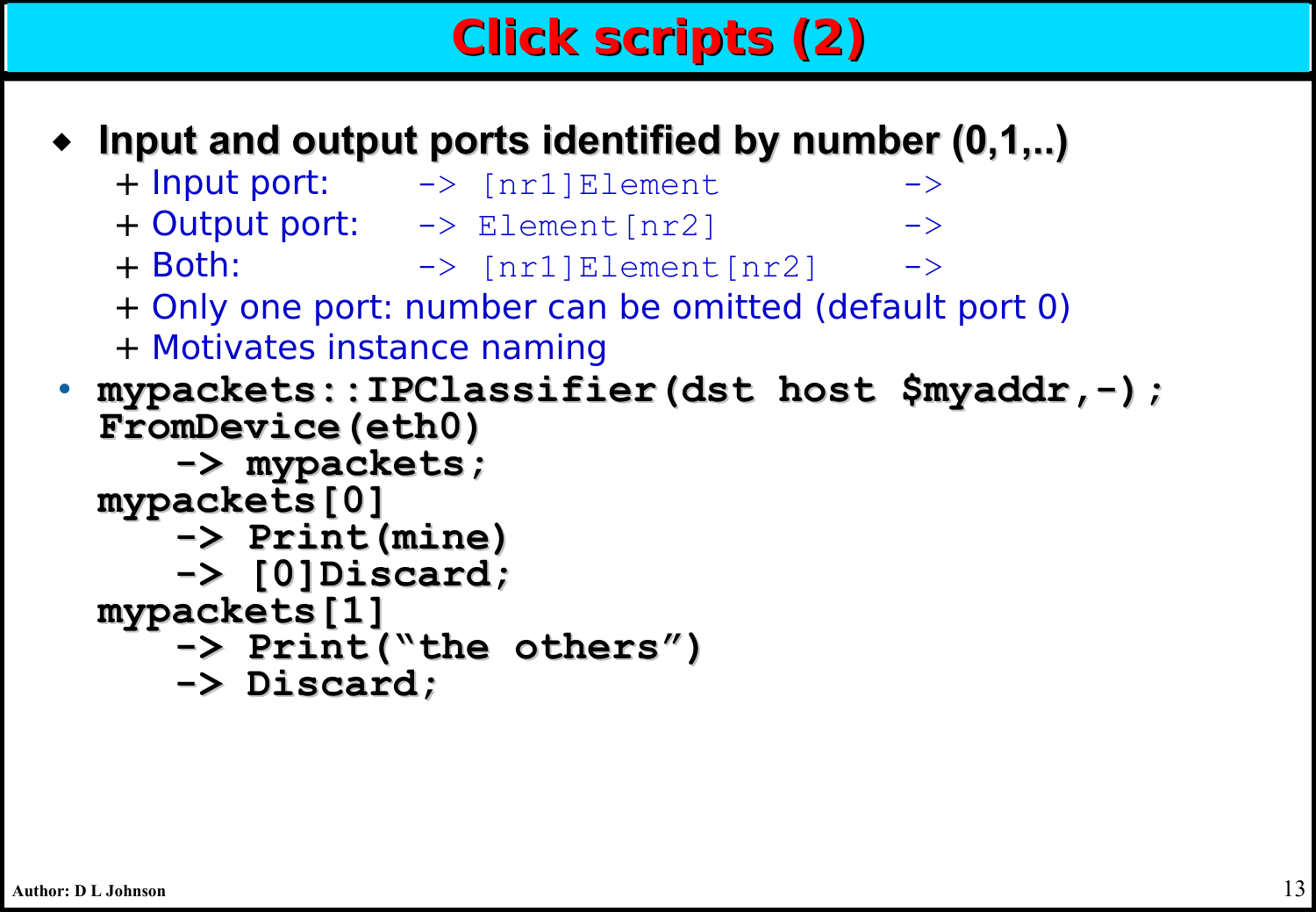### **Compound elements in Click Scripts**

```
• elementclass DumbRouter {
      $myaddr |
     mypackets :: IPClassifier(dst host $myaddr,-);
      input[0]
            -> mypackets;
     mypackets[0]
            -> [1]output;
     mypackets[1]
            -> [0]output;
  }
  u :: DumbRouter(1.2.3.4);
  FromDevice(eth0)
      -> u;
  u[0]
      -> Discard;
  u[1]
      -> ToDevice(eth0);
```
\* *Also see Classifier element*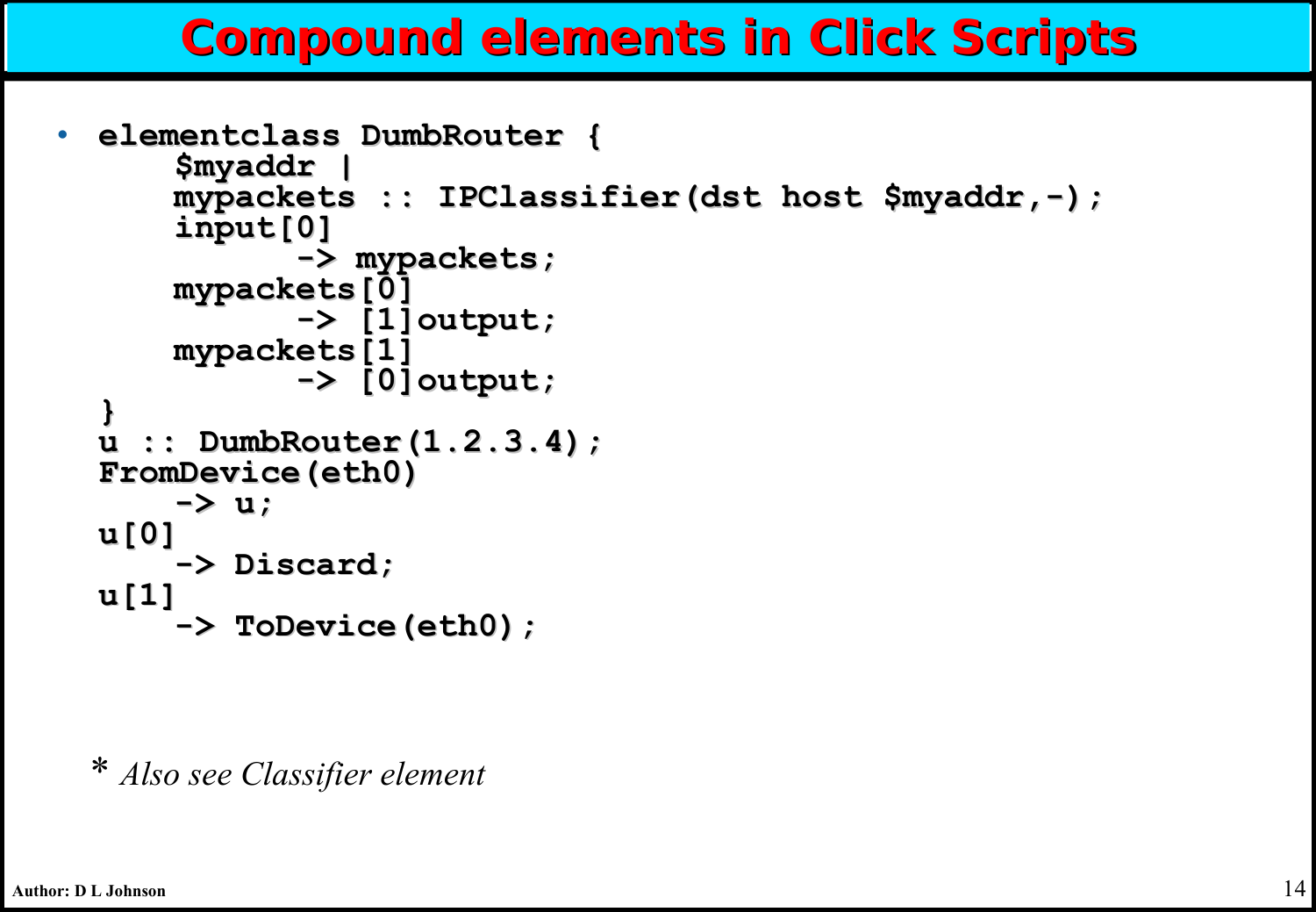### **Element configurations**

- ◆ **Listed in click script**
	- + First required arguments + Then optional arguments
		- + Then arguments by keyword (after keyword)
- ◆ **Lots of types supported**
	- + Integers
	- + Strings e.g. "data"
	- + IP addresses 143.129.77.30
	- + Elements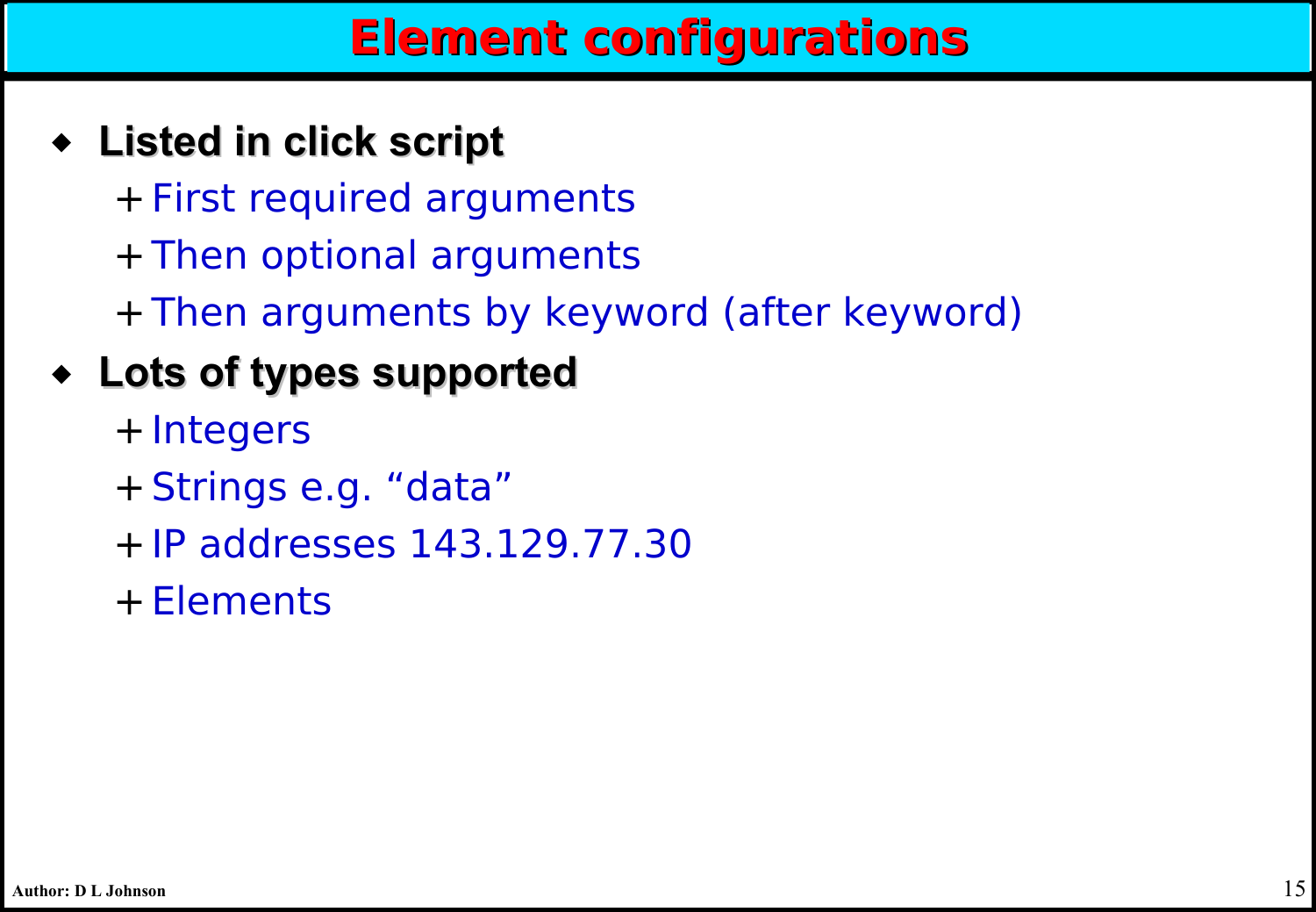### **Parsing configurations: examples**

```
SimpleElement("data")
```

```
SimpleElement("data",ACTIVE false)
```

```
SimpleElement("moredata",800)
```

```
SimpleElement("data",800,DATASIZE 67, SOURCE 
 1.2.3.4)
```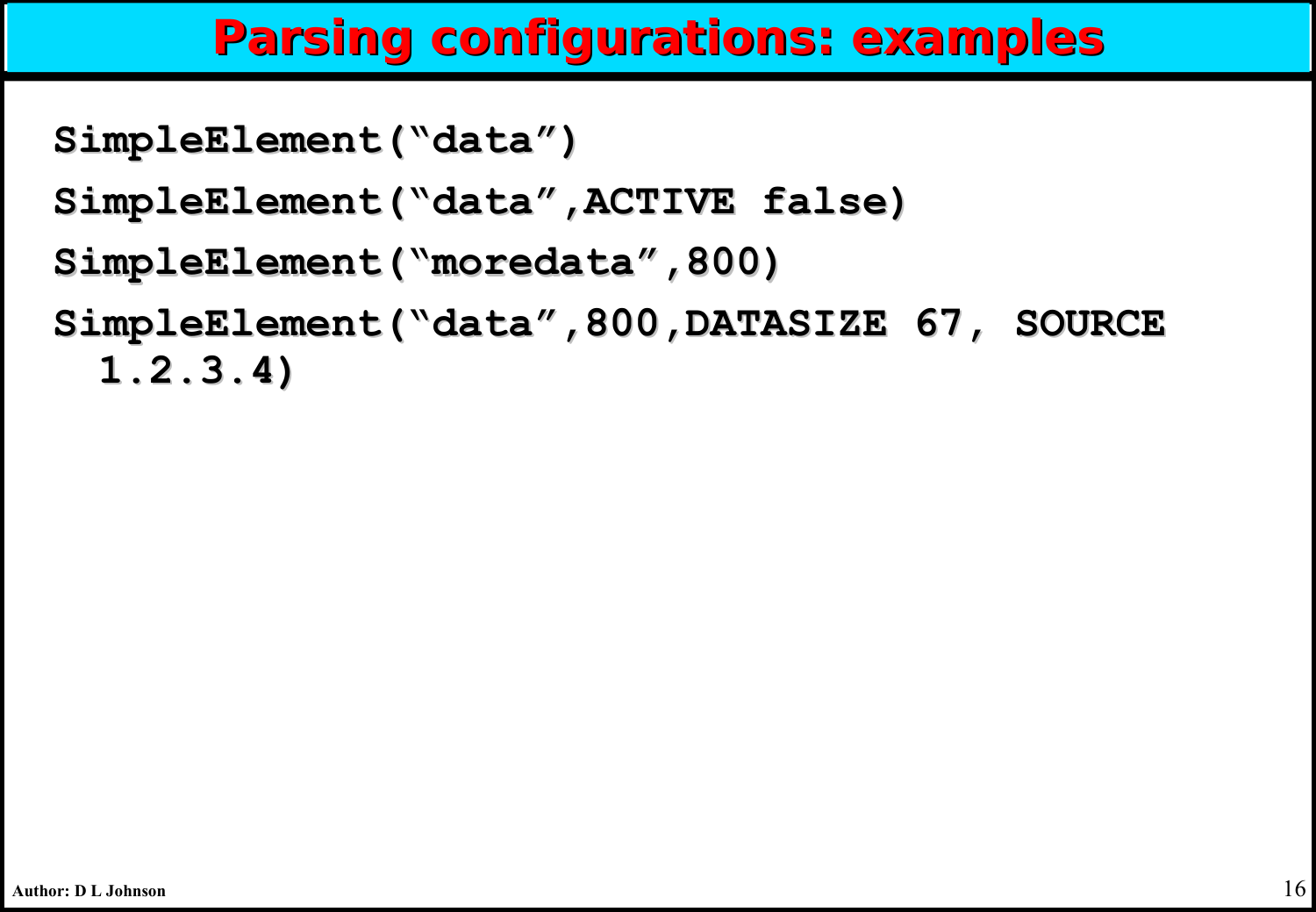## **Running Click**

### +Kernel module

### – *click-install sample.click*

- Completely overrides Linux routing
- High speed, requires root permissions
- Crashing Click = crashing kernel = crashing system

+Userlevel

### – *click sample.click*

- Runs as a daemon on a Linux system
- Easy to install and still fast
- Recommended for development
- +nsclick
	- Runs as a routing agent within the ns-2 network simulator
	- Multiple routers on 1 system
	- Difficult to install but less hardware needed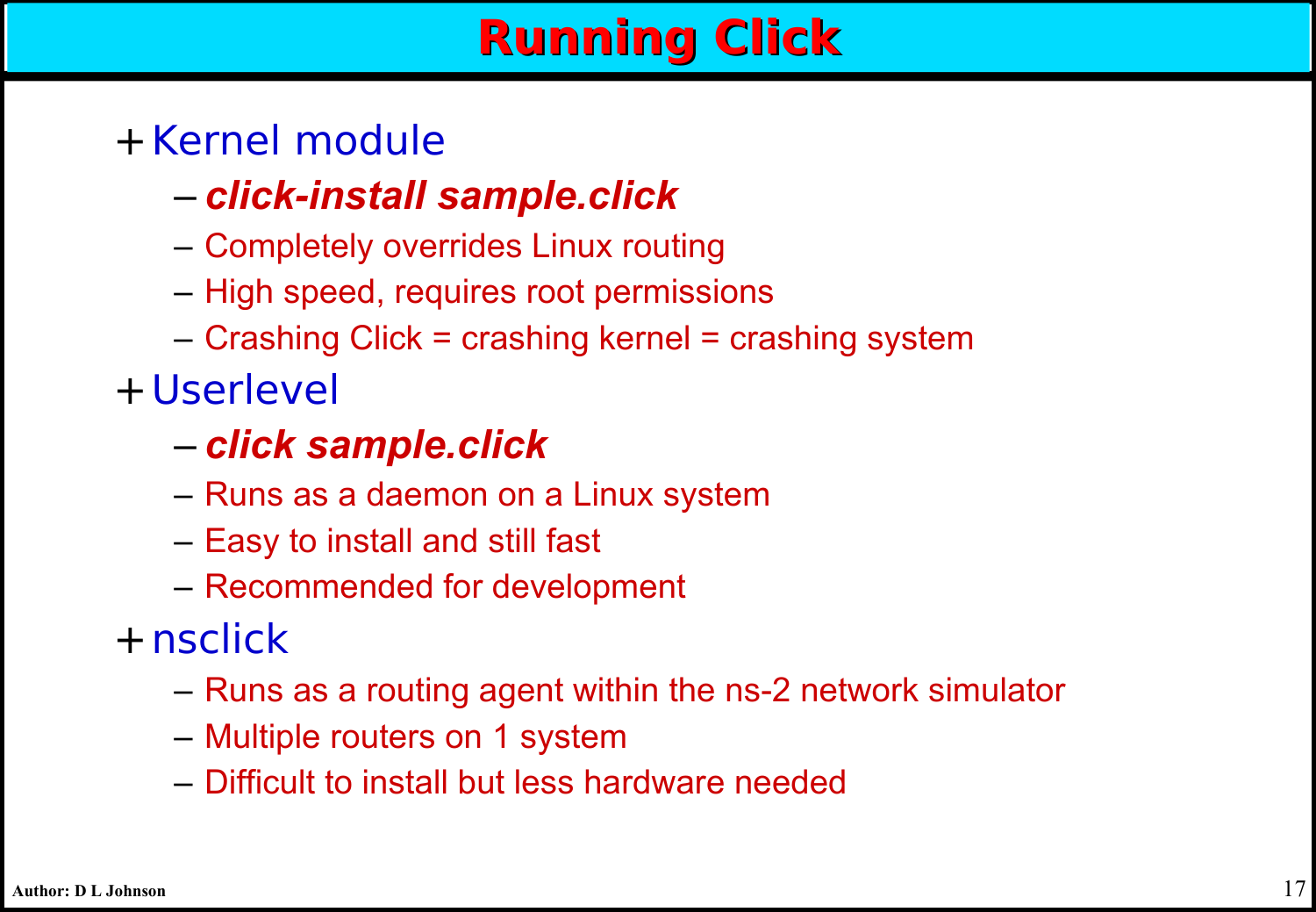

- ◆ **Send packets to and receive packets from the network device**
	- +Connects to the network interface
	- +Delivered to Click at FromDevice(ethX)
		- You get all traffic on this interface
	- +Sent to system by ToDevice(ethX)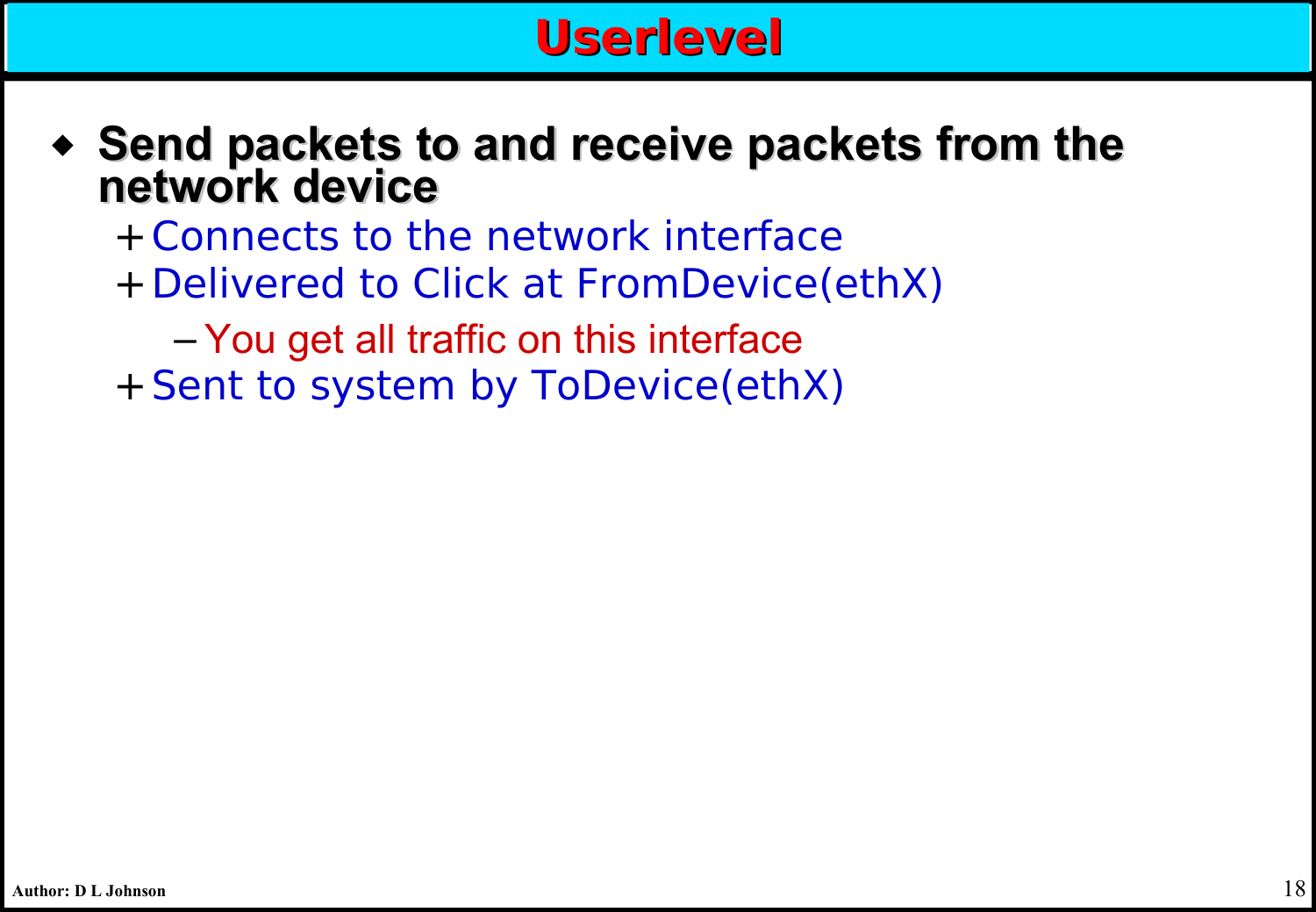### **Userlevel**

- ◆ **Send packets to and receive packets from the Linux protocol stack**
	- –Note Linux routing still working
	- +With a virtual tun/tap interface
	- +Set the default route to the tun/tap device to make sure traffic passes through the Click route
	- +Deliver to Linux stack Use ToHost(ethX)
	- +Delivered to Click Use FromHost(ethX)
		- You only get this if its for you
	- +Warning: Linux routing is still working
	- +Addresses (IP and MAC) must be correct
	- +Make sure IPs from Click are different from system IP's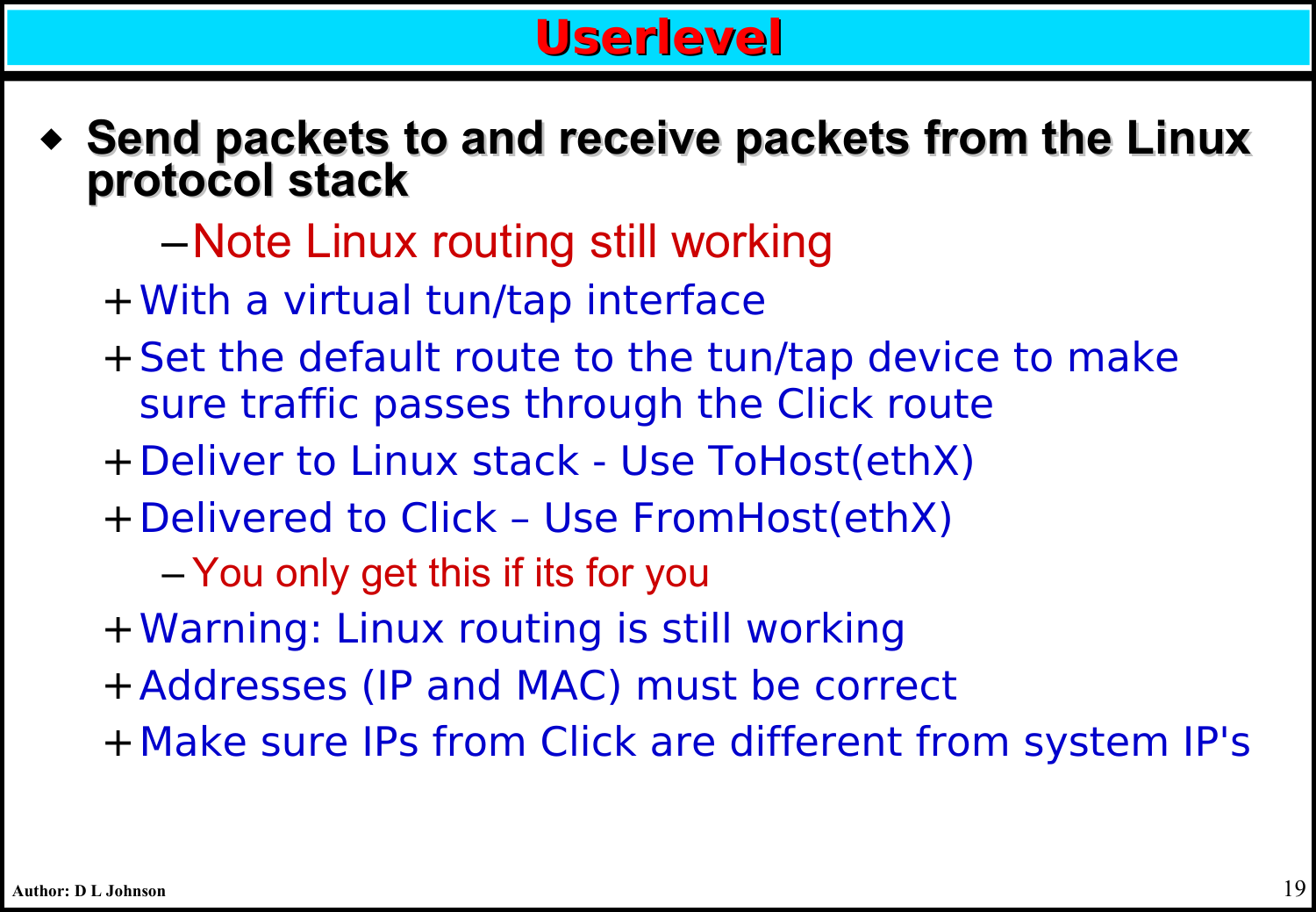### **Wireless with click**

- ◆ **To use click with wireless card first put it in raw mode** + rmmod ath pci
	- +modprobe ath\_pci autocreate=monitor
	- + ifconfig ath0 up
- **Many wireless elements have been written to allow you to build**
	- + Access point from scratch
	- + Station mode from scratch
		- See WiFi, Wireless AccessPoint and WirelessStation in element docs
- ◆ **Can now redefine 802.11 standard by changing the interchange of management frames**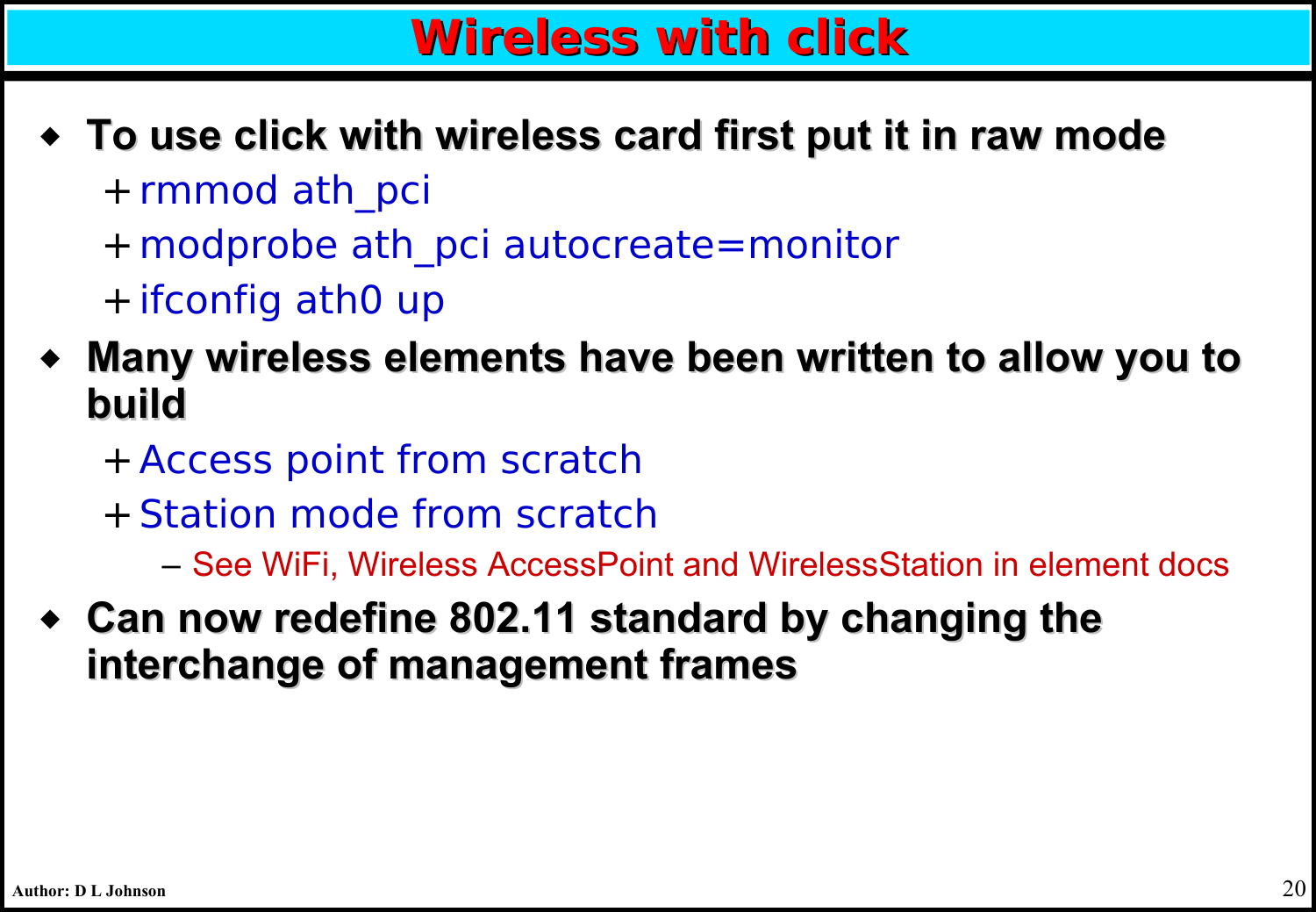### **Wireless with click**

### **Access point example**

```
from dev :: FromDevice(ath0, PROMISC true)
-> RadiotapDecap()
\rightarrow extra decap :: ExtraDecap()
\rightarrow FilterPhyErr()
\rightarrow tx filter :: FilterTX()
-> HostEtherFilter(station_address, OFFSET 4)
-> dupe :: WifiDupeFilter()
\rightarrow wep decap :: WepDecap()
\rightarrow wifi_cl :: Classifier(0/00%0c, //mgt
     0/08%0c, //data
     );
// management
wifi_cl [0] -> management_cl :: Classifier(0/00%f0, //assoc req
         0/10%f0, //assoc resp
```

```
 0/80%f0, //beacon
0/a0\%f0, //disassoc
 0/50%f0, //probe resp
 0/b0%f0, //auth
 );
```
See: http://read.cs.ucla.edu/click/elements/classifier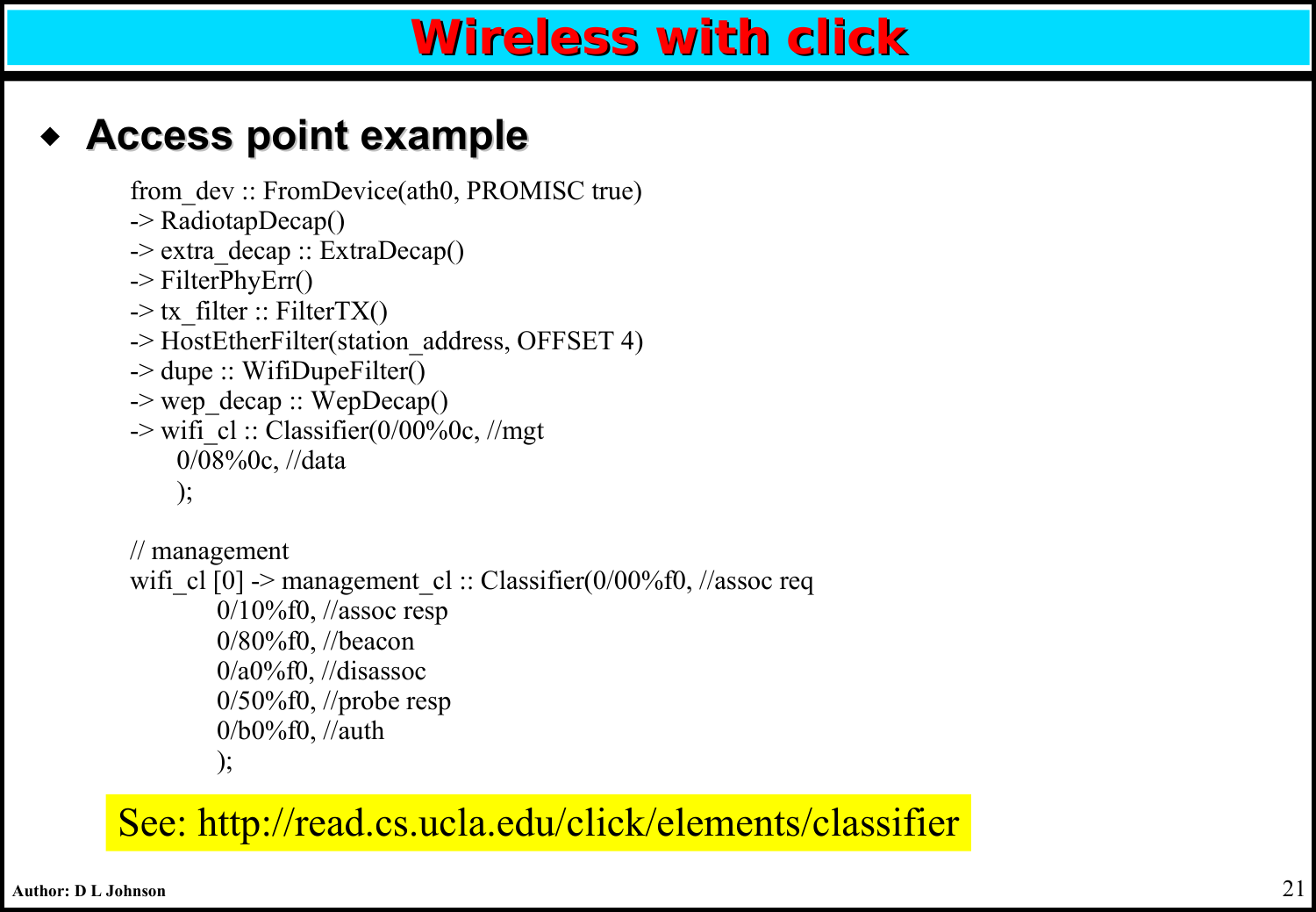### **Wireless with click – 802.11 specification**

#### Page 35 of 802.11 specification

The Frame Control field consists of the following subfields: Protocol Version, Type, Subtype, To DS, From DS, More Fragments, Retry, Power Management, More Data, Wired Equivalent Privacy (WEP), and Order. The format of the Frame Control field is illustrated in Figure 13.

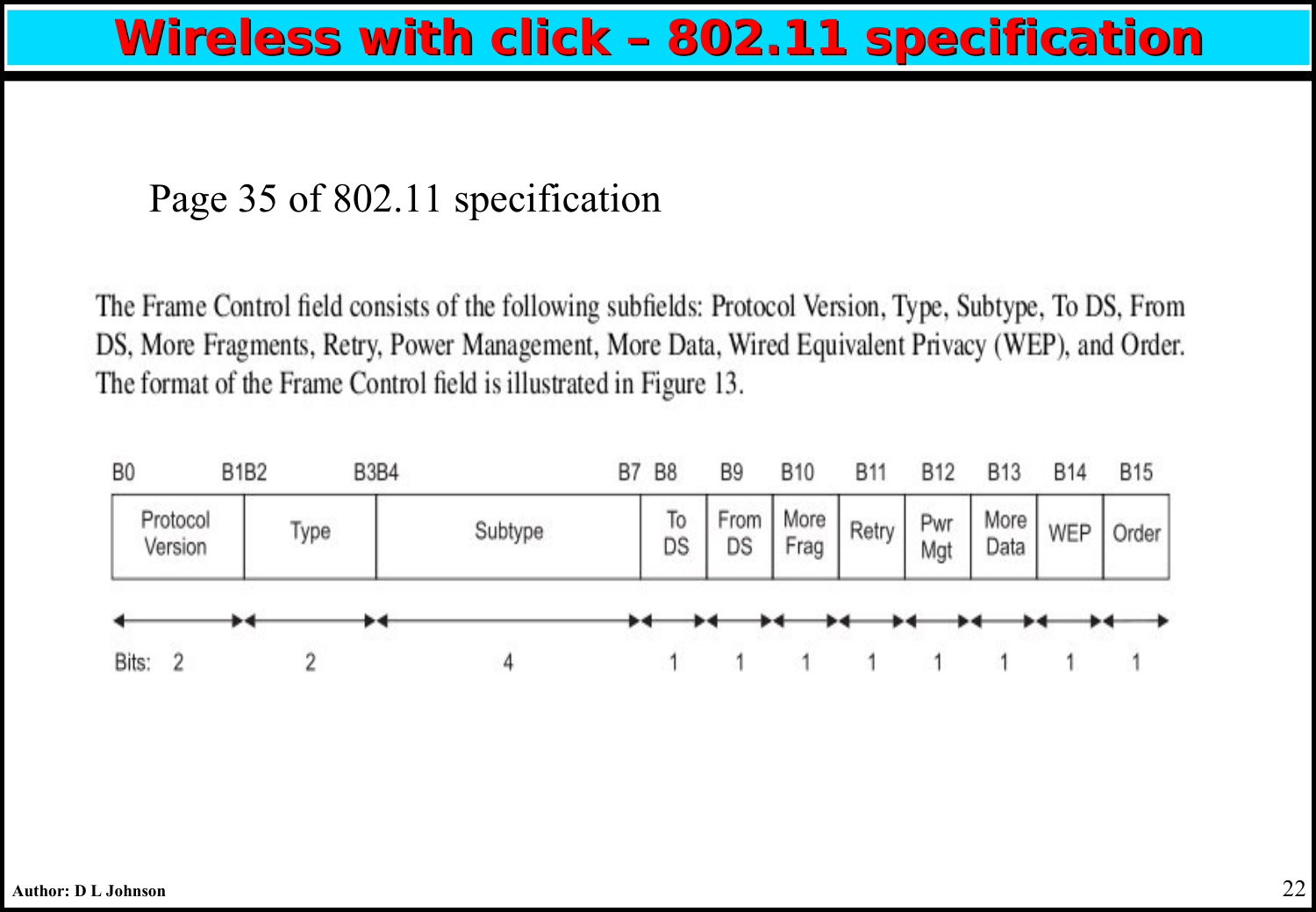### **Wireless with click – 802.11 specification**

#### Page 36 of 802.11 specification

|                                    | <b>Type value</b><br>h3h2 | Type<br>description | Subtype value<br>b7 b6 b5 b4 | <b>Subtype description</b>                     |
|------------------------------------|---------------------------|---------------------|------------------------------|------------------------------------------------|
| Page 36 of 802.11<br>specification | $^{00}$                   | Management          | 0000                         | Association request                            |
|                                    | $^{00}$                   | Management          | 0001                         | Association response                           |
|                                    | $^{00}$                   | Management          | 0010                         | Reassociation request                          |
|                                    | $^{00}$                   | Management          | 0011                         | Reassociation response                         |
|                                    | $^{00}$                   | Management          | 0100                         | Probe request                                  |
|                                    | $_{00}$                   | Management          | 0101                         | Probe response                                 |
|                                    | $^{00}$                   | Management          | 0110-0111                    | Reserved                                       |
|                                    | $^{00}$                   | Management          | 1000                         | Beacon                                         |
|                                    | $_{00}$                   | Management          | 1001                         | Announcement traffic indication message (ATIM) |
|                                    | $_{00}$                   | Management          | 1010                         | Disassociation                                 |
|                                    | $^{00}$                   | Management          | 1011                         | Authentication                                 |
|                                    | $^{00}$                   | Management          | 1100                         | Deauthentication                               |
|                                    | $^{00}$                   | Management          | 1101-1111                    | Reserved                                       |
|                                    | 01                        | Control             | 0000-1001                    | Reserved                                       |
|                                    | 01                        | Control             | 1010                         | Power Save (PS)-Poll                           |
|                                    | 01                        | Control             | 1011                         | Request To Send (RTS)                          |
|                                    | $_{01}$                   | Control             | 1100                         | Clear To Send (CTS)                            |
|                                    | 01                        | Control             | 1101                         | Acknowledgment (ACK)                           |
|                                    | 01                        | Control             | 1110                         | Contention-Free (CF)-End                       |
|                                    | 01                        | Control             | 1111                         | $CF-End + CF-ack$                              |
|                                    | 10                        | Data                | 0000                         | Data                                           |
|                                    | 10                        | Data                | 0001                         | Data + CF-Ack                                  |
|                                    | 10                        | Data                | 0010                         | Data + CF-Poll                                 |
|                                    | 10                        | Data                | 0011                         | Data + CF-Ack + CF-Poll                        |
|                                    | 10                        | Data                | 0100                         | Null function (no data)                        |
|                                    | 10                        | Data                | 0101                         | CF-Ack (no data)                               |
|                                    | 10                        | Data                | 0110                         | CF-Poll (no data)                              |
|                                    | 10                        | Data                | 0111                         | $CF-Ack + CF-Poll$ (no data)                   |
|                                    | 10                        | Data                | 1000-1111                    | Reserved                                       |
|                                    | 11                        | Reserved            | 0000-1111                    | Reserved                                       |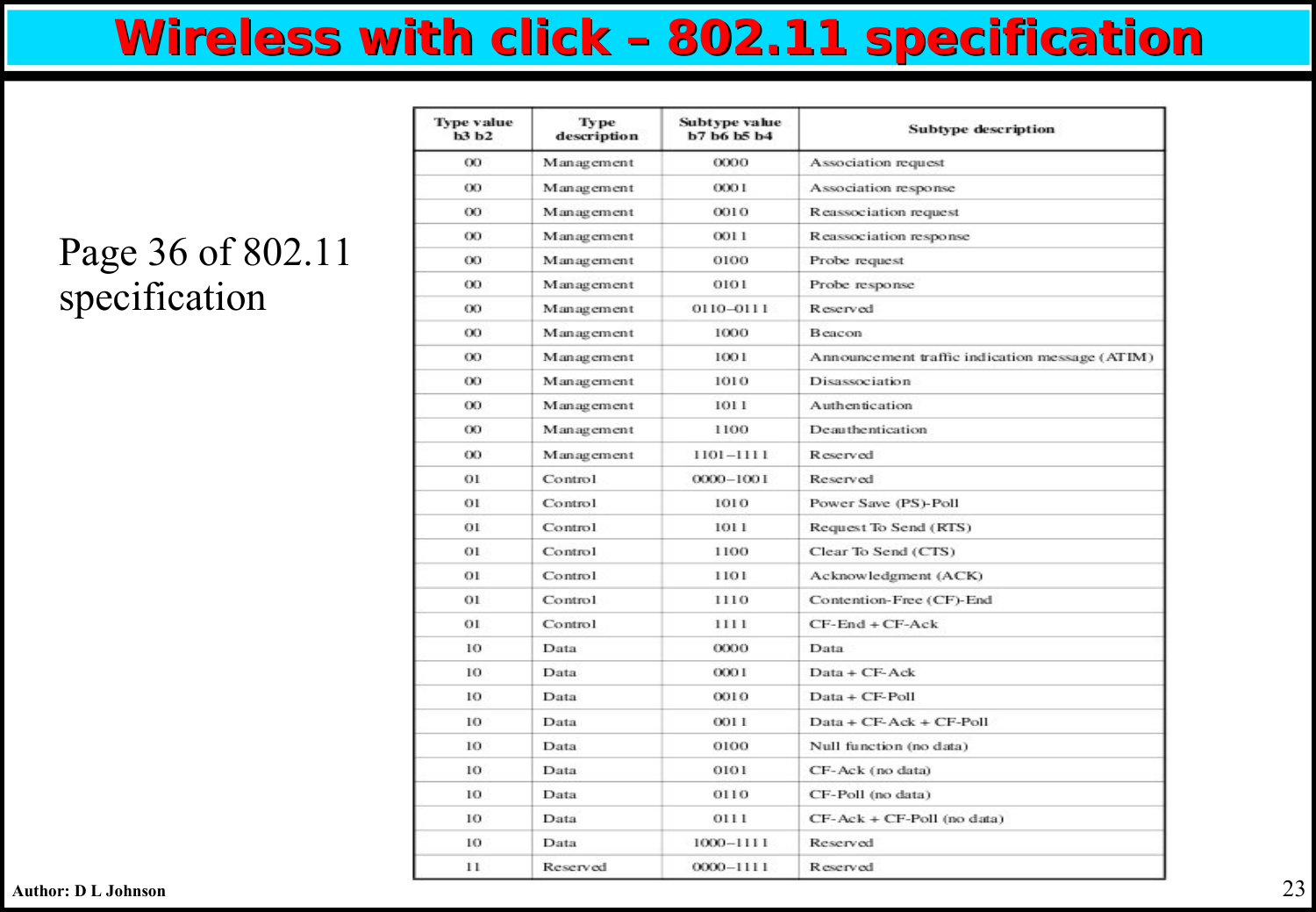### **Clicky to visualise your network**

- ◆ **Start click with a port of your choosing** + click -p 8080 test-wifi.click
- ◆ **From a local machine you can connect clicky to this port** + Clicky -p 8080
- ◆ **From a remote machine you can connect clicky to this port** + Clicky -p 172.20.1.11:8080
- ◆ **Now you can see visually what's happening in your click graph**
- ◆ **Hint: Use the counter element throughput your code and then make use of clicky to debug by checking the count of packets through your graph**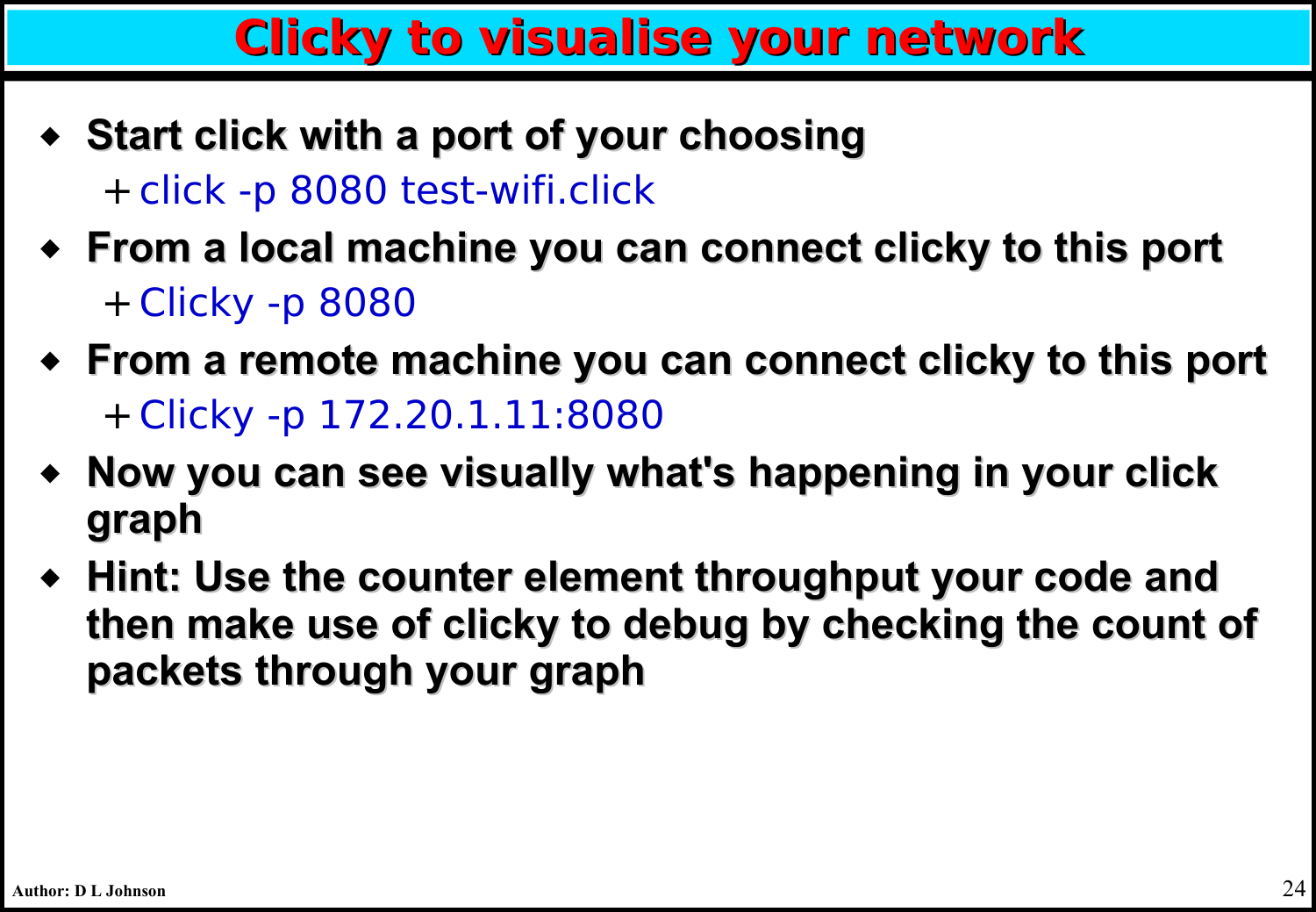### **How to write your own element**

#### ◆ **Will create a simple example element**

- + 1 input, 1 output, Push
- + Configures a packet size threshold
- + If Larger: drop packet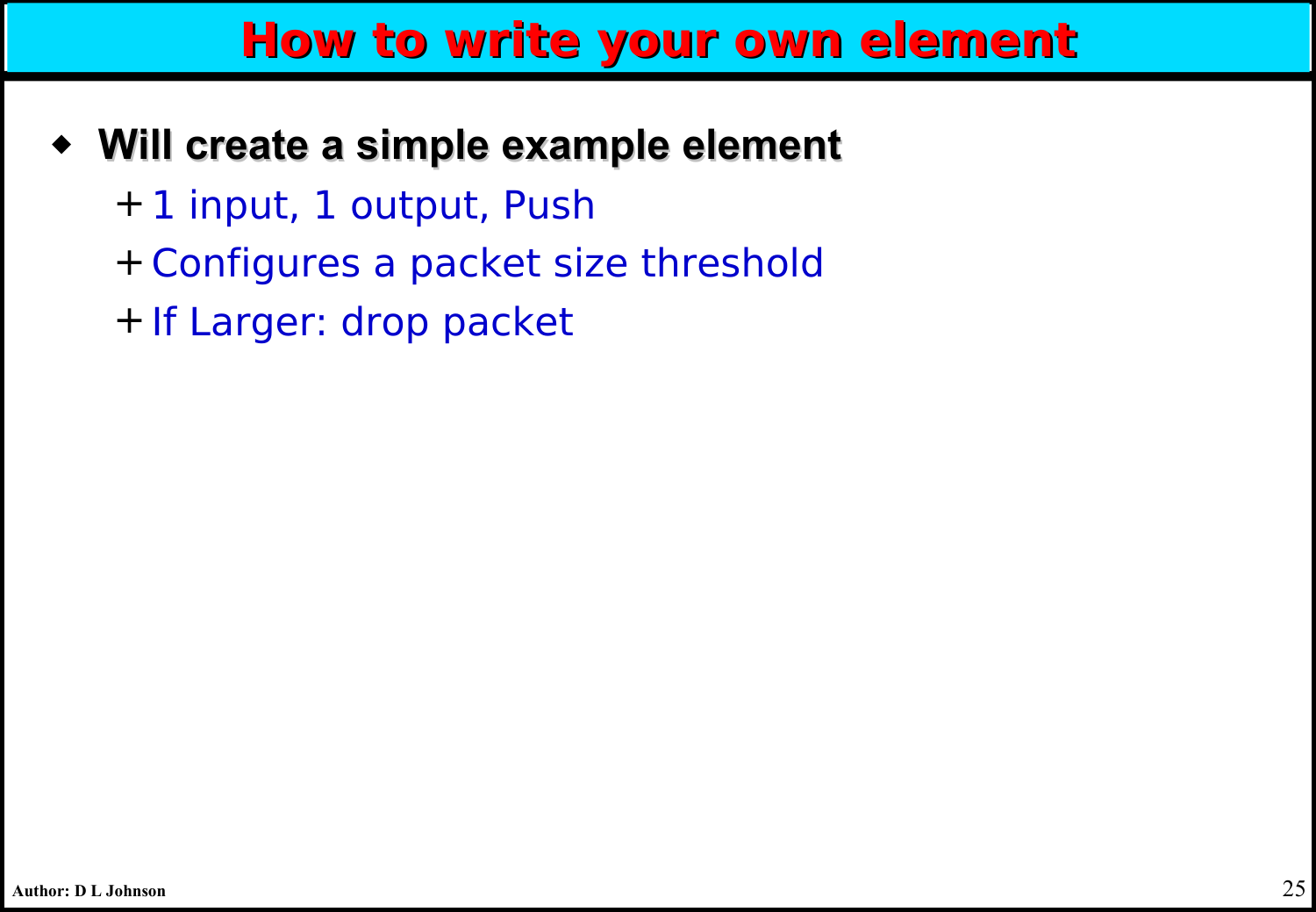### **Writing your own element header**

- ◆ **Necessary in the header:**
	- + Macros:
		- Include-guards
		- Click element macros
	- + Include click/element.hh
	- + The class declaration…
	- + Contains 3 special methods
		- const char \*class\_name() const
		- const char \*port\_count() const
		- const char \*processing() const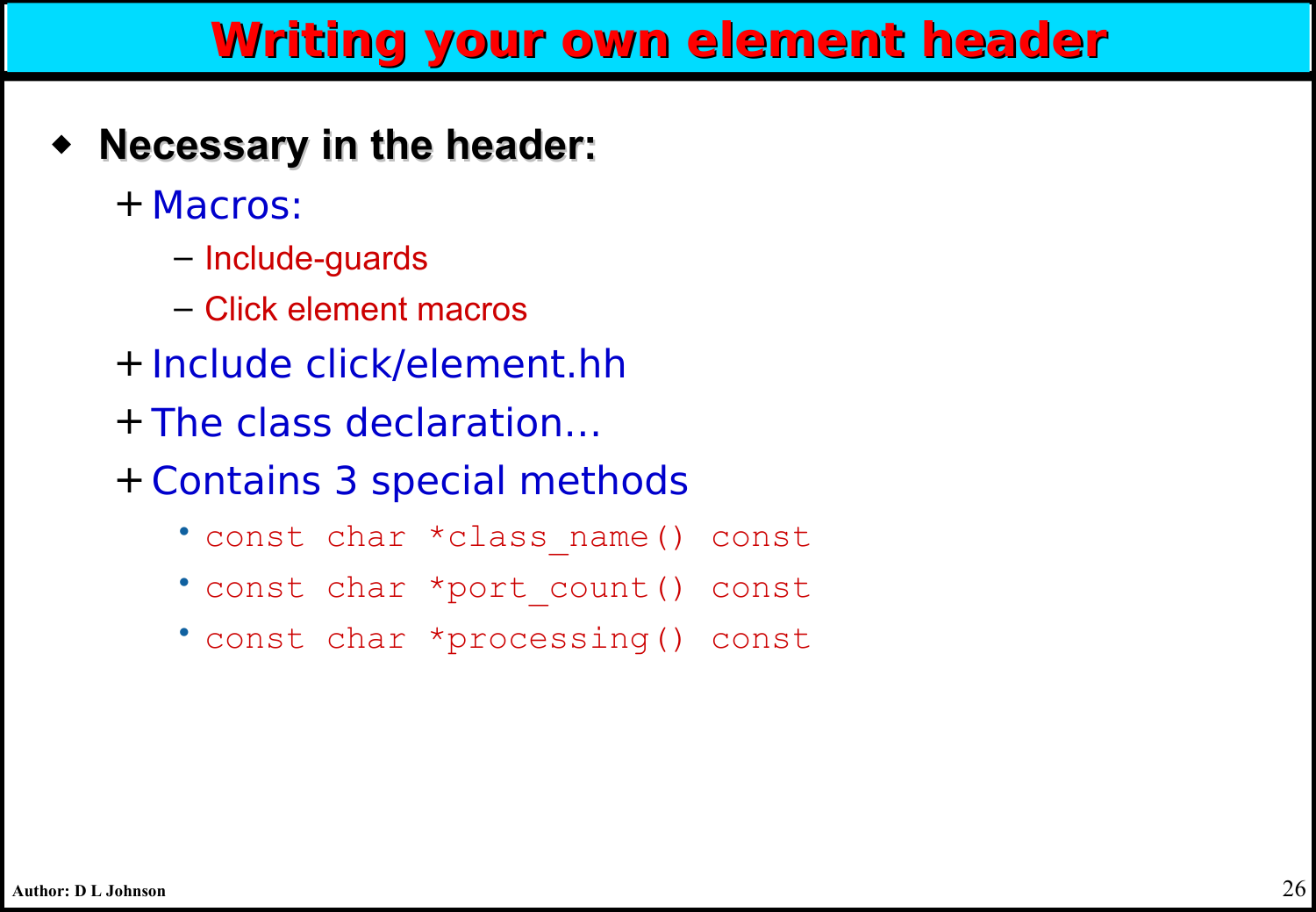### **Writing your own element source**

### ◆ **Necessary in the source file:**

+ Include click/config.hh first!!

- + Macros:
	- CLICK\_DECLS
	- CLICK\_ENDDECLS
	- EXPORT\_ELEMENT

+ Implementations of the methods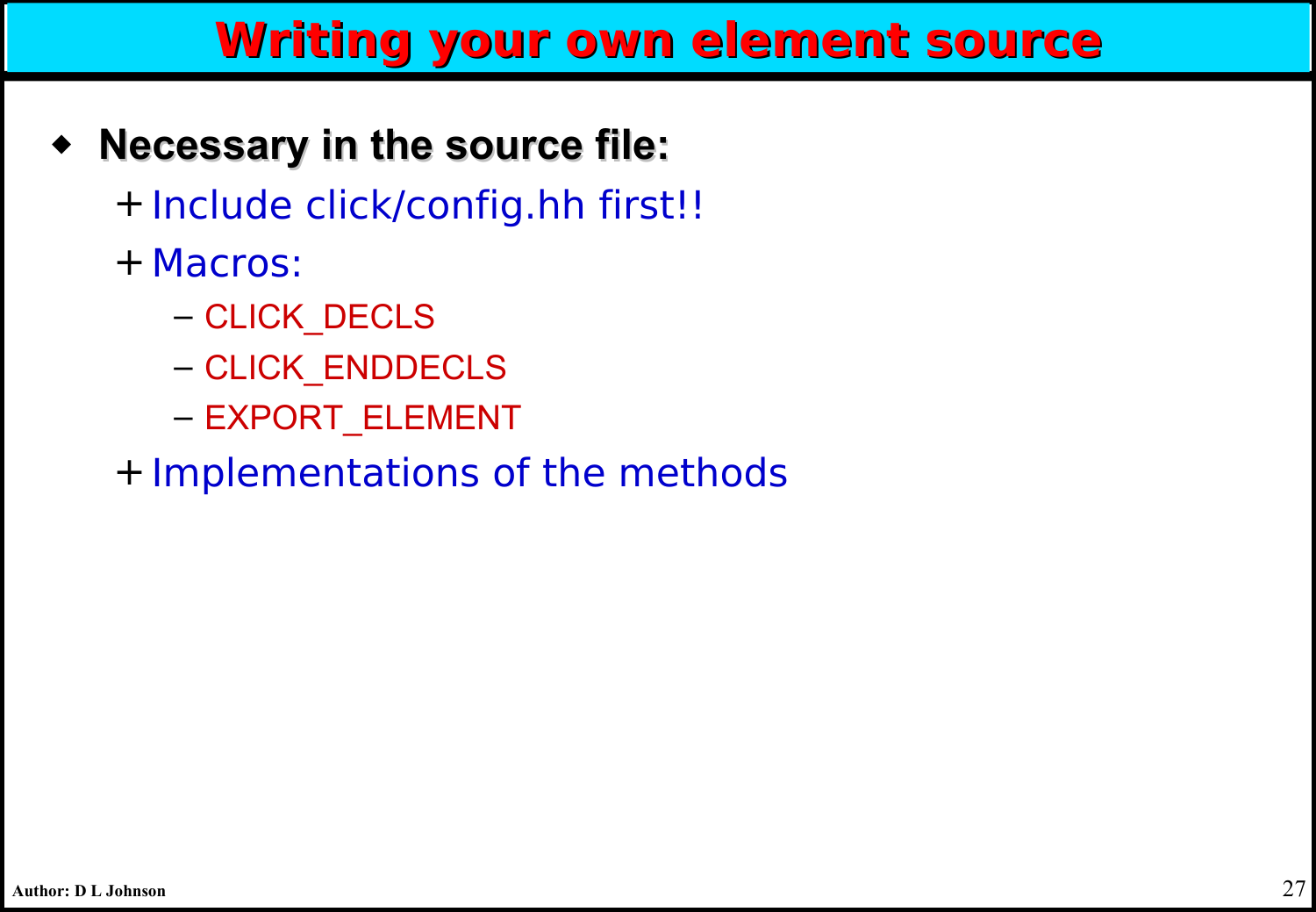### **Writing your own element source**

### ◆ **To compile your element**

+ Better to create a new folder in elements

– e.g. mkdir /home/click-git/elements/davidstuff

### + Add to click-git/configure

```
# Check whether --enable-davidstuff was given.
if test "\{enable_davidstuff+set}" = set; then
  enableval=$enable_davidstuff;
else
  enable_davidstuff=NO
fi
test "x$enable_all_elements" = xyes -a "x$enable_davidstuff" = xNO && enable_davidstuff=yes
if test "x$enable_auction" = xyes; then
\ddot{\phantom{1}}:
fi
```
### + Now put all code in elements/davidstuff + Compile with

- ./configure --enable-wifi --enable-local --enable-radio –enable-davidstuff
- make elemlist
- make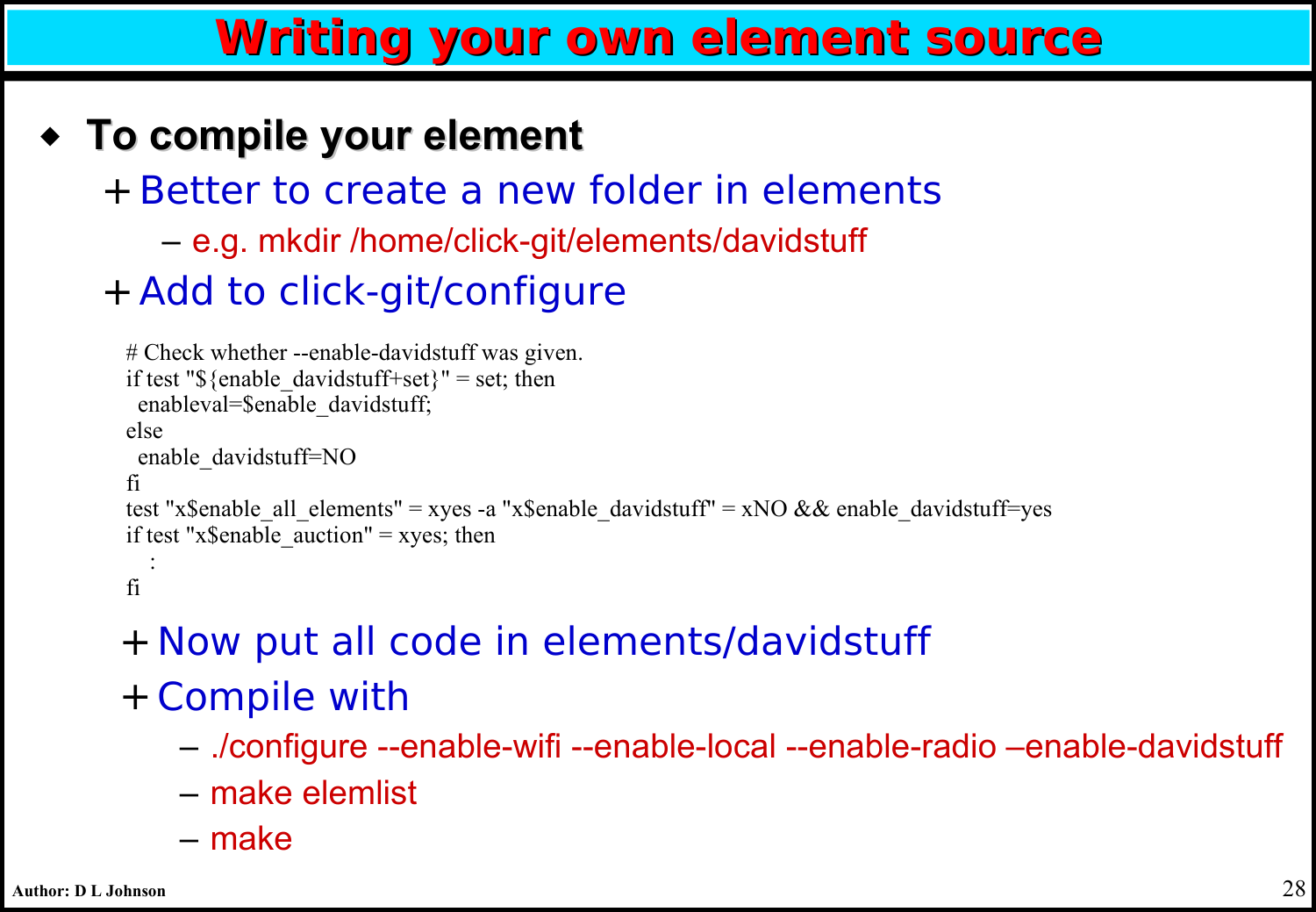### **Writing your own element source**

- ◆ **Userland click will now be in** + click-git/userland/click
- ◆ **To test your click .click file use** + click-git/userland/click yourfile.click
- ◆ **When you are finally happy with your click element**
	- +Make install
		- This will move click to /usr/local/sbin and you won't have to supply a path anymore you can simply type
			- Click yourfile.click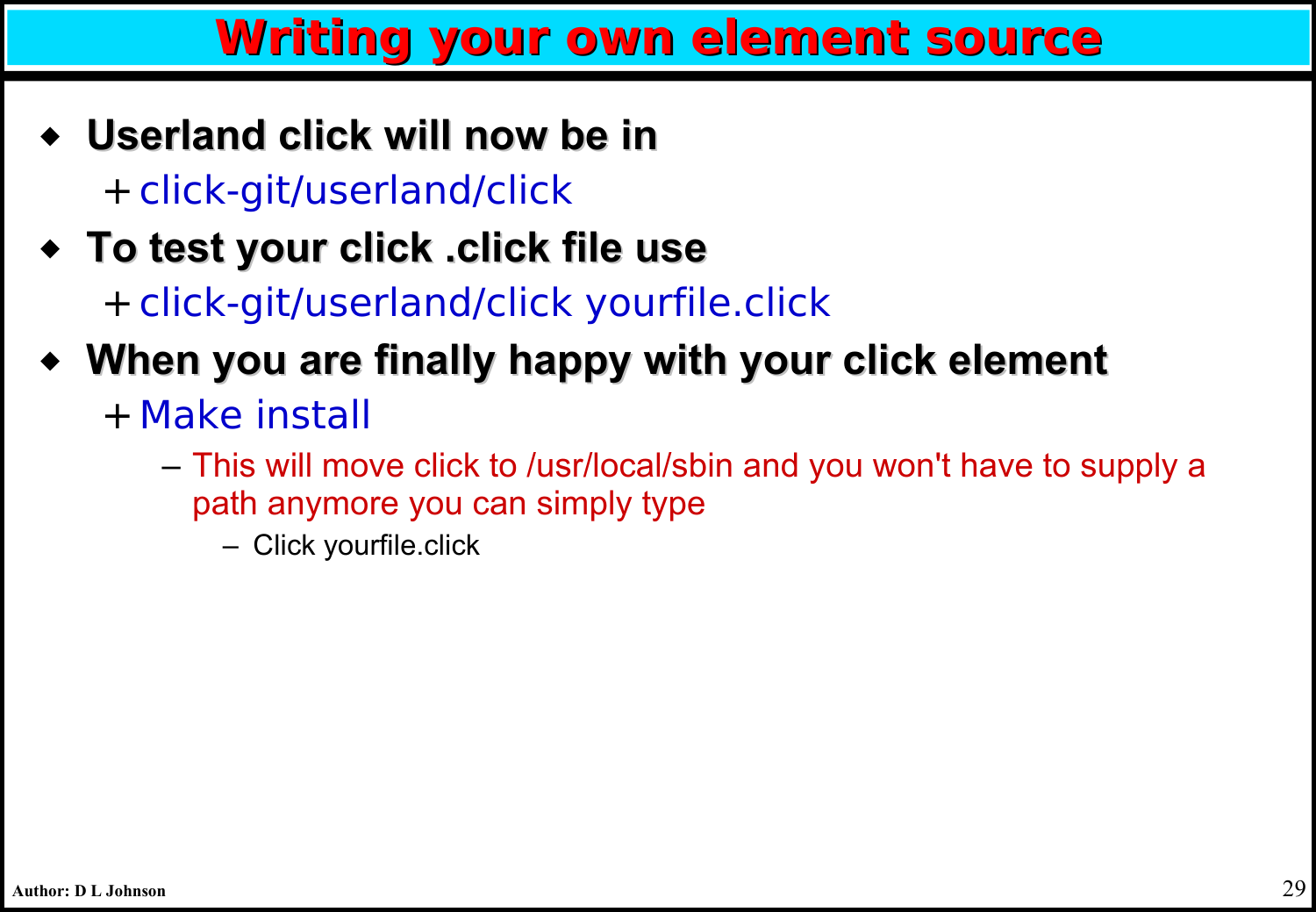### **simplepushelement.hh**

```
#ifndef CLICK_SIMPLEPUSHELEMENT_HH
#define CLICK_SIMPLEPUSHELEMENT_HH
#include <click/element.hh>
CLICK_DECLS
```

```
class SimplePushElement : public Element { 
   public:
   SimplePushElement();
   ~SimplePushElement();
```

```
const char *class_name() const { return "SimplePushElement"; }
const char *port_count() const { return "1/1"; }
const char *processing() const { return PUSH; }
int configure(Vector<String>&, ErrorHandler*);
```

```
void push(int, Packet *);
private:
uint32_t maxSize;
```

```
};
```
**CLICK\_ENDDECLS #endif**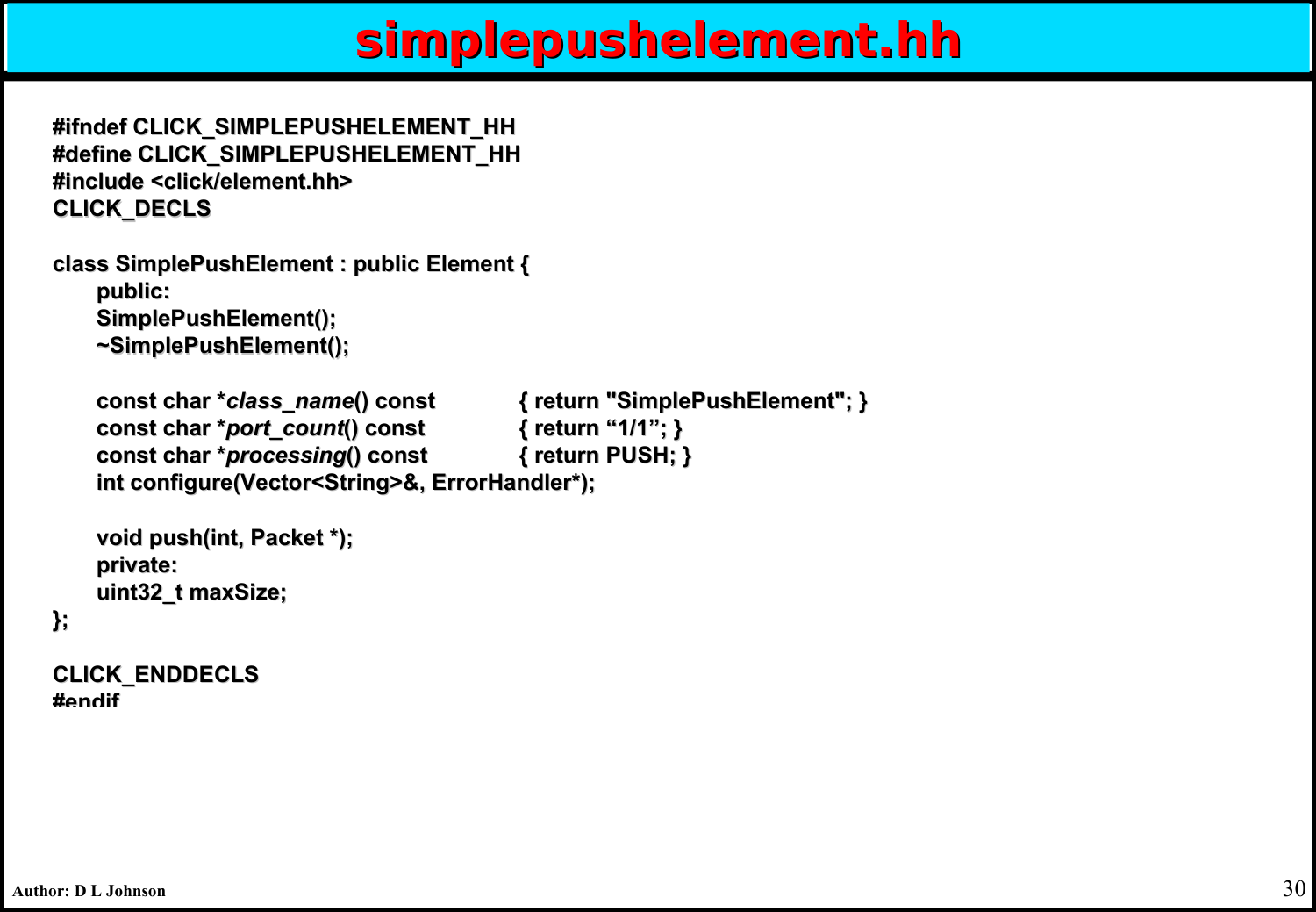### **simplepushelement.cc**

```
#include <click/config.h>
#include <click/confparse.hh>
#include <click/error.hh>
#include "simplepushelement.hh"
```

```
CLICK_DECLS
SimplePushElement::SimplePushElement(){}
SimplePushElement::~ SimplePushElement(){}
```

```
int SimplePushElement ::configure(Vector<String> &conf, ErrorHandler *errh) {
```

```
if (cp_va_kparse(conf, this, errh, "MAXPACKETSIZE", cpkM, cpInteger, &maxSize, cpEnd) < 0) return -1;
if (maxSize <= 0) return errh->error("maxsize should be larger than 0");
return 0;
```

```
}
```

```
void SimplePushElement ::push(int, Packet *p){
    click_chatter("Got a packet of size %d",p->length());
    if (p->length() > maxSize) p->kill();
    else output(0).push(p);
}
CLICK_ENDDECLS
EXPORT_ELEMENT(SimplePushElement)
```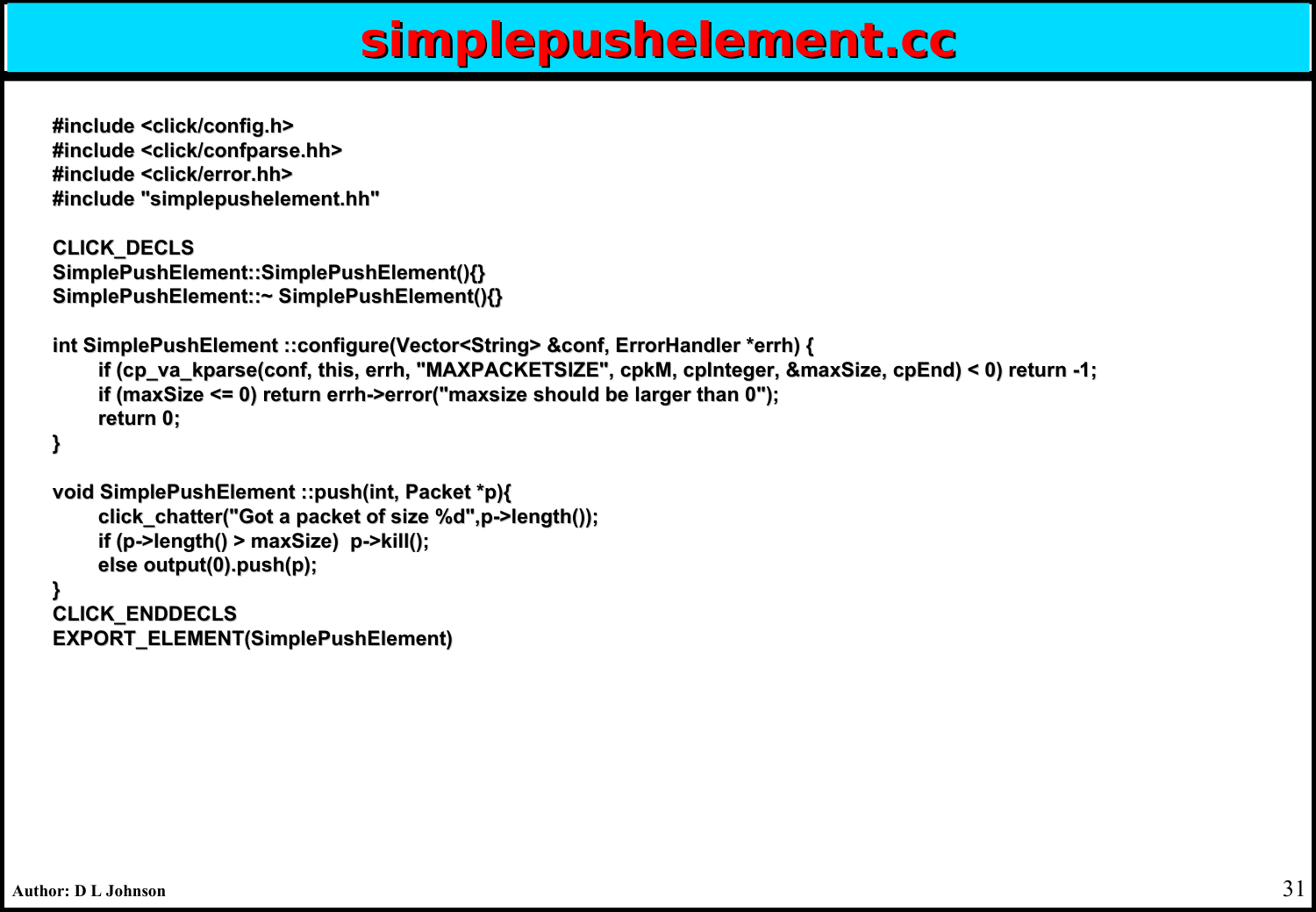### **What's in a name**

- ◆ **To avoid confusion, recommend:**
	- +Make the ElementName CamelCase
	- + Use that name in the class\_name macro
	- + Use that name in lowercase for the header (.hh) and source (.cc) files
	- + Use that name in uppercase, with CLICK\_ prepended, for the include guards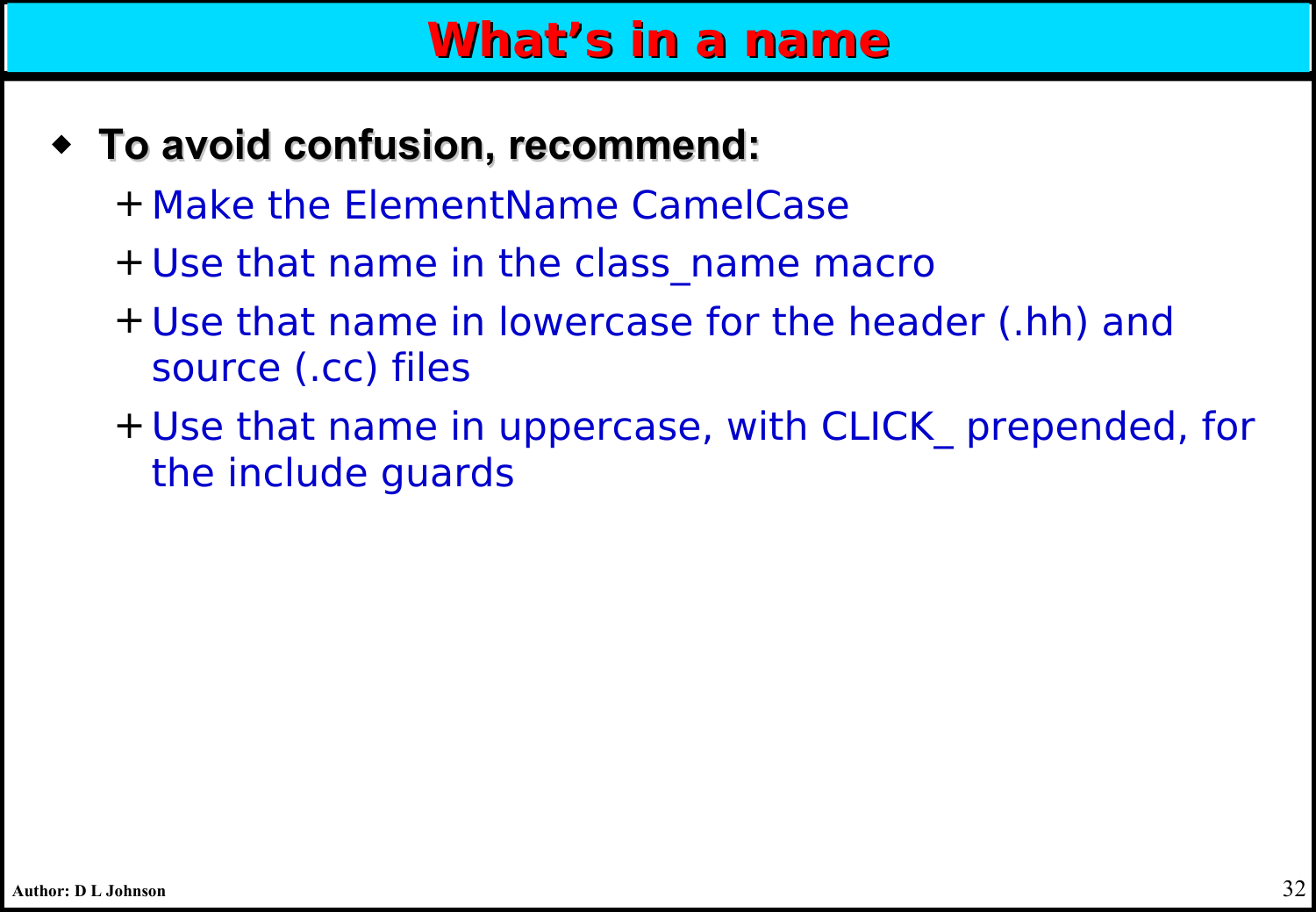## **simplepullelement**

#### ◆ **simplepullelement.hh:**

```
class SimplePullElement: public Element { 
  public: …
  const char *processing() const {return PULL; }
  Packet* pull(int);
```
#### **}**

#### ◆ **simplepullelement.cc:**

```
Packet* SimplePullElement::pull(int){
  Packet* p = input(0).pull();
  if(p == 0){
  return 0;
   }
  click_chatter("Got a packet of size %d",p->length());
  if (p->length() > maxSize){
  p->kill();
  return 0;
   } else return p;
}
```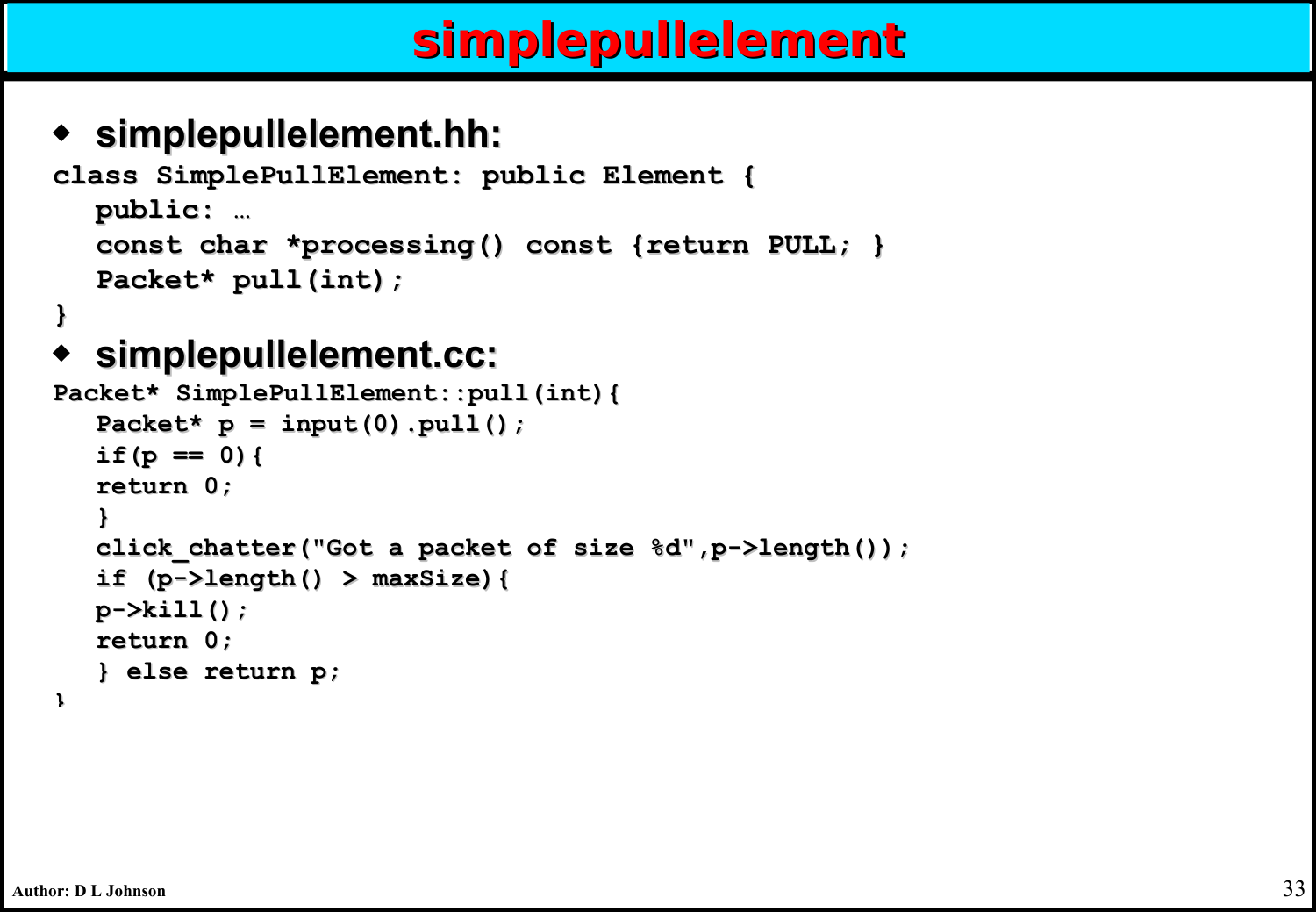### **simpleagnosticelement**

◆ **simpleagnosticelement.hh:**

```
class SimpleAgnosticElement: public Element { 
  public: …
      const char *processing() const { return AGNOSTIC; }
      void push(int, Packet *);
      Packet* pull(int);
};
  simpleagnosticelement.cc
void SimpleAgnosticElement::push(int, Packet *p){
  // see push element
}
```

```
Packet* SimpleAgnosticElement::pull(int){
  // see pull element
}
```
#### Think of operator overloading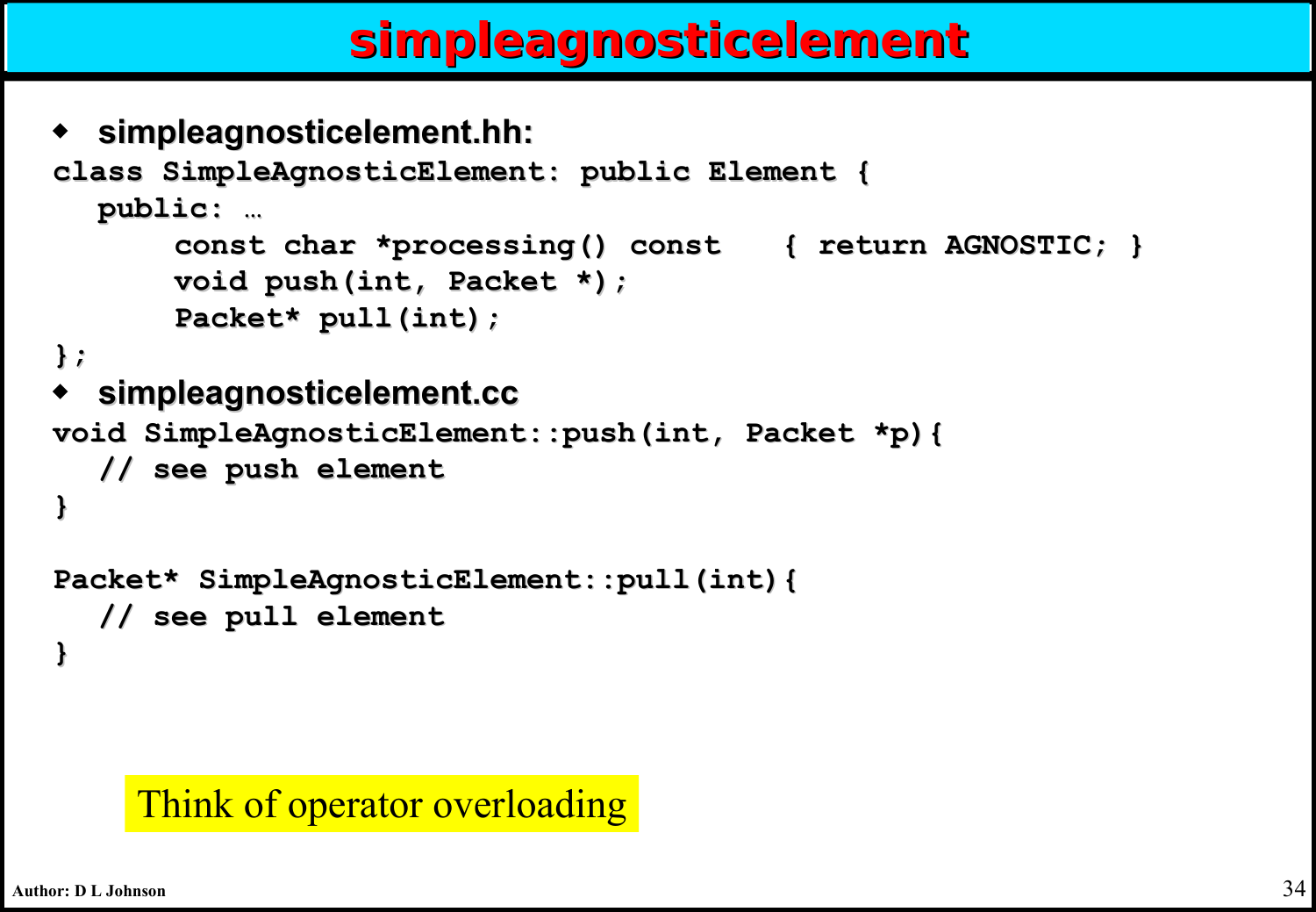### **simpleagnosticelement11**

### ◆ **simpleagnosticelement11.hh:**

```
class SimpleAgnosticElement11: public Element { 
  public: …
  const char *processing() const { return AGNOSTIC; }
  const char *port_count() const { return "1/1"; }
  Packet *simple action(Packet *);
};
```
### simpleagnosticelement11.cc

```
Packet* SimpleAgnosticElement11::simple_action(Packet *p){
  click_chatter("Got a packet of size %d",p->length());
  if (p->length() > maxSize){
  p->kill();
  return 0;
  } else {
  return p;
   }
}
```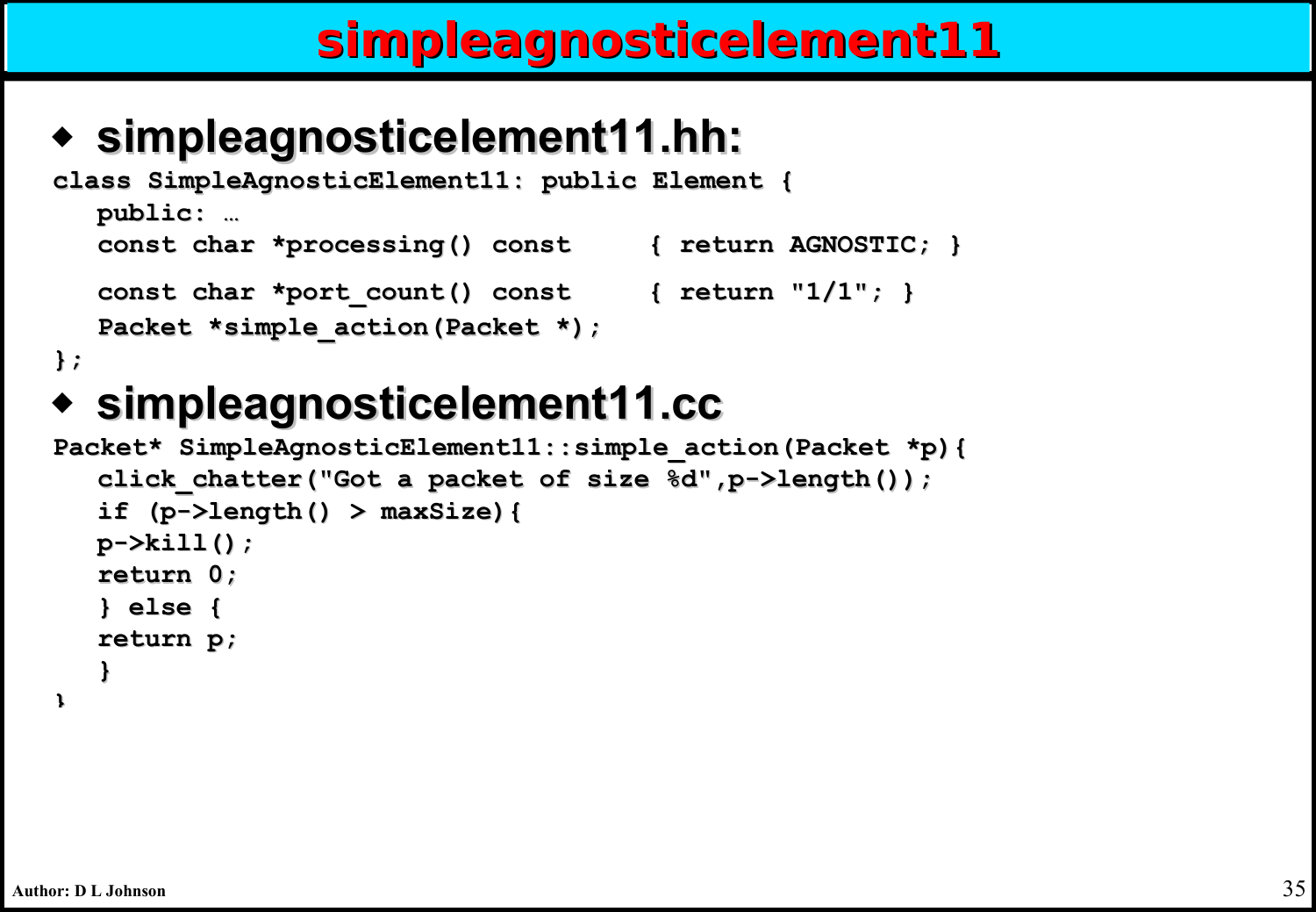### **Portcount**

- ◆ **Defined by const char \****port\_count***() const**
- ◆ **can return:**
	- + "1/1": one input port, one output port
	- + "1/2": one input port, two output ports
- ◆ **Or more complicated:**
	- + "1-2/0": one or two input ports and zero output ports.
	- + "1/-6": One input port and up to six output ports.
	- + "2-/-": At least two input ports and any number of output ports.
	- + "3": Exactly three input and output ports. (If no slash appears, the text is used for both input and output ranges.)
	- + "1-/=": At least one input port and the same number of output ports.
	- + "1-/=+": At least one input port and one more output port than there are input ports.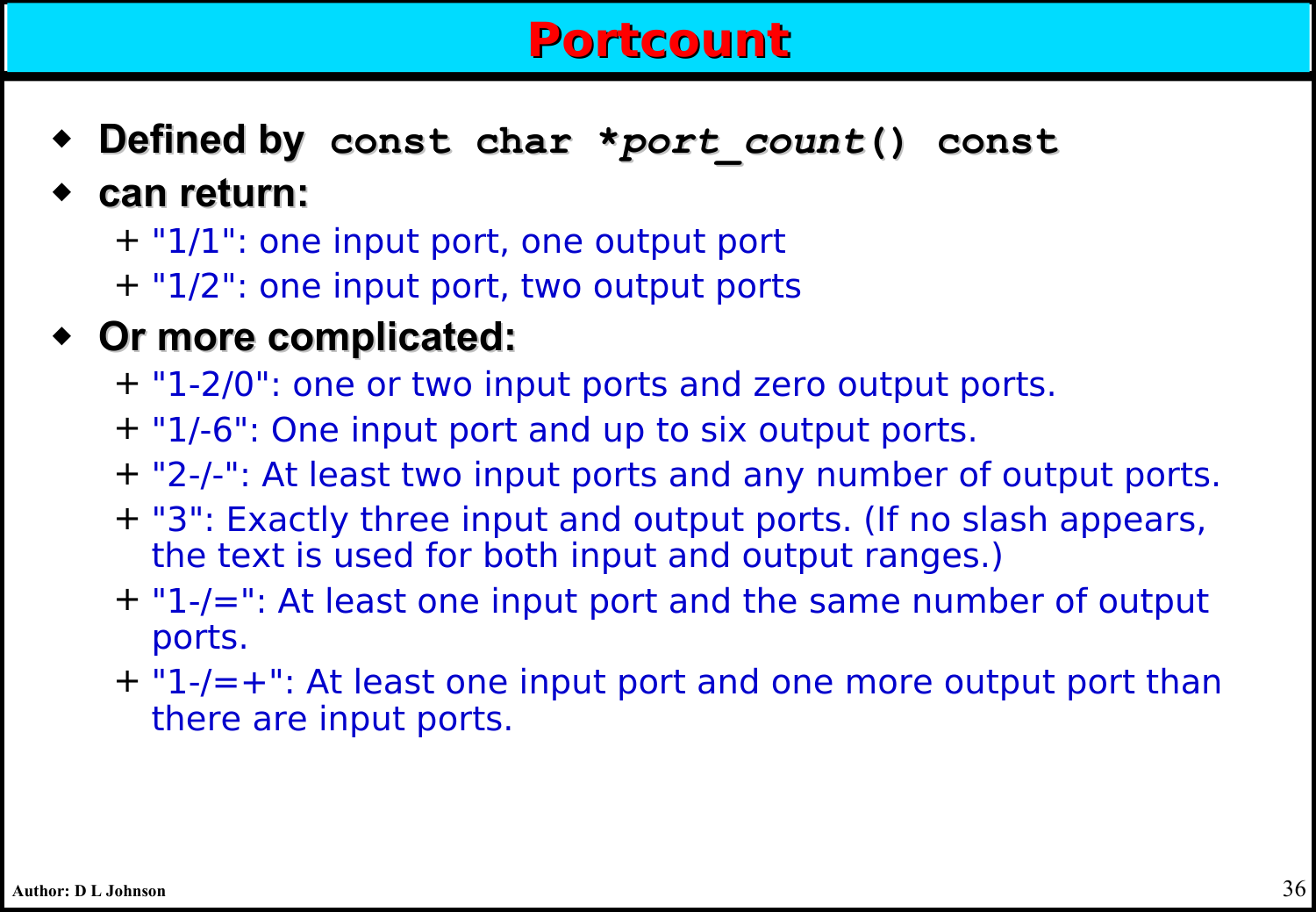# **Parsing configurations: cp\_va\_kparse**

#### ◆ **Call this function on**

- + the configuration (conf)
- + the element (this)
- + the errorhandler (errh)
- + an argument list
- + a closing mark (cpEnd)

#### ◆ **Check the return value**

- + 0: all parsing went fine
- + Negative: problems detected, configure should return -1

```
◆ E.g:
```

```
int MyElement::configure(Vector<String> &conf, ErrorHandler *errh) {
```

```
     String data; uint32_t limit = 0; bool stop = false;
     if (cp_va_kparse(conf, this, errh,
```

```
             "DATA", cpkP+cpkM, cpString, &data,
             "LIMIT", cpkP, cpUnsigned, &limit,
```

```
             "STOP", 0, cpBool, &stop,
```

```
             cpEnd) < 0)   // always terminated by cpEnd
         return 1;
```
 **... }**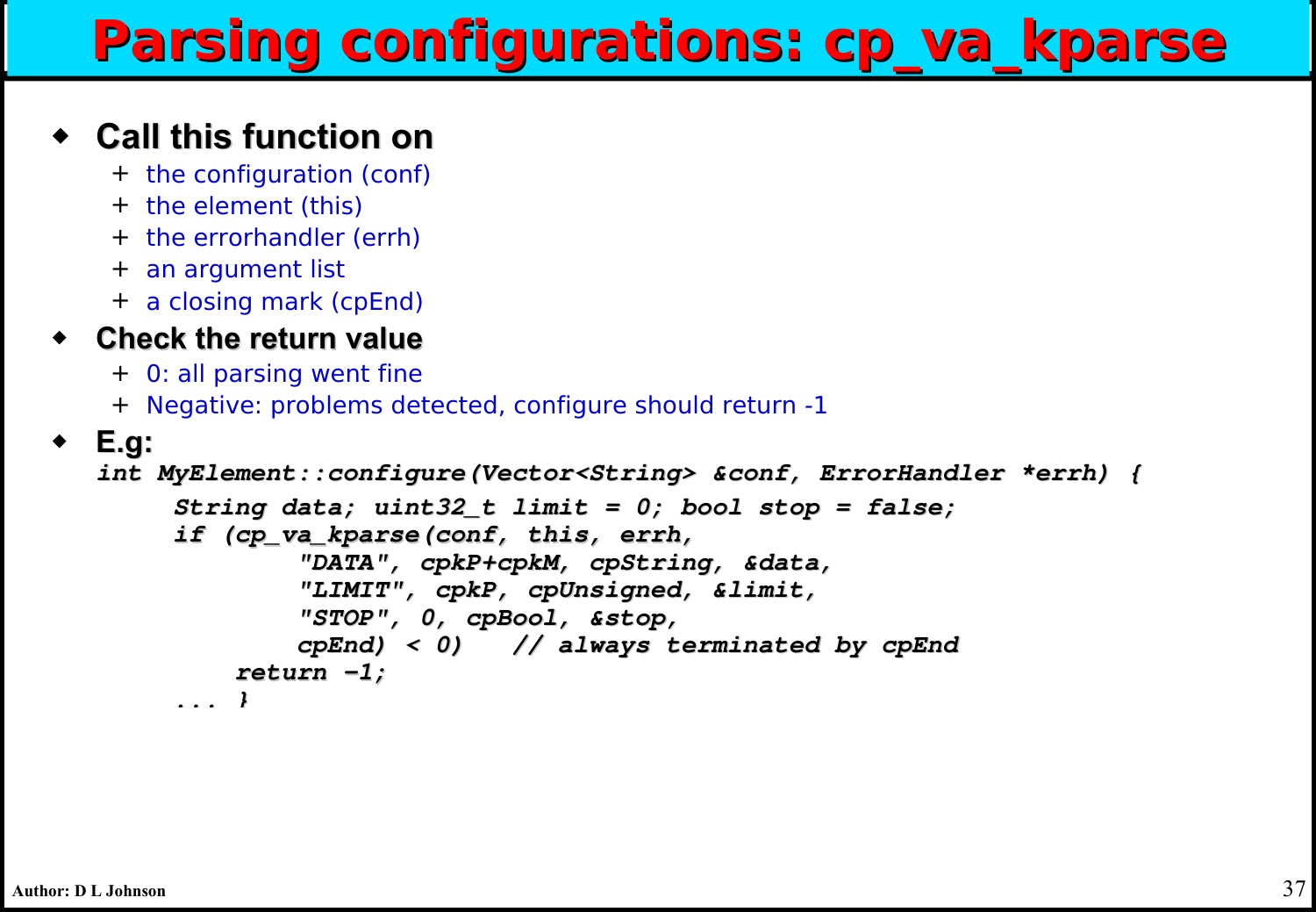### **Cp\_va\_kparse: the argument list**

#### ◆ **Argument name**

- + Type: const char \*
- + Example: "DATA".

#### **Parse flags**

- + Type: int
- + Zero or sum of cpkP, cpkM, and cpkC.
- If the parse flags contain cpkC, then a confirmation flag comes next
	- + Type: bool \*
	- + This flag is set to true if an argument successfully matched the item and false if not.

#### Argument type: Defines the type of argument read from the configuration string

- + Type: CpVaParseCmd
- + Example: cpString, cpIPAddress, cpInteger

#### **Optional parse parameters**

- + Determined by the argument type
- + For example, cpUnsignedReal2 takes a parse parameter that defines how many bits of fraction are needed.

#### ◆ **Result storage:**

+ Determined by the argument type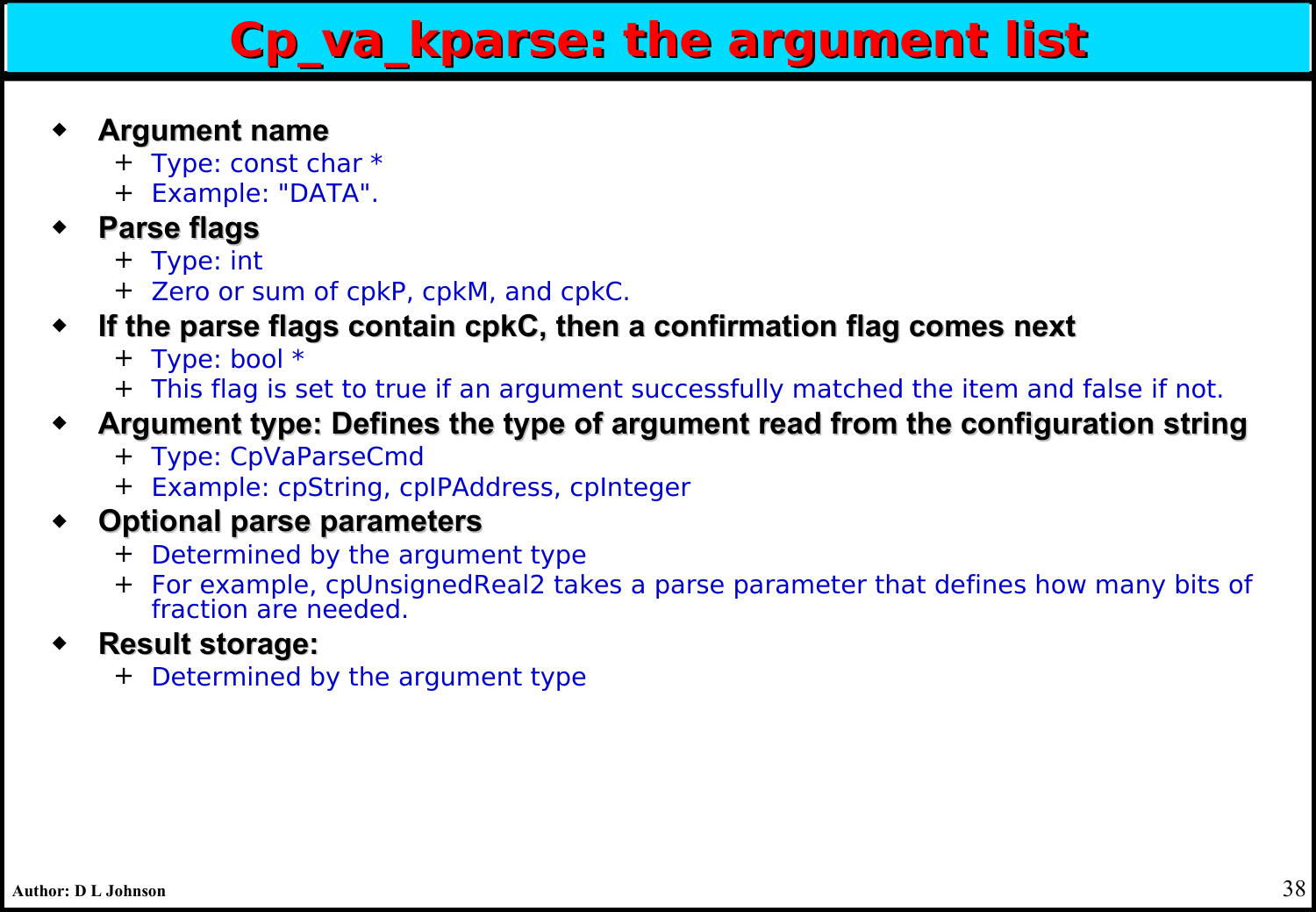## **Cp\_va\_kparse: parse flags**

- ◆ **cpkN (=0): default, no special requirements**
- ◆ **cpkM: Mandatory argument**
- ◆ **cpkP: Positionally specified argument**
- ◆ **cpkC: Confirmation of presence needed**
- ◆ **cpkD: Deprecated argument**
- ◆ **To combine just sum them**

+ cpkD+cpkC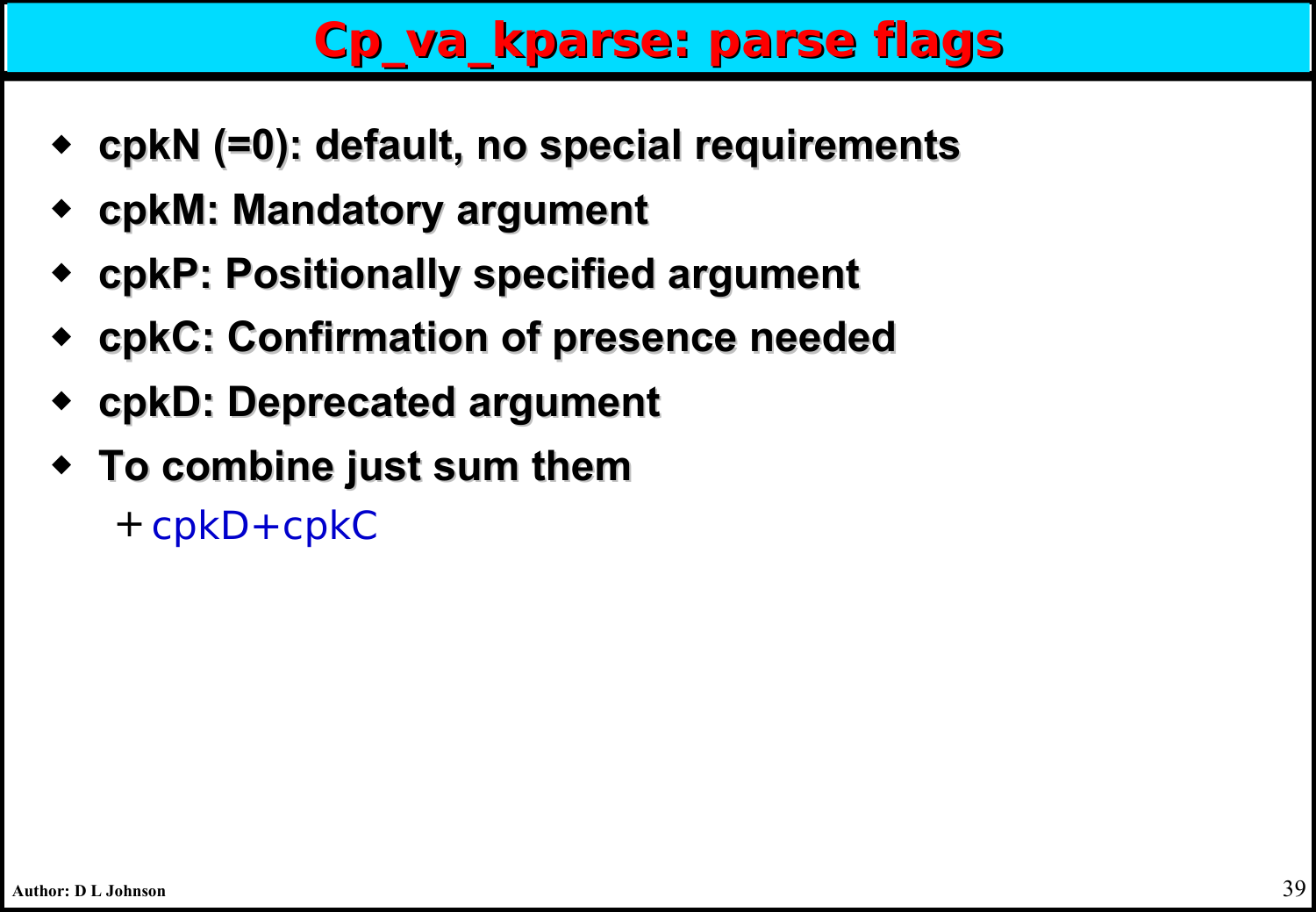### **Cp\_va\_kparse: example**

◆ **int MyElement2::configure(Vector<String> &conf, ErrorHandler \*errh) { bool p\_given; uint32\_t p = 0x10000; IPAddress addr, mask; if (cp\_va\_kparse(conf, this, errh, "P", cpkC, &p\_given, cpUnsignedReal2, 16, &p, "NETWORK", 0, cpIPPrefix, &addr, &mask, cpEnd) < 0) return 1; ... }**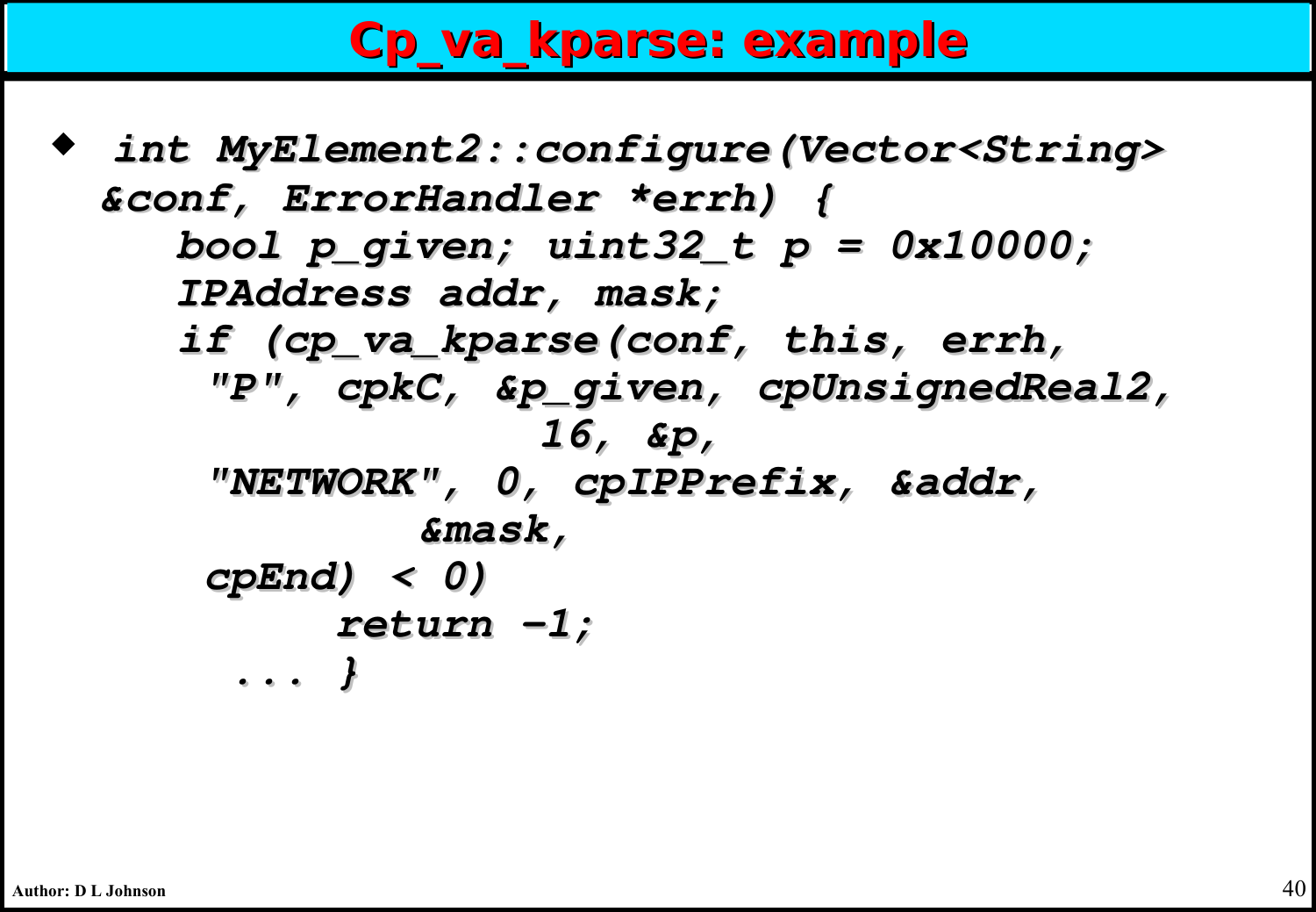### **Cp\_va\_kparse: example (2)**

- **• cp\_va\_kparse(conf, this, errh, "P", cpkC, &p\_given, cpUnsigned, &p, "NETWORK", 0, cpIPAddress, &addr, &mask, cpEnd)**
- **• Will it match**
	- **• P 5, NETWORK 192.168.0.3**
	- **• NETWORK 1.2.3.4, P5**
	- **• P 5**
	- **• NETWORK 192.168.0.3**
	- **• (nothing)**
- **• How about**

```
cp_va_kparse(conf, this, errh,
```
 **"P", cpkC, &p\_given, cpUnsigned, &p, "NETWORK", cpkM, cpIPAddress, &addr, &mask, cpEnd)**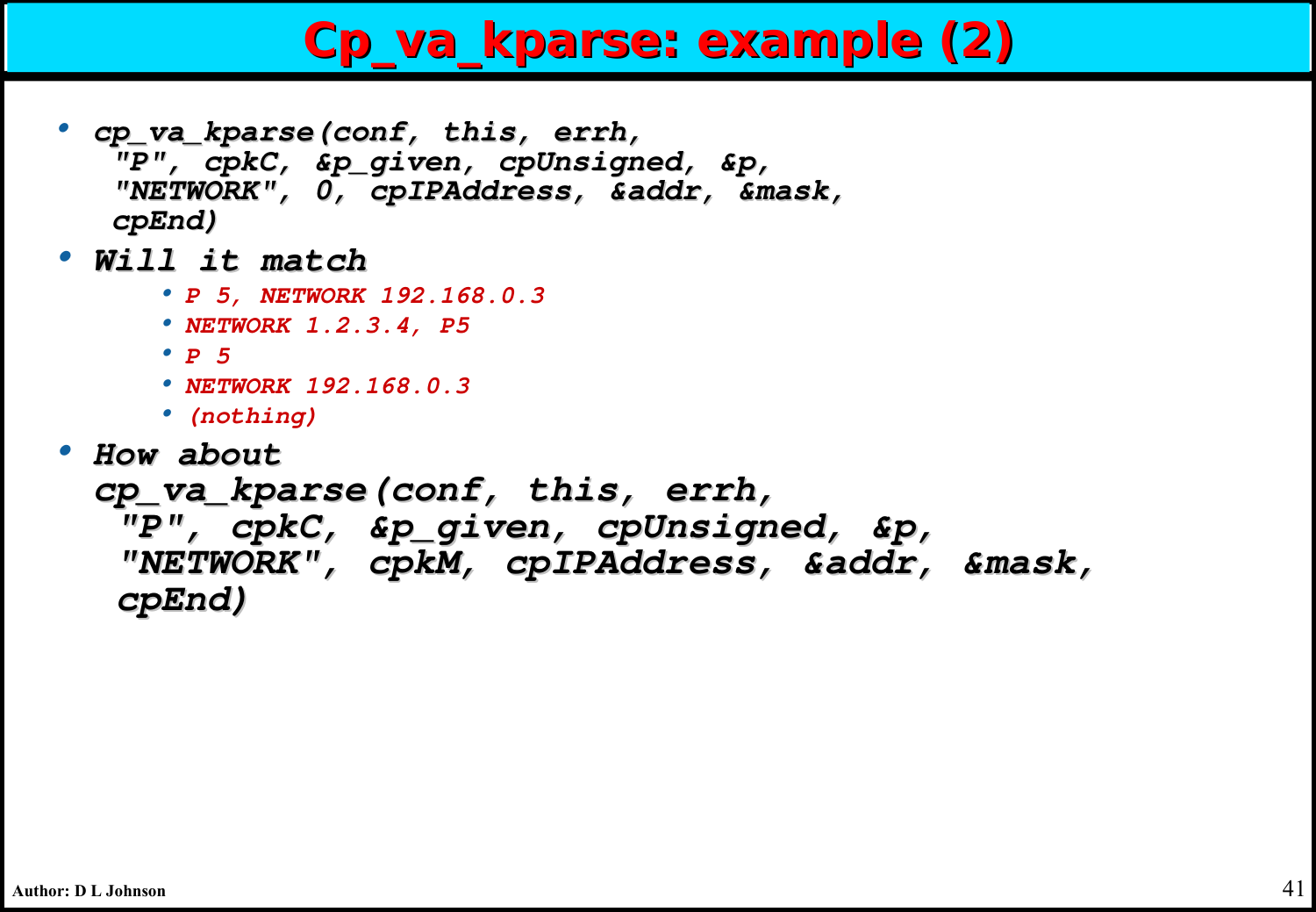## **Parsing configurations: elements**

- ◆ **Elements might need other elements**
	- + Pass them in the configuration
	- + Check their name and type
	- + Calling public methods and accessing public members is possible

### ◆ **Click script**

+ SimpleElement(IPRouteTable); or

**myIpRouteTable::IPRouteTable;**

**SimpleElement(myIpRouteTable);**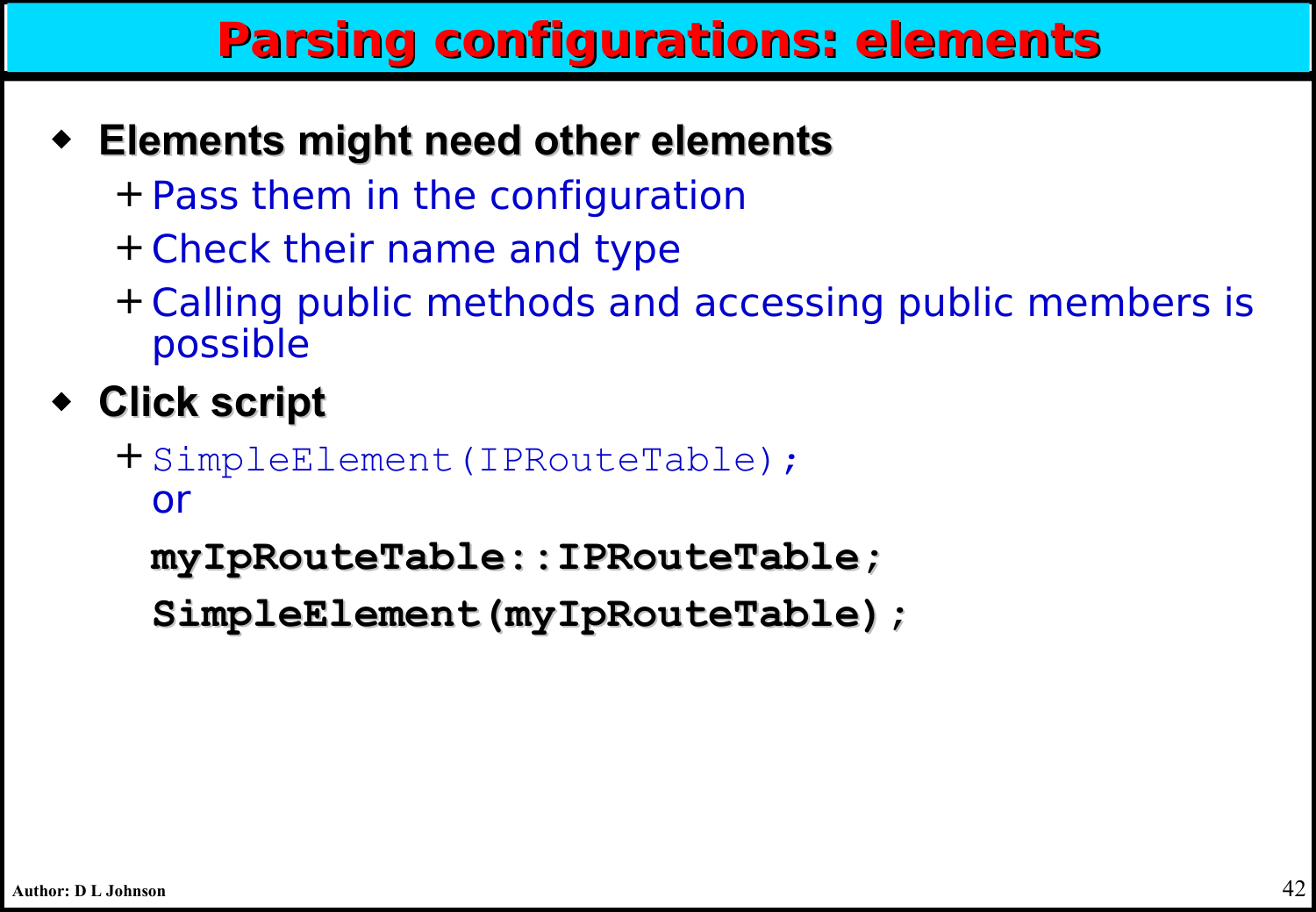## **Parsing configurations: elements (2)**

◆ **Add an element to the header**

```
… 
 #include "usedelement.hh" 
 …
 class ElementUser: public Element{
 … 
 private: 
 …
   UsedElement* used;
 }
Use the element in the C++ code
   ElementUser::push(…){
     used->doSomething(…);
   }
```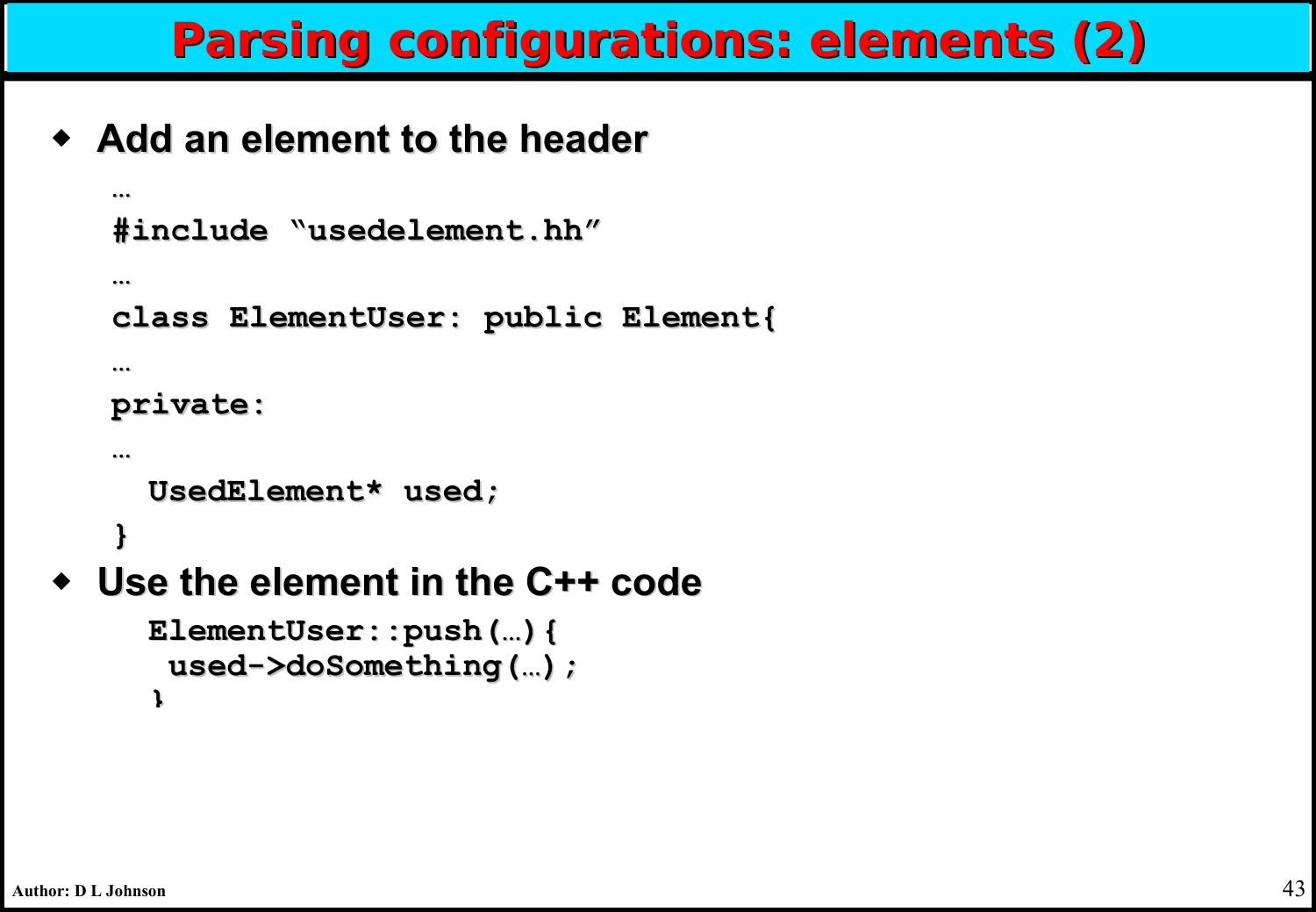### **Parsing configurations: elements (3)**

**Check and configure the element in the configure function:**

```
int ElementUser::configure(Vector<String> &conf, 
 ErrorHandler *errh){
```

```
Element* tempUsedElement;
int res = cp_va_kparse(conf, this, errh, "ELEMENT", 0, 
cpElement, &tempUsedElement, cpEnd);
if(res < 0) return res; // parsing failed
if (!(used =(UsedElement *) tempUsedElement-
>cast("UsedElement"))){
return errh->error("Supplied element is not a valid 
UsedElement element");
}
```
**}**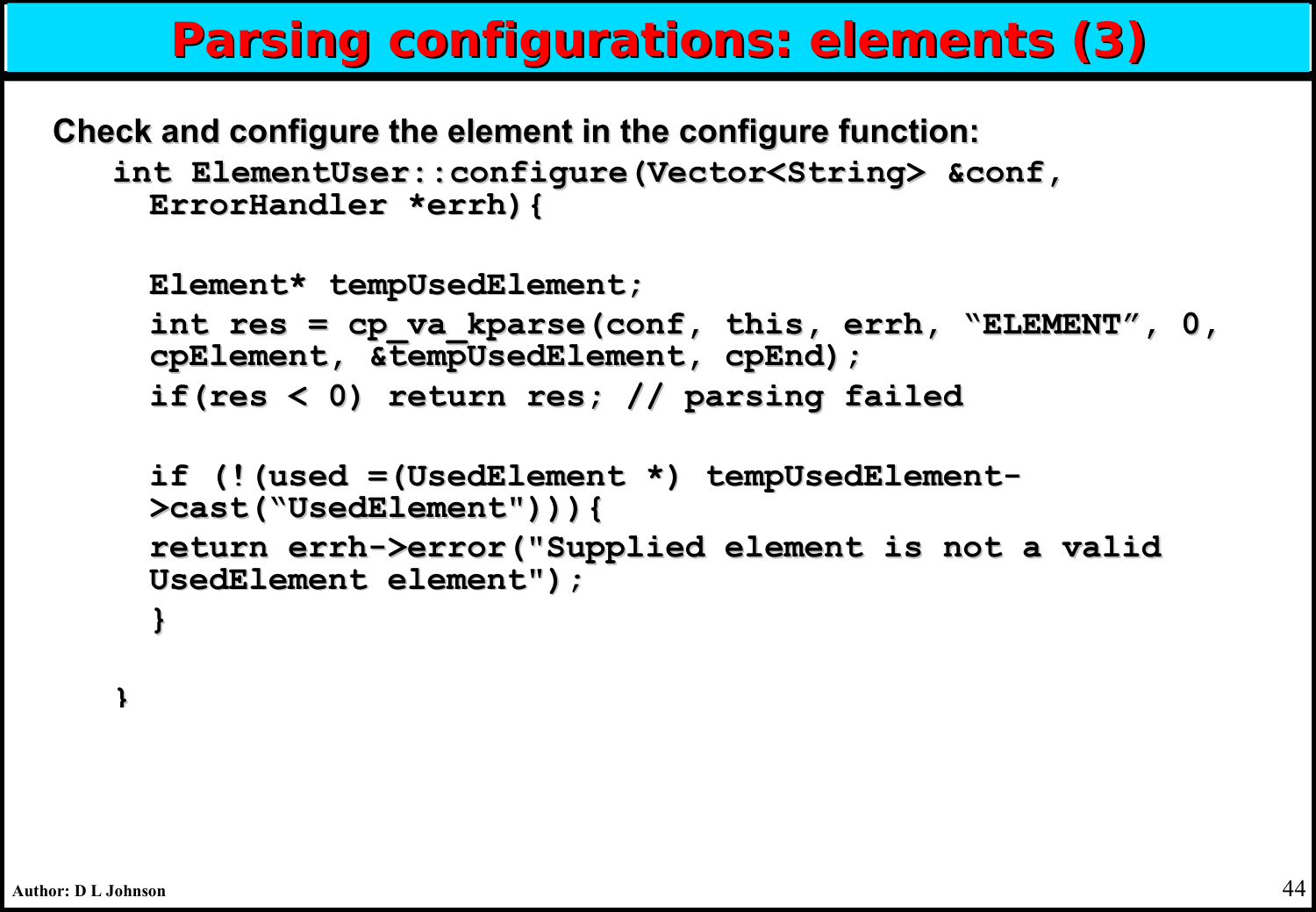## **Click library functions**

### ◆ **The C++ STL cannot be used in the kernel**

- +Click provides its own implementation, use it
- +Equivalents to most STL datastructures available
- +E.g. vector, hashmap, …

### ◆ **Additional types**

+Timers and tasks (schedule actions)

### ◆ **Additional functions**

- +Manipulate strings
- +Manipulate packets
- +E.g. click\_gettimeofday(struct timeval \* tv)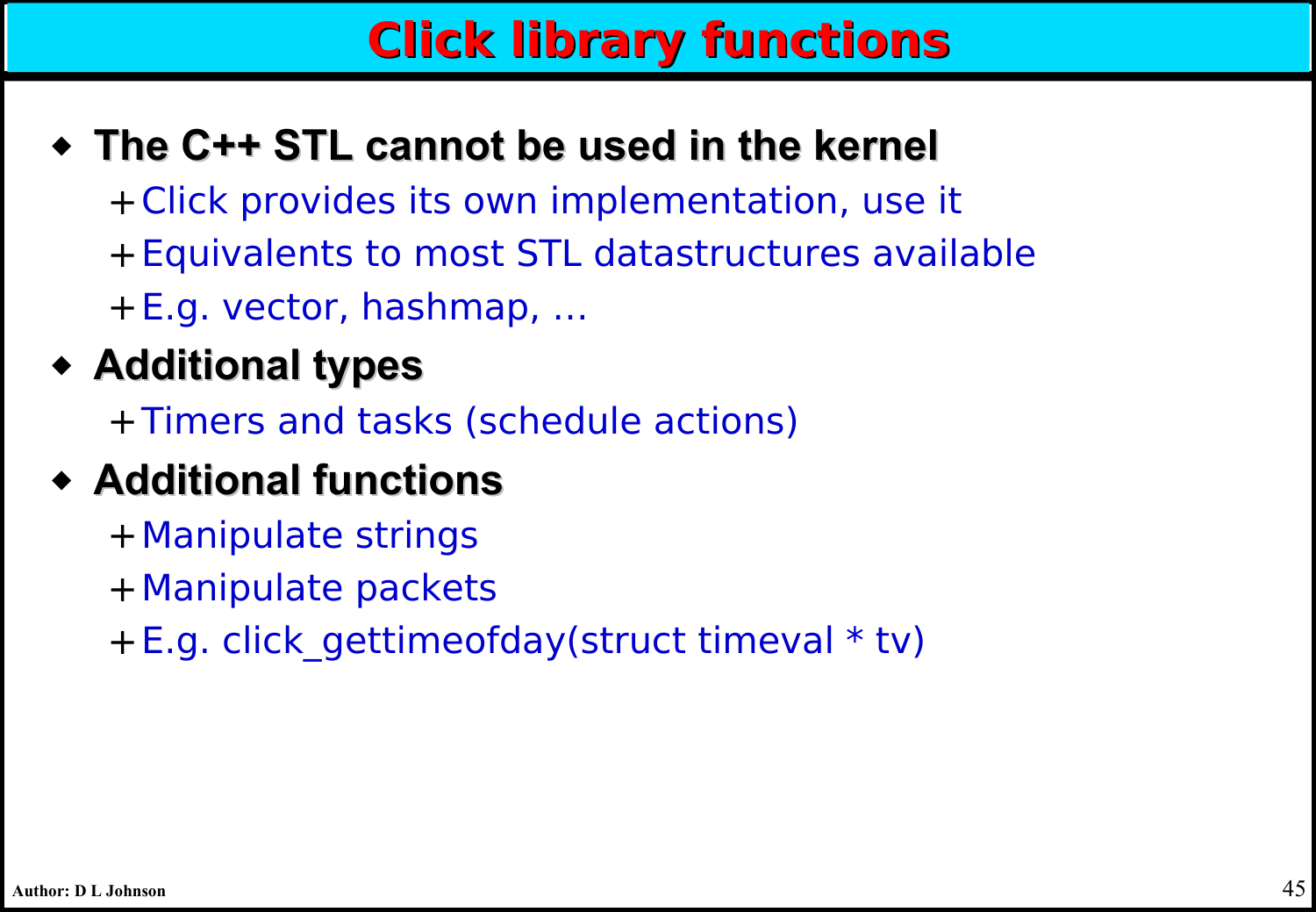### **The Click STL**

- ◆ **Overview of the most important types**
	- + Vector
	- + HashMap (will become HashContainer)
	- + String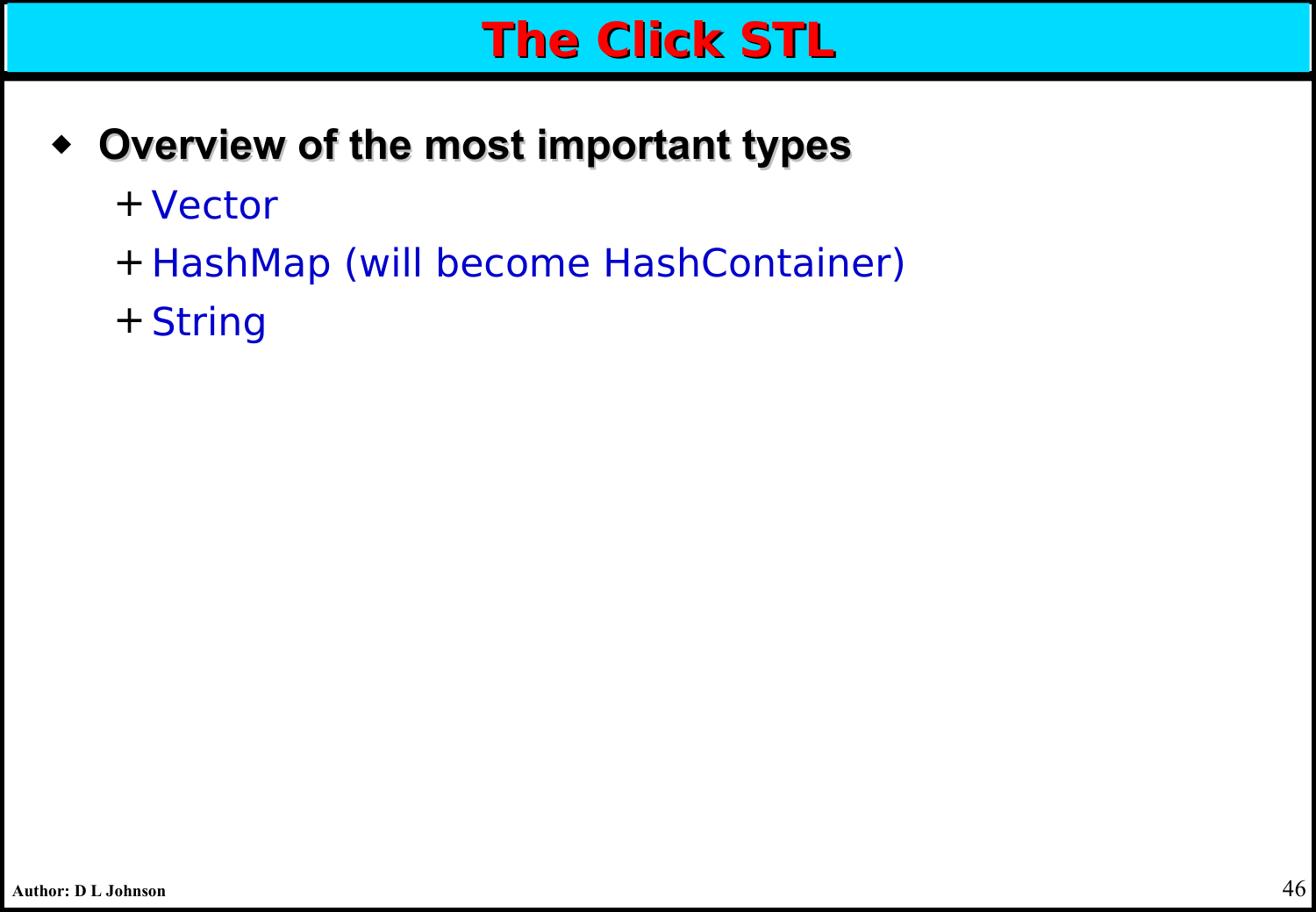### **Click STL: Vector**

- ◆ **Constructor: straightforward template** +**Vector<SomeThing> myvector;**
	-
- ◆ **Even better: typedef it for reuse**

+**Typedef Vector<SomeThing> SomeThingVector;** 

◆ **Use macro magic for template instantiation**

**// generate Vector template instance #include <click/vector.cc> #if EXPLICIT\_TEMPLATE\_INSTANCES template class Vector<SomeThing>; #endif**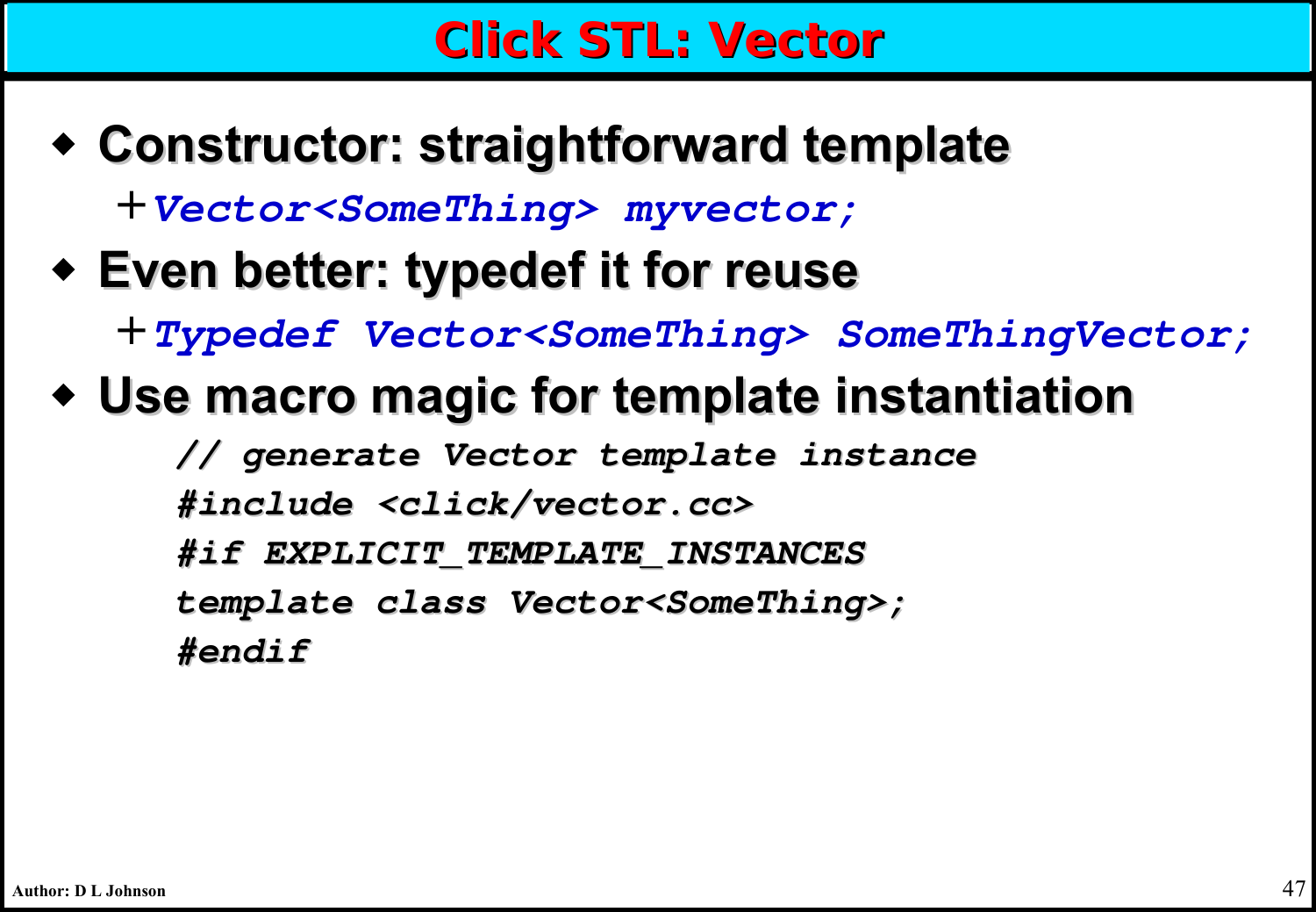◆ **Add things to it:**

+**myvector.push\_back(some\_thing);**

- ◆ **Use iterators to walk over it**
	- **for (SomeThingVector::const\_iterator i = myvector.begin(); i.live(); i++) { doSomeThingWith(i.value());**
- **}** ◆ **And remove things with iterators**

```
+myyvector.erase(i);
```
◆ **Or pop it as a stack/heap**

+**myvector.pop\_front(); myvector.pop\_back();**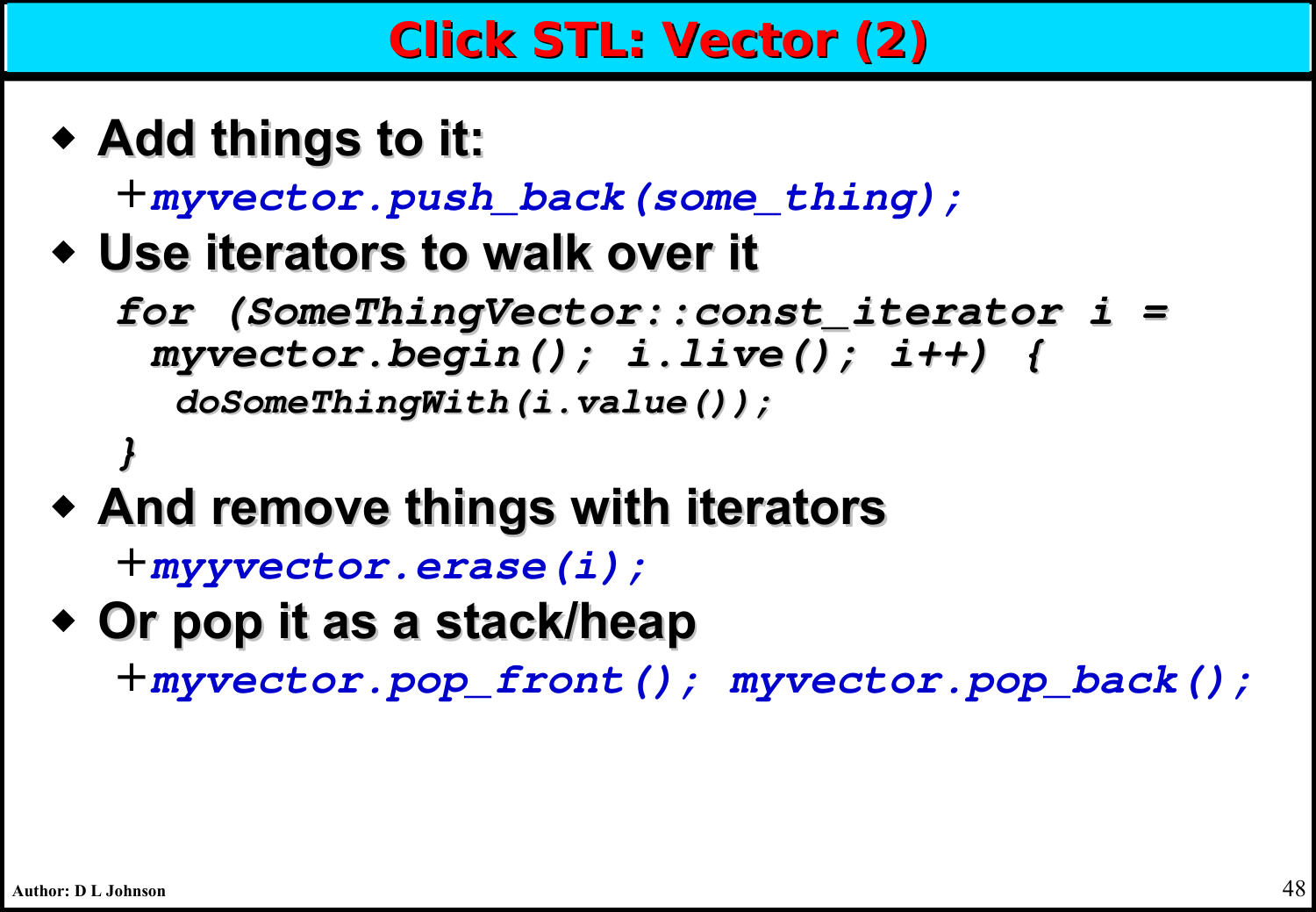### **Click STL: example for HashMap**

**#ifndef AODVSETRREPHEADERS\_HH #define AODVSETRREPHEADERS\_HH #include <click/element.hh>**

**CLICK\_DECLS**

**typedef HashMap<Packet\*, IPAddress\*> DestinationMap;**

```
class AODVSetRREPHeaders : public Element { 
  public:
```

```
virtual void push (int, Packet *);
       void addRREP(Packet*,IPAddress *);
  private:
       DestinationMap destinations;
};
```
**CLICK\_ENDDECLS #endif**

**…**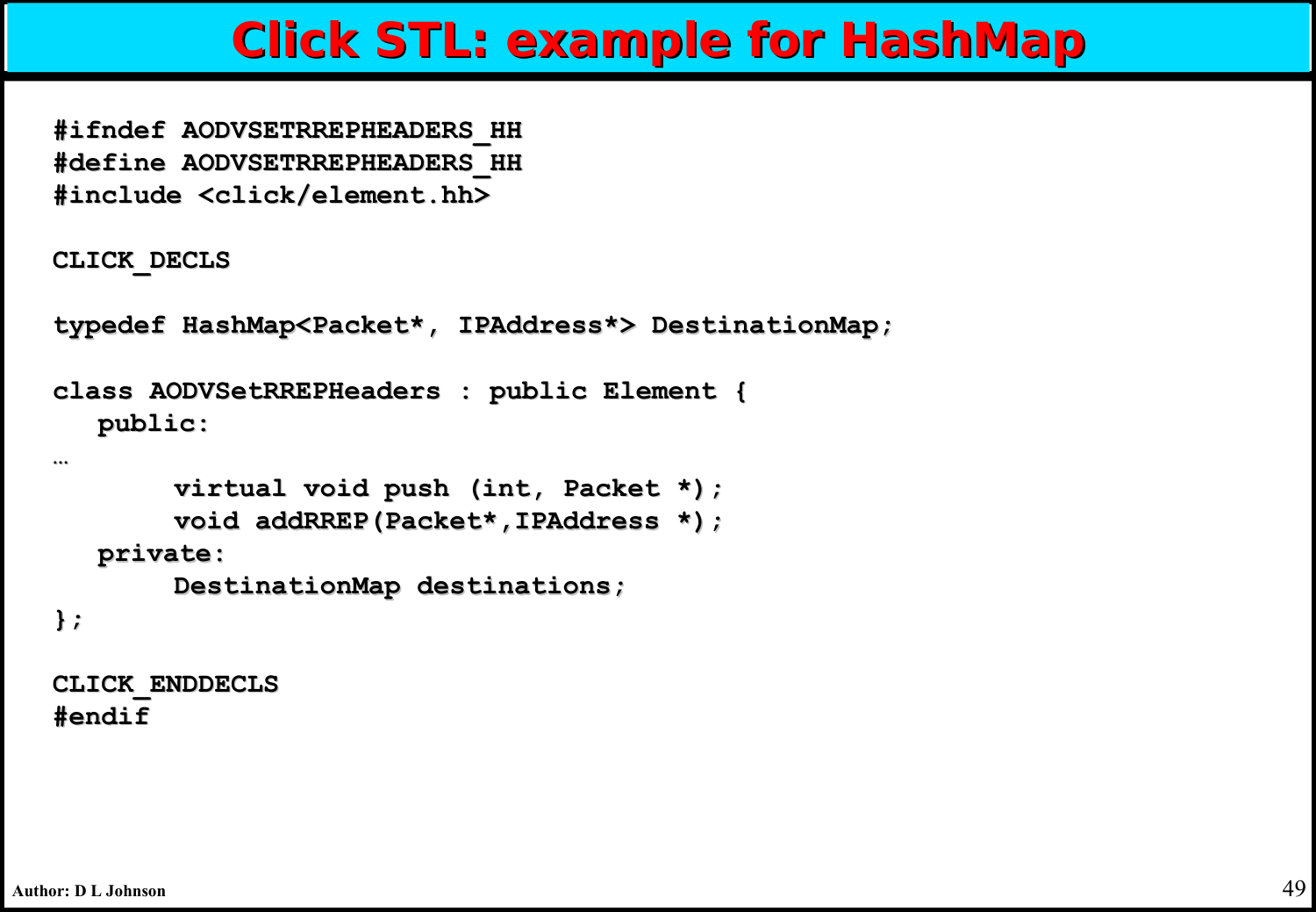### **Click STL: example for HashMap (2)**

```
AODVSetRREPHeaders::AODVSetRREPHeaders(): destinations()
{}
```

```
void AODVSetRREPHeaders::push (int port, Packet * p){
```

```
…
   // packet should be in destinations
   DestinationMap::Pair * pair = destinations.find_pair(packet);
   assert(pair);
   IPAddress* destination = pair->value;
   … // do something with destination
   delete pair->value; // free memory properly
   destinations.remove(packet); // then remove from map
   …
}
void AODVSetRREPHeaders::addRREP(Packet* rrep, IPAddress * ip){
   destinations.insert(rrep,ip);
}
// macro magic to use bighashmap
#include <click/bighashmap.cc>
#if EXPLICIT_TEMPLATE_INSTANCES
template class HashMap<Packet*, IPAddress*>;
#endif
```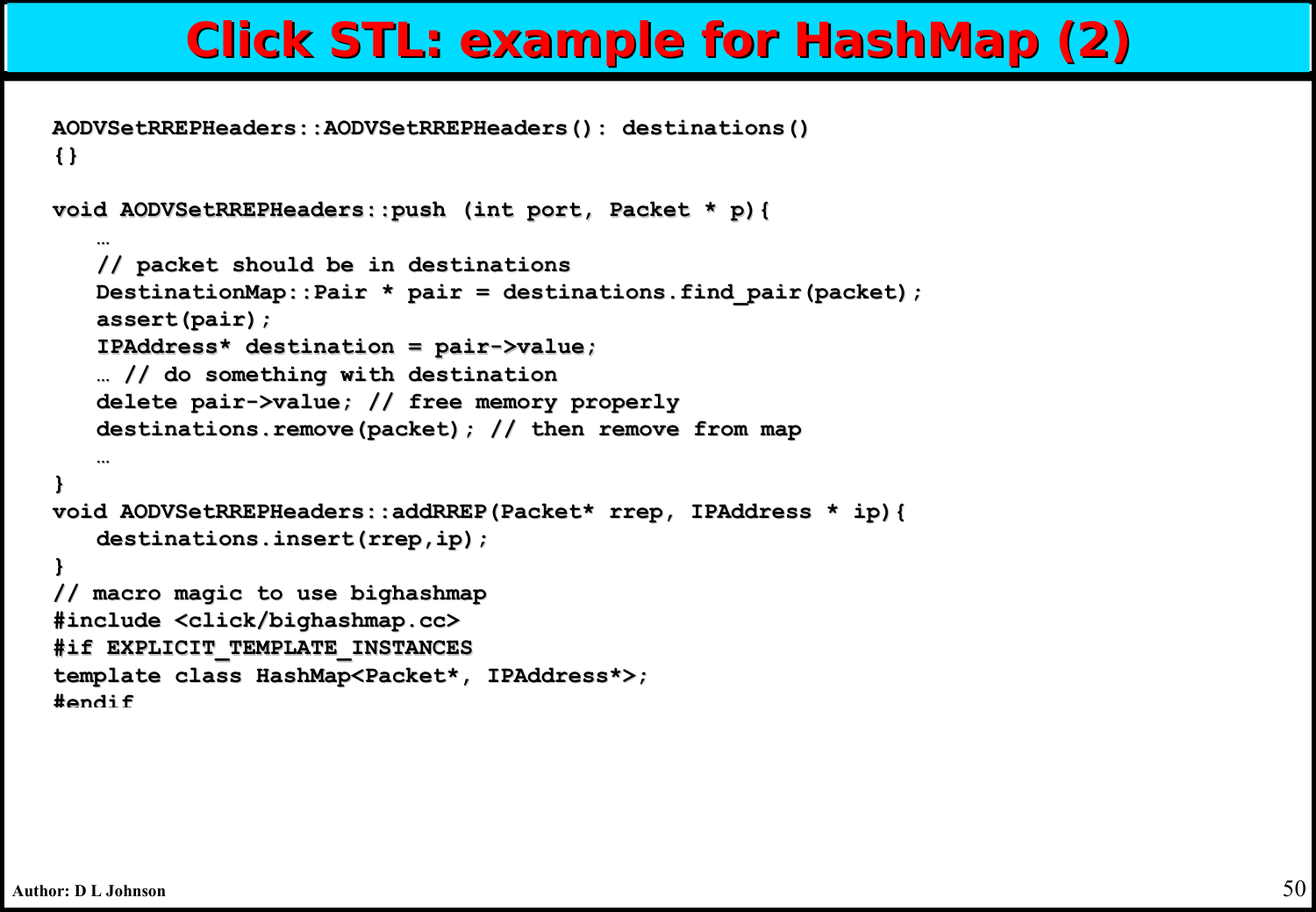### **Click STL: String**

- ◆ **Use it when manipulating C strings** + **String test = "mytest";**
- ◆ **Use standard operators to modify it** + **test += " should say hello";**
- ◆ **When used in click\_chatter, convert it**

+ **click\_chatter("my string is %s",test.c\_str());**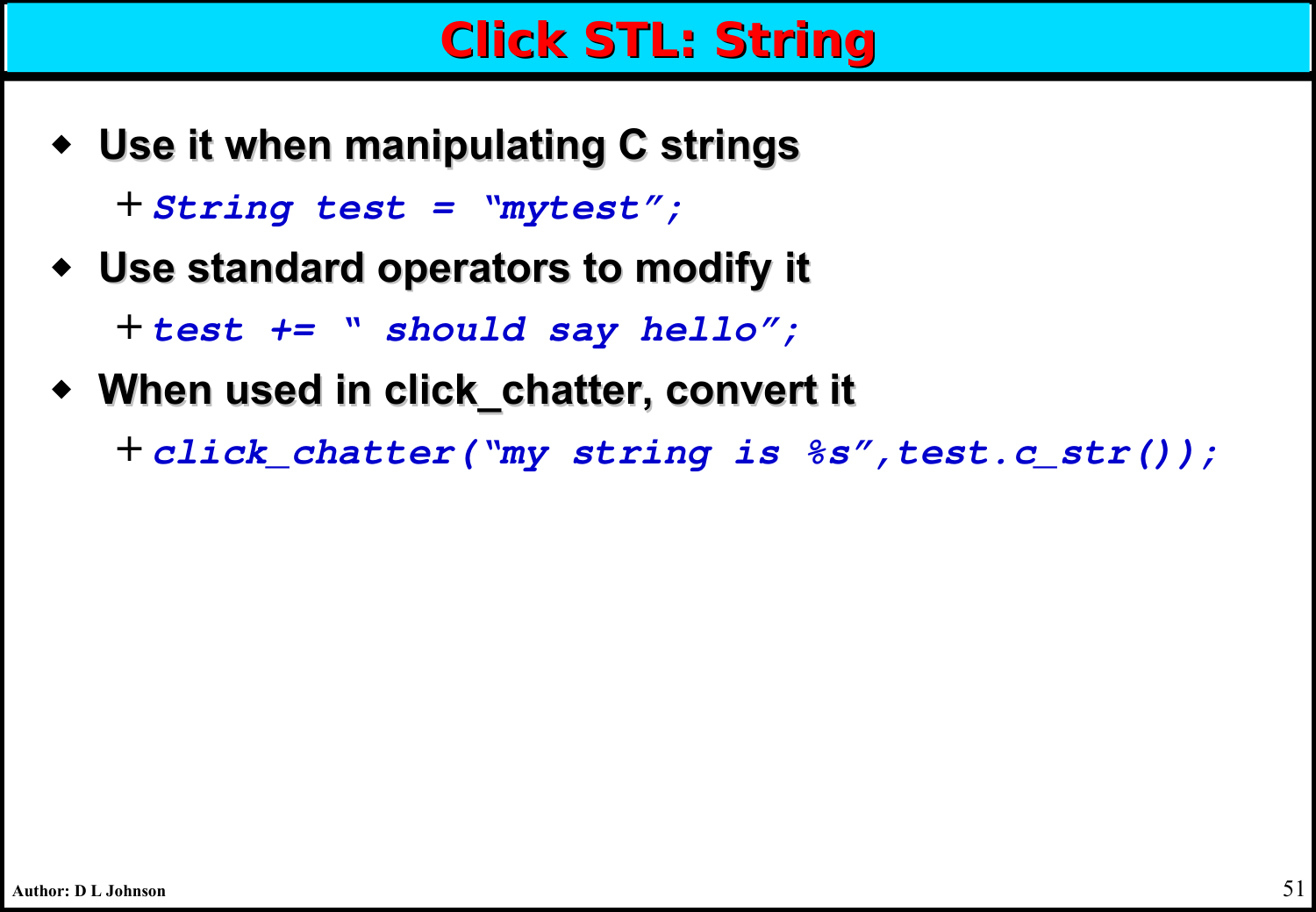## **Creating and destroying packets**

- ◆ **You want to make your own packets, here's how**
- ◆ **Format closely mirrors RFCs**

#### ◆ **Use structs**

- + Fill them with signed/unsigned ints, in\_addr, …
- + Easy packet manipulation
- + Avoids dirty operations with chars and bytes
- + Define those in shared headers for reuse

#### ◆ **Create your packet format**

```
struct MyPacketFormat{
 uint8_t type; // 8 bit = 1 byte
 uint32_t lifetime; // 32 bit = 4 bytes
 in_addr destination; // IP address
};
```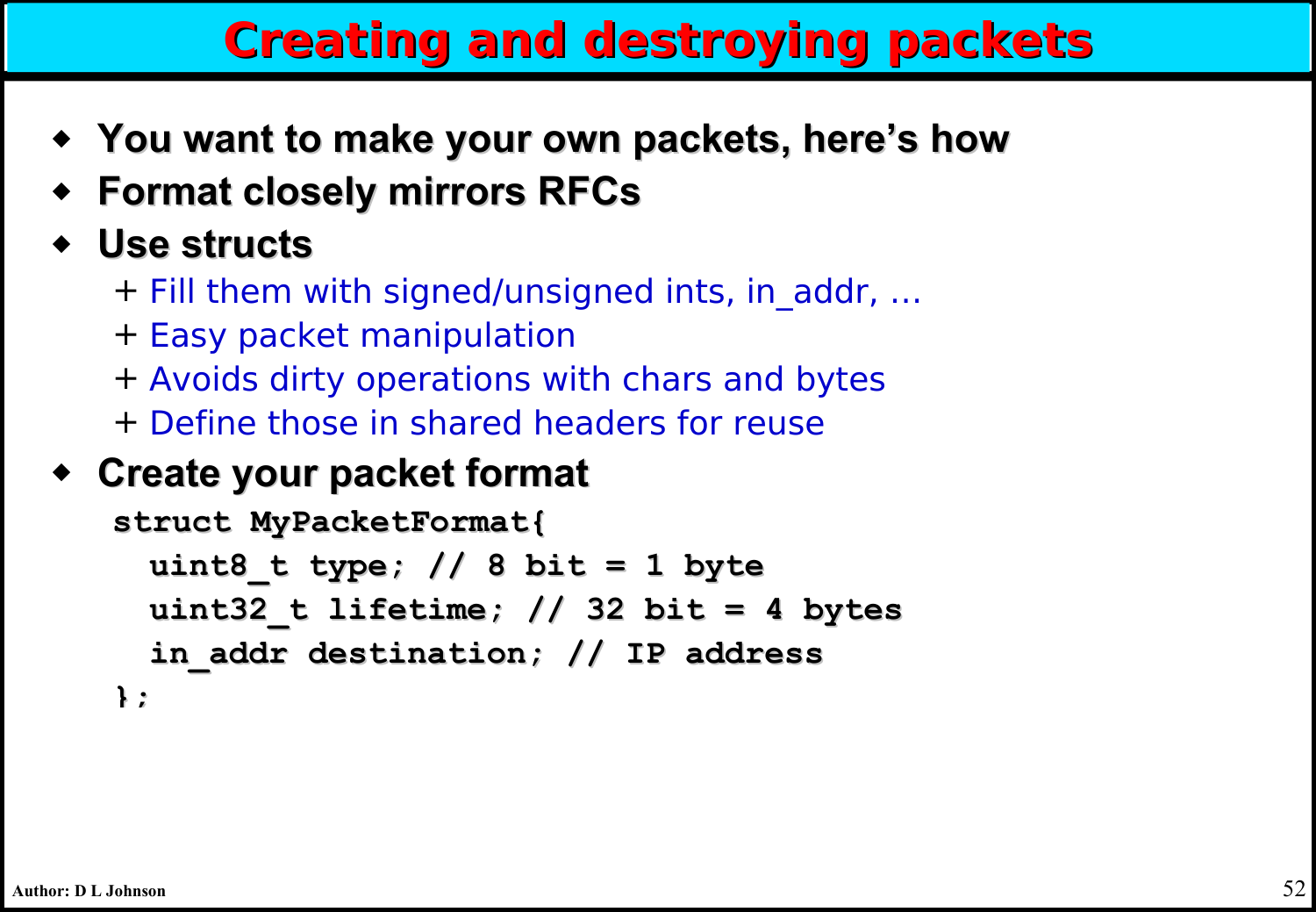## **Creating and destroying packets (2)**

◆ **Provide headroom and tailroom to Packet::make(unsigned headroom, const unsigned char\* data, unsigned len, unsigned tailroom):**

```
int tailroom = 0;
int packetsize = sizeof(MyPacketFormat);
int headroom = sizeof(click_ip)+sizeof(click_udp)
+sizeof(click_eth);
WritablePacket *packet = Packet::make(headroom,0,packetsize, 
tailroom);
if (packet == 0 )return click_chatter( "cannot make 
packet!");
memset(packet->data(), 0, packet->length());
MyPacketFormat* format = (MyPacketFormat*) packet->data();
format->type = 0;
format->lifetime = htonl(counter);
format->destination = ip.in_addr();
```
**Destroy with packet->kill()** 

```
+ Frees your memory!
```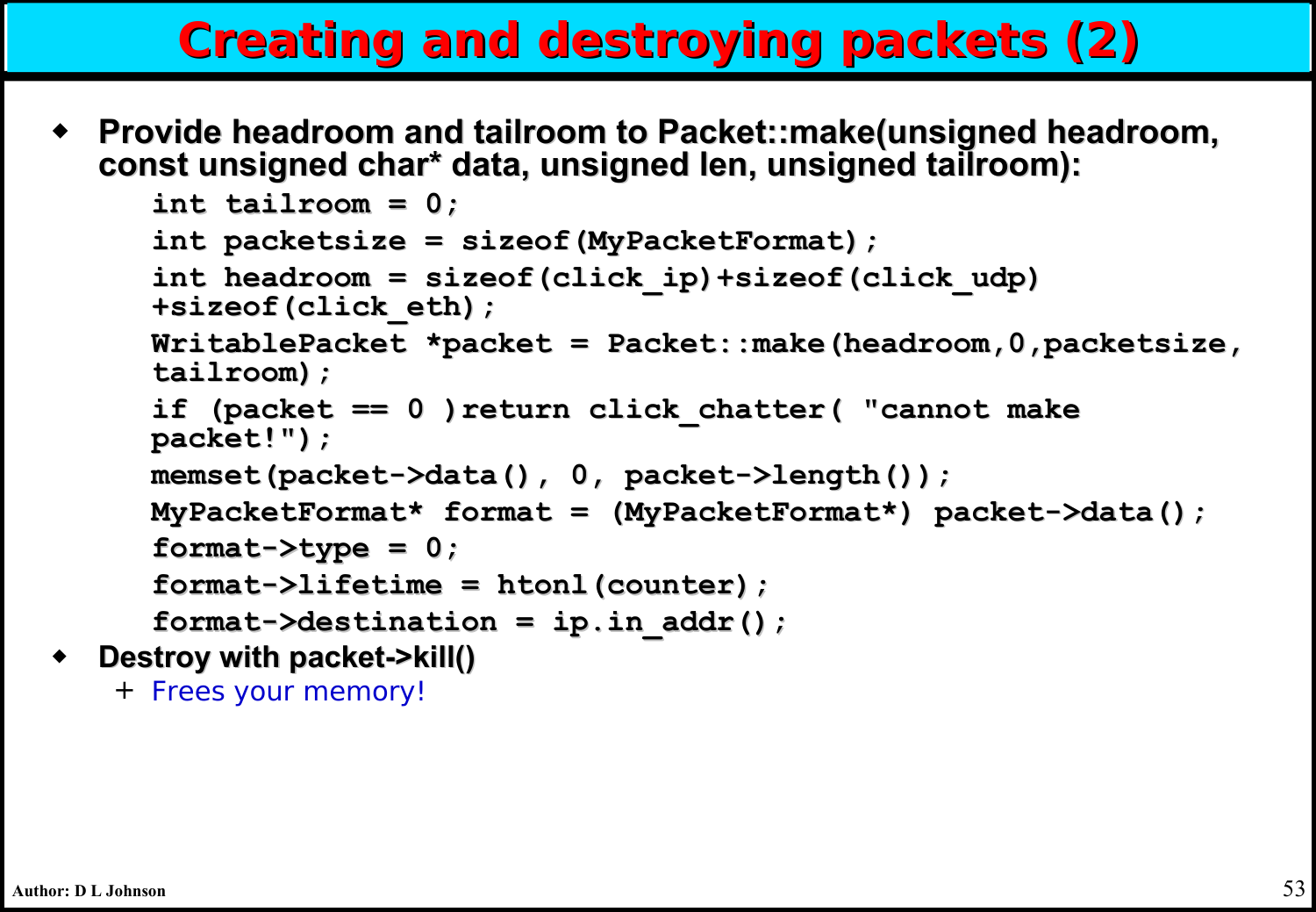### **Processing packets**

# ◆ **Cast the packet data to the right format**

```
// start with the first part
my_header * head = (my_header *) (packet->data());
// continue with later bytes
int offset = sizeof(my_header)
second_header * h2 = (my_second_header *) (packet->data()+offset);
```
# ◆ **Use the format to read from and write to**

```
if (head->somefield == 2){
  head->otherfield = htons(38);
```
# ◆ **Only write to writable packets**

```
WritablePacket *q = p->uniqueify();
// only use q now!
q->somefield = newvalue
```
**…**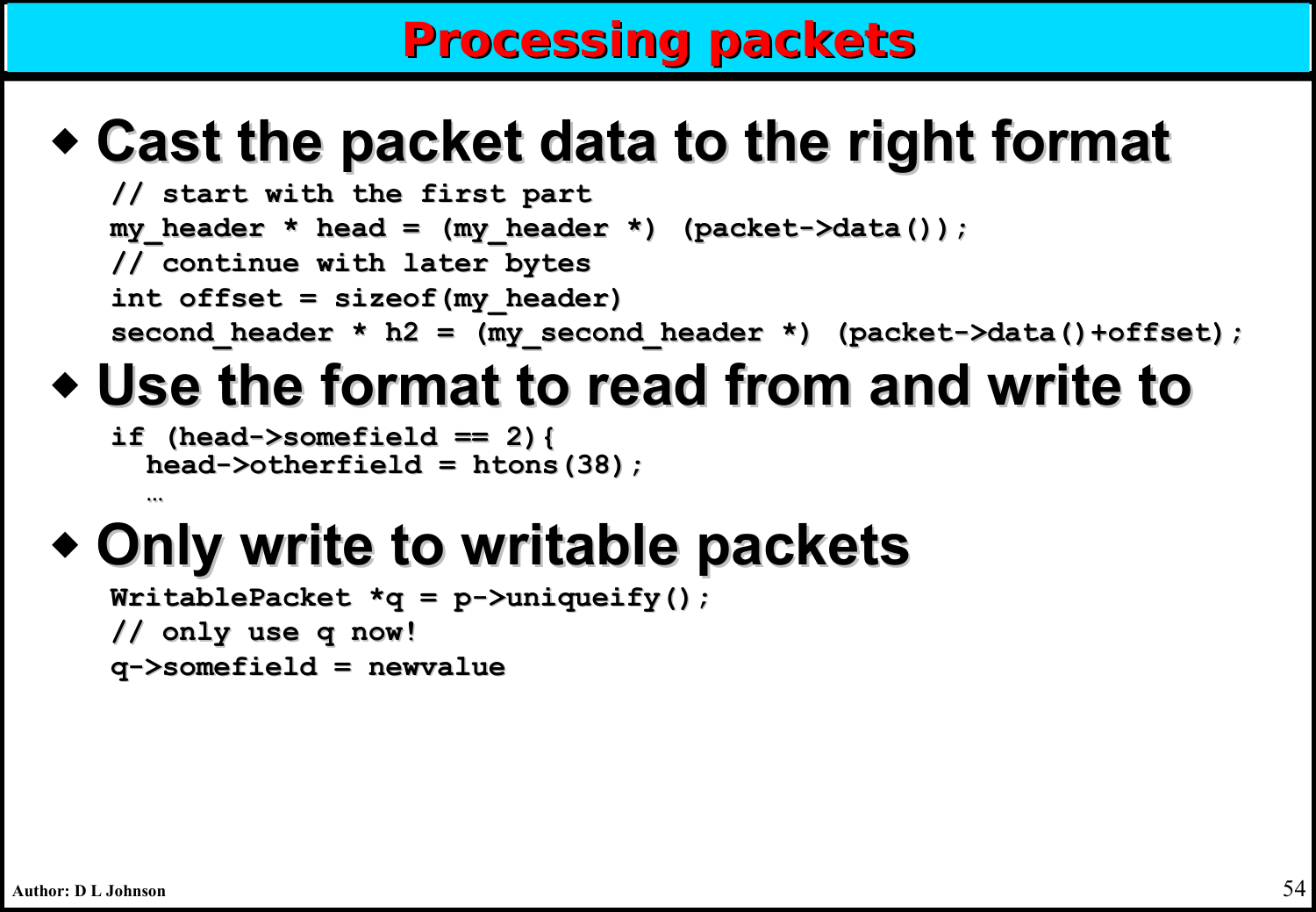## **Manipulating packets**

- ◆ **Add data with push(unsigned len)** + Inserts the data at the beginning of the packet + Create enough headroom, otherwise expensive push!
- ◆ **Remove data with pull(unsigned len)** + Removes the data at the beginning of the packet + Frees headroom
- ◆ **Equivalents at tail of packet: put and take**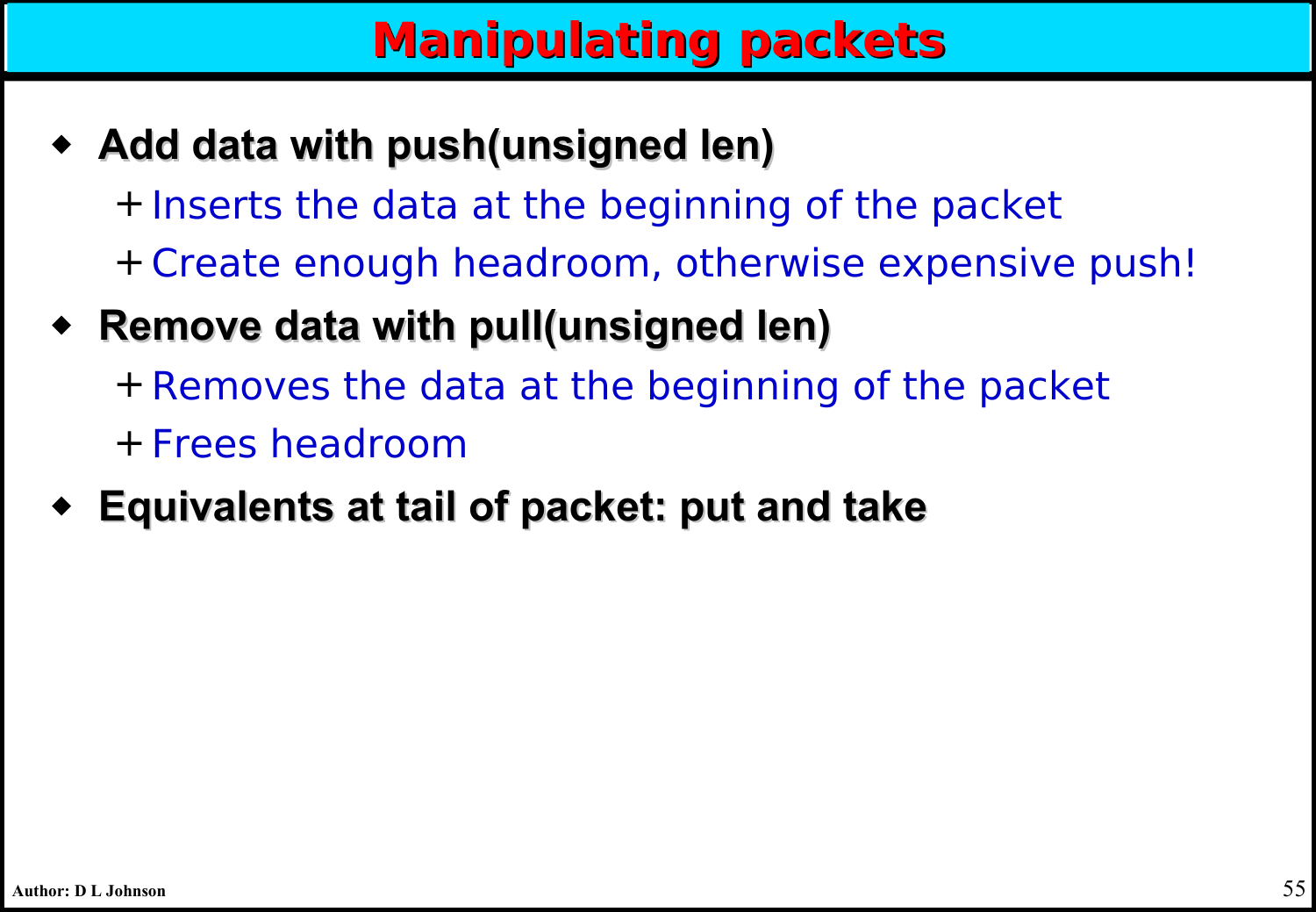◆ **Get IP header:**

+ packet->ip\_header();

- ◆ **Set IP header of length len:**
	- + packet->set\_ip\_header(const click\_ip\* header, unsigned len);
- ◆ **Both operations require header annotations, set by the MarkIPHeader element!**
- ◆ **Similar operations exist for TCP and UDP headers**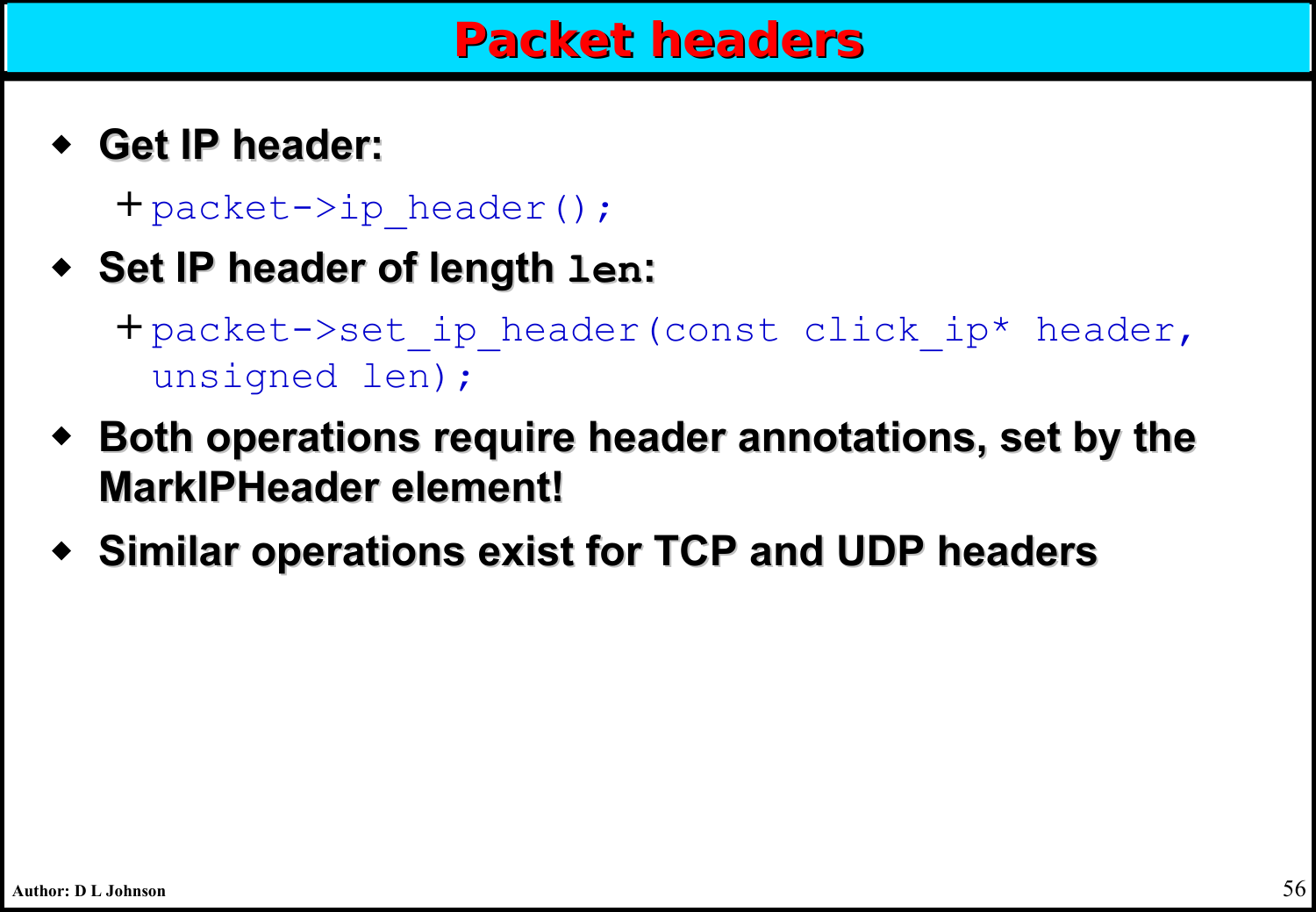### **Timers (simple, without extra data)**

◆ **Runs the run\_timer function upon expiry**

```
• class MyElement: public Element { 
public: …
    void run_timer(Timer*);
private: ...
    Timer timer;
}
• MyElement::MyElement(): timer(this){
}
int MyElement ::configure(Vector<String> &conf, ErrorHandler 
*errh){
    …
    timer.initialize(this);
    timer.schedule_after_ms(1000);
    return 0;
}
void MyElement ::run_timer(Timer* timer){
    click_chatter("we are now 1 second later");
    timer.schedule_after_ms(1000);
}
```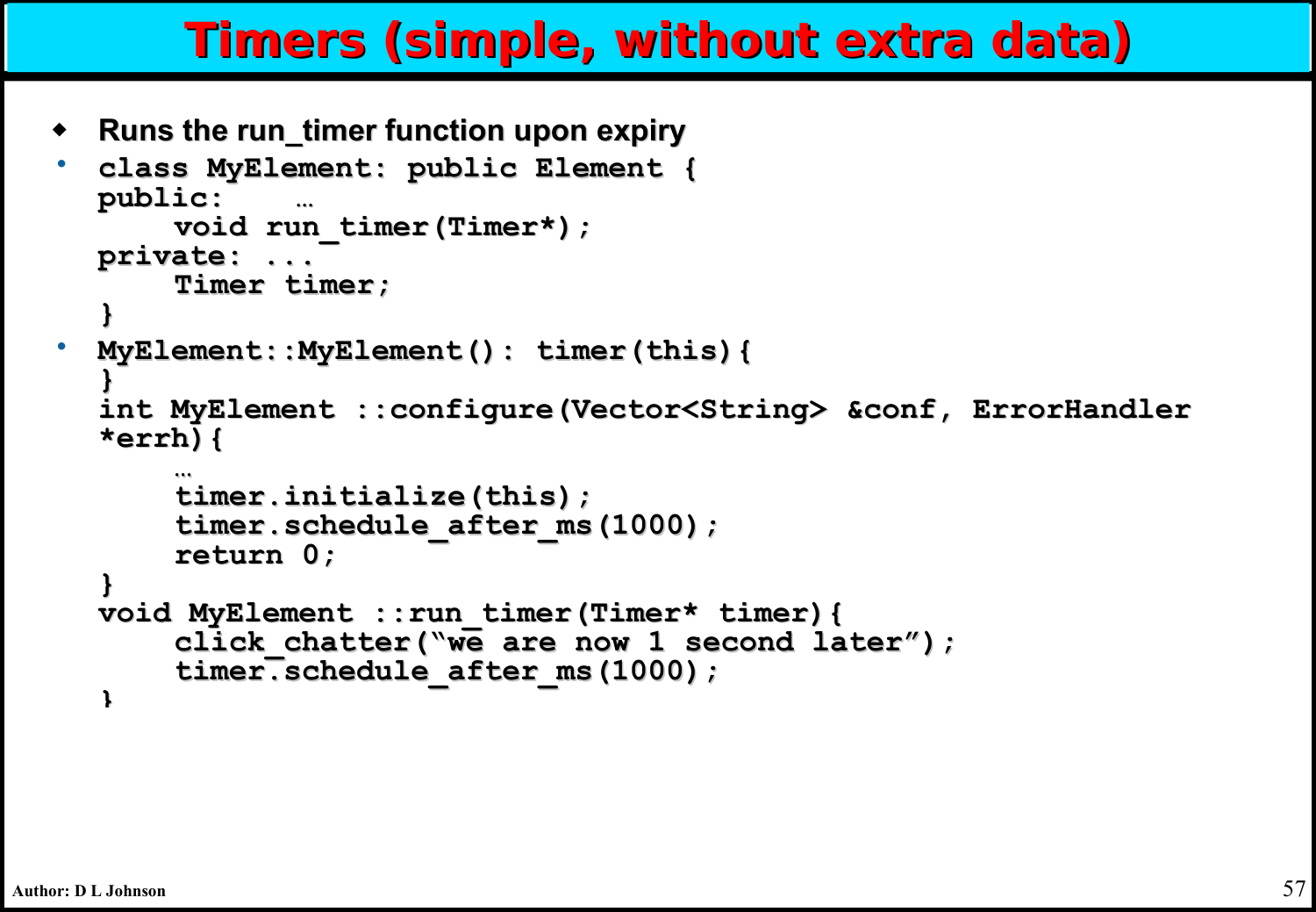### **Handlers: basics**

- ◆ **Like function calls to an element**
- ◆ **ReadHandler**

+Request a value from an element

◆ **Or WriteHandler**

+Pass a string to an element + You can parse the string with cp va parse!

◆ **There is no ReadWriteHandler**

+You can't call a ReadHandler with arguments

◆ **Can be called from other elements or through socket** +Take a look at Pokehandlers!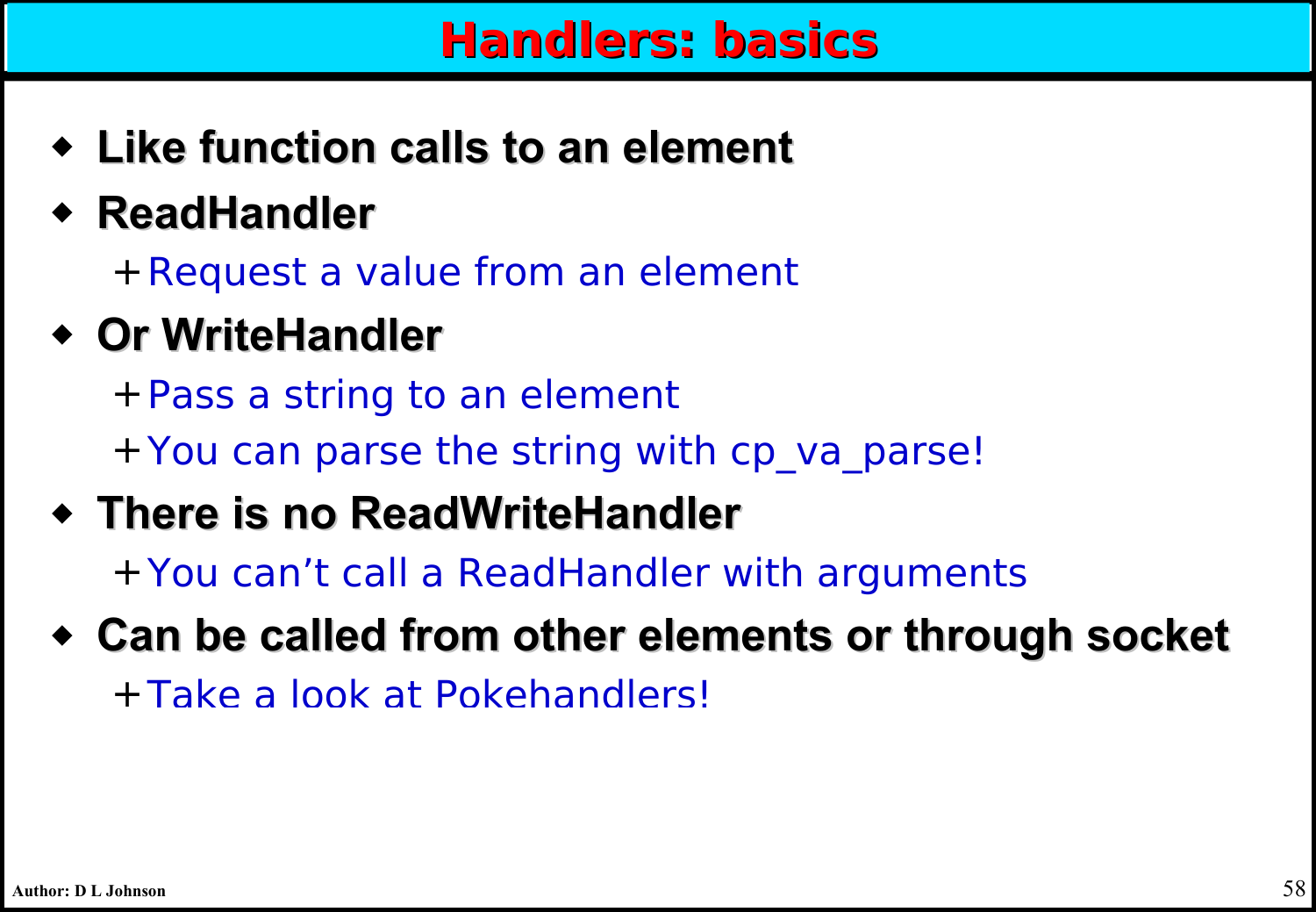### ◆ **Start click**

+click –p <port\_nr> <click\_script> +click –p 10000 somescript.click

### ◆ **Connect to click with telnet**

+telnet localhost 10000

- +read <elementname>.<handlername>
	- read rt.table

+write <elementname>.<handlername> <values>

• write arptable.insert 00:50:BA:85:84:B1 10.0.1.2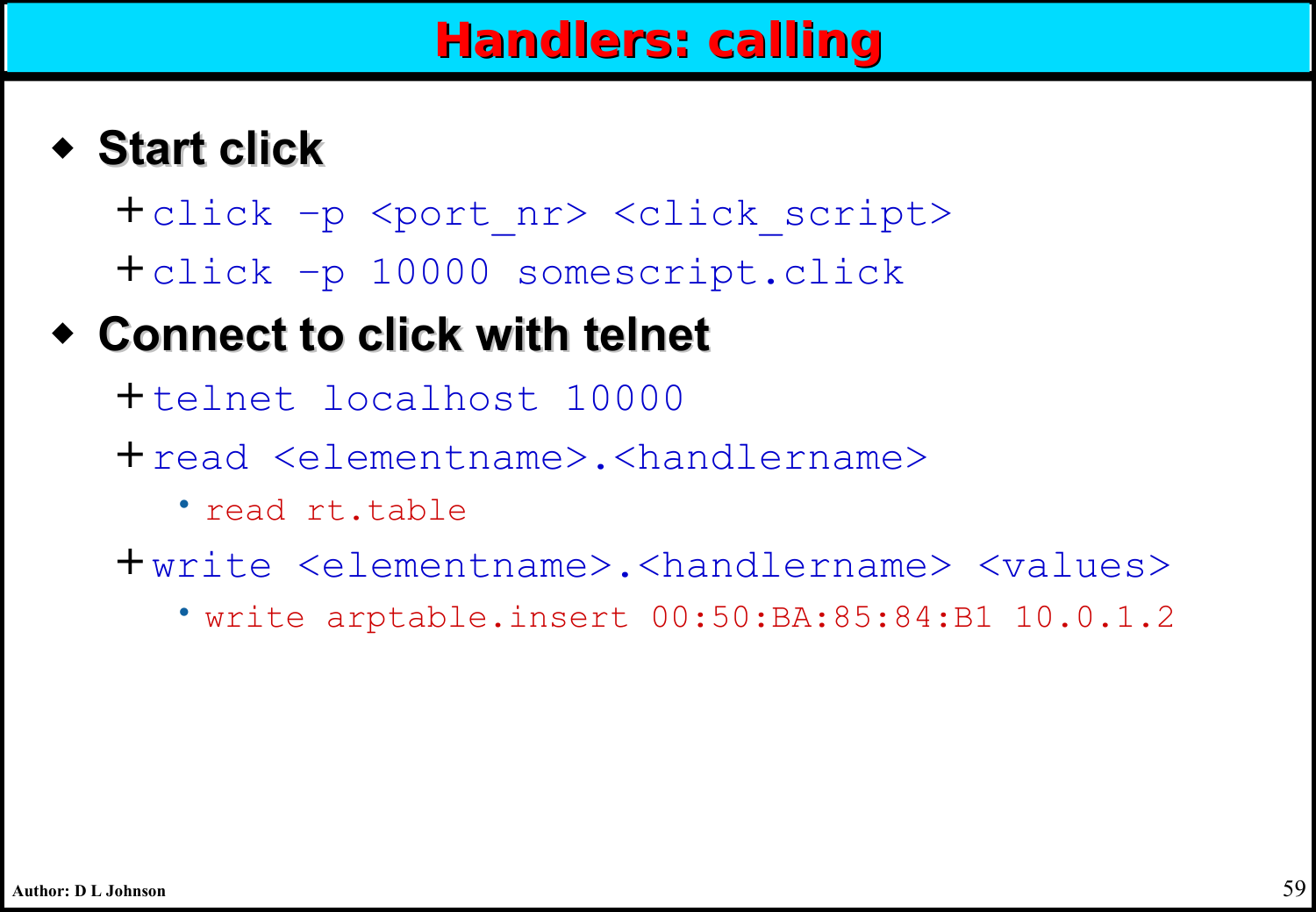### **Handlers: Write implementation**

```
• class WriteElement: public Element{
      public: …
             static int handle(const String &conf, Element *e, 
  void * thunk, ErrorHandler * errh);
             void add_handlers();
  }
• int WriteElement::handle(const String &conf, Element *e, void * 
  thunk, ErrorHandler * errh){
      WriteElement * me = (WriteElement *) e;
      if(cp va kparse(conf, me, errh, …, cpEnd) < 0) return -1;
      me->doSomethingWithParsed(…);
```

```
return 0;
```

```
}
```

```
• void WriteElement::add_handlers(){
       add write handler(<sup>"a</sup> handle", &handle, (void *)0);
  }
```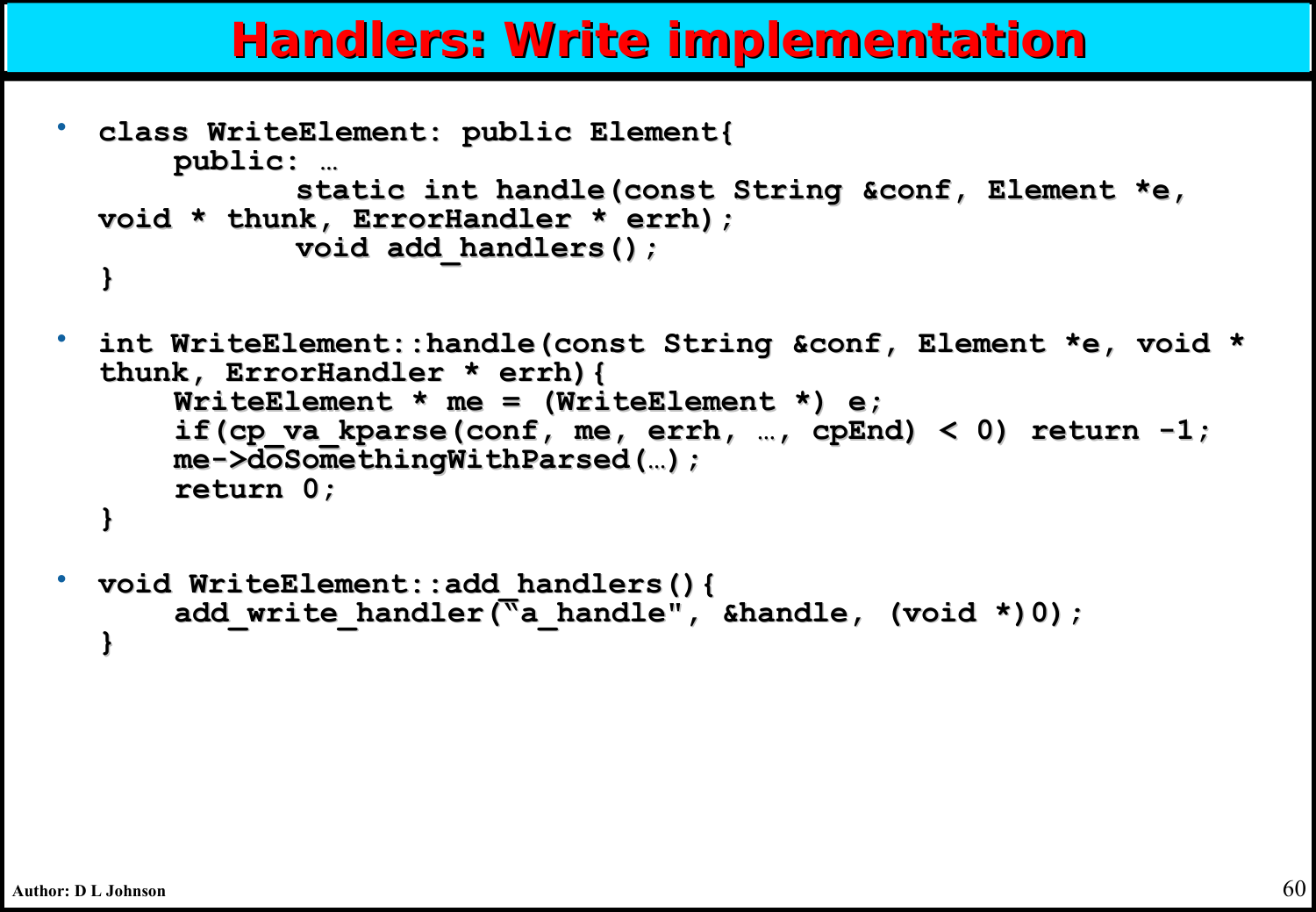### **Handlers: Read implementation**

```
• class ReadElement: public Element{
     public: …
            static int handle(const String &conf, Element 
  *e, void * thunk, ErrorHandler * errh);
            void add_handlers();
  }
• String ReadElement::handle(Element *e, void * thunk){
     ReadElement * me = (ReadElement *) e;
      return me->giveSomeValue(…);
  }
  void ReadElement::add_handlers(){
     add_read_handler("a_handle", &handle, (void *)0);
  }
```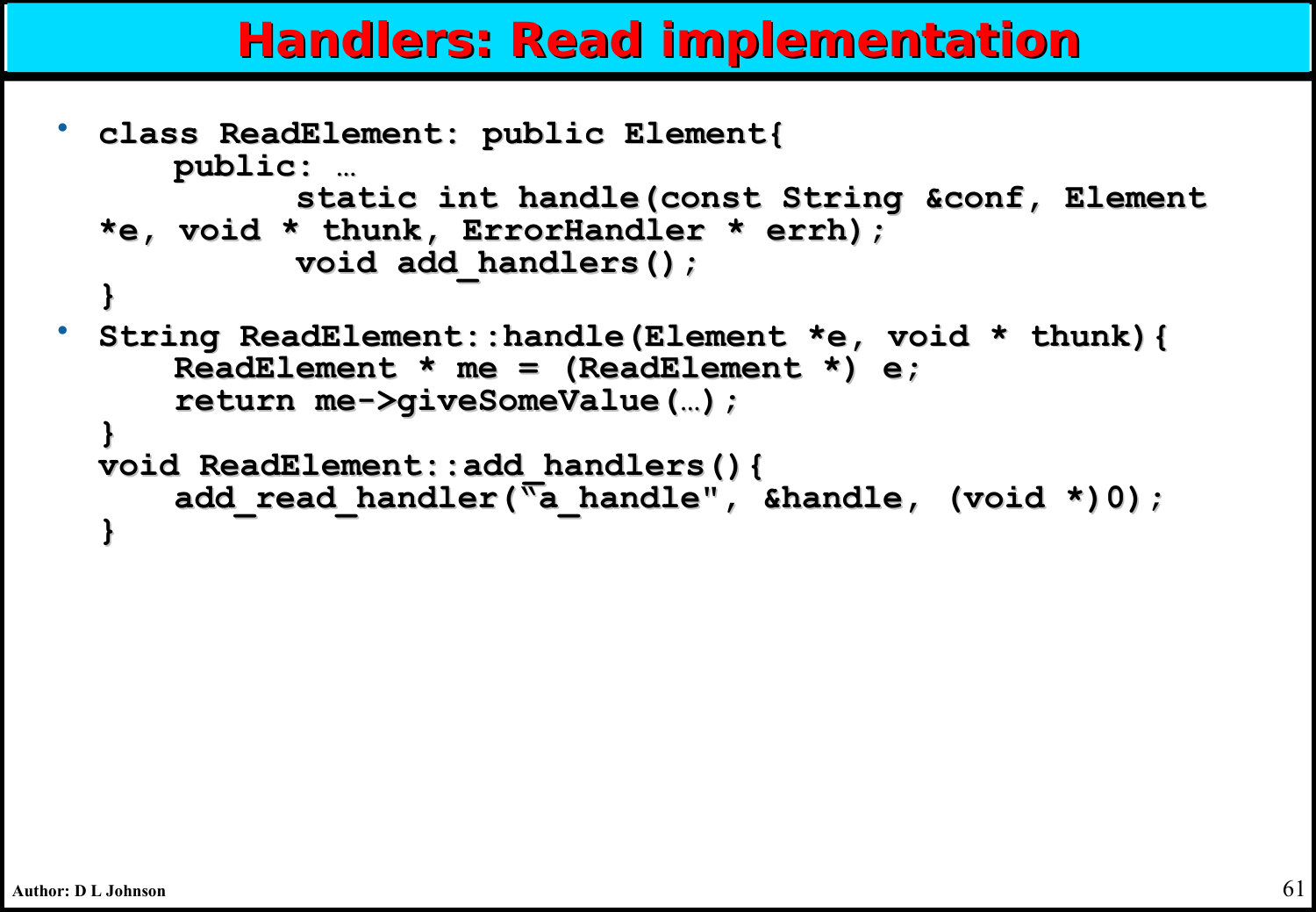### **Sources of documentation**

- ◆ **Click website:<http://www.read.cs.ucla.edu/click/>**
	- + Element documentation (by name or category)
	- + Programming Concepts
	- + Doxygen documentation ('Internals documentation')

### ◆ **Click thesis Eric Kohler**

- + Comprehensive documentation of every concept
	- Introduction
	- Architecture: elements, packets, connections, push and pull, element implementation
	- Language: syntax, configuration strings, compound elements
- ◆ **Click mailinglist: <https://amsterdam.lcs.mit.edu/mailman/listinfo/click>**
	- + Large source of information, mainly for Click developers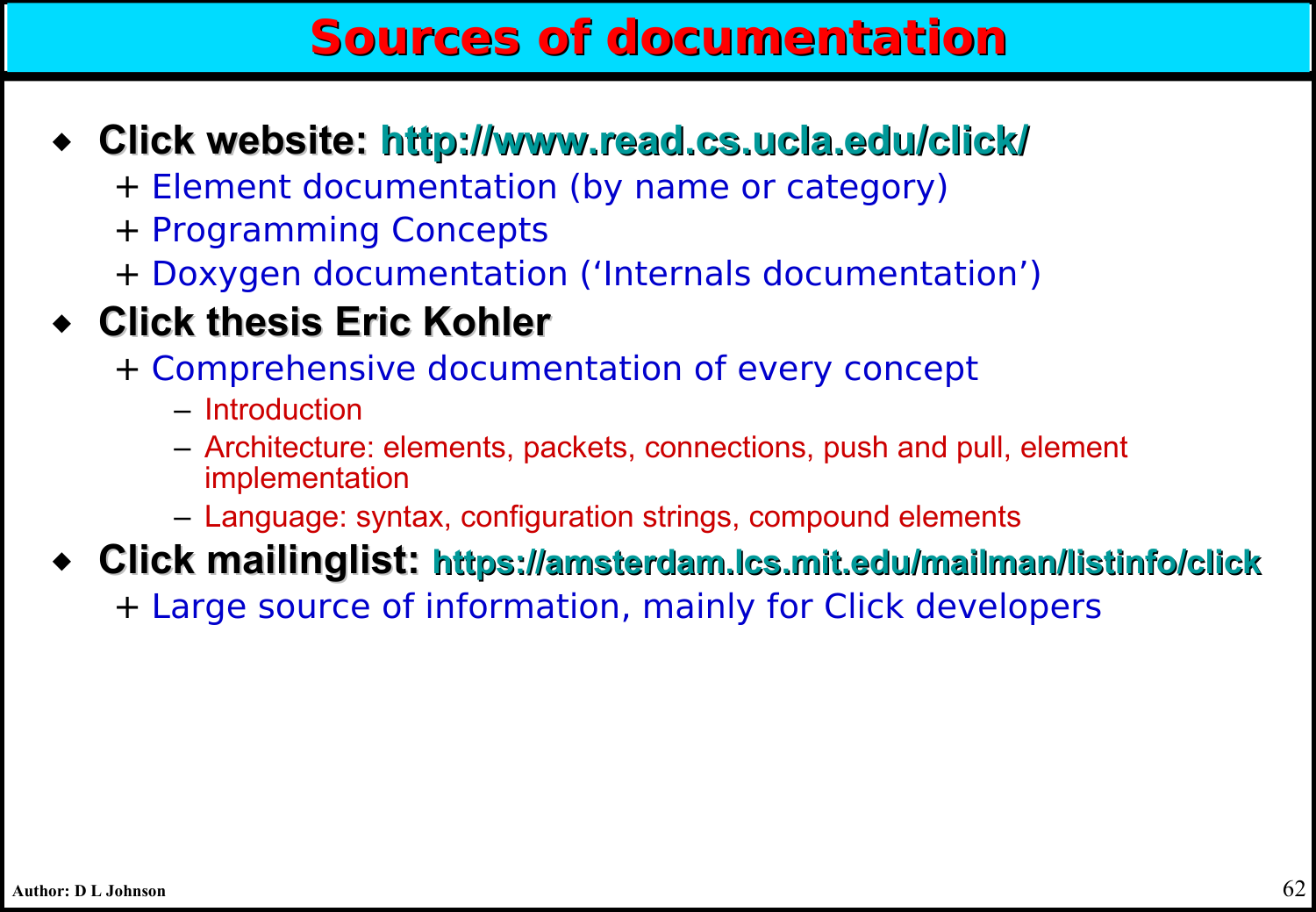- ◆ **Write a simple click script which:**
	- + Reflects all icmp traffic on any of its interfaces
	- + Forwards all icmp traffic from the incoming interface to all other interfaces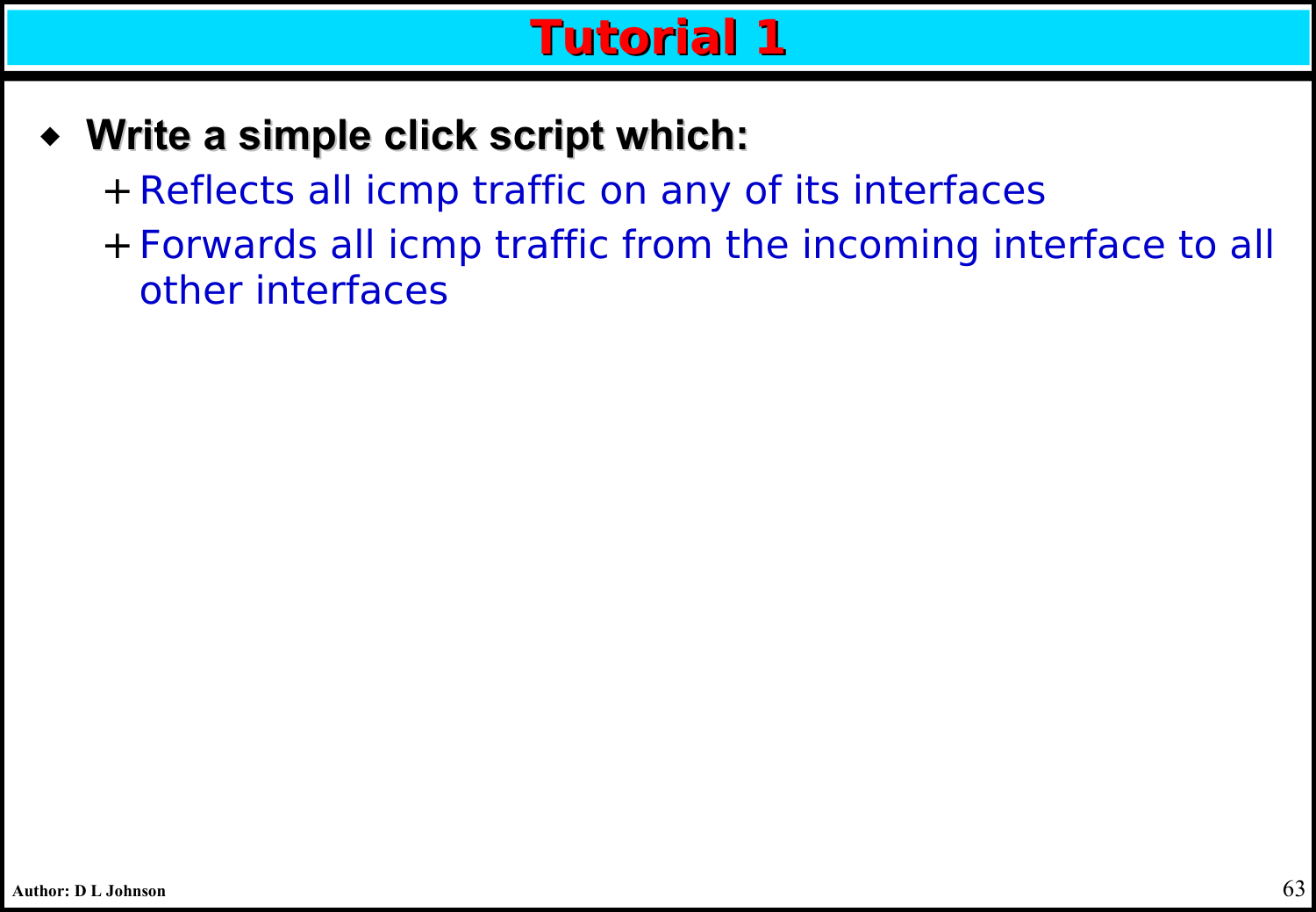- ◆ **Write a simple script which using a raw wireless interface** + Generates 802.11 Beacons every 5 seconds
	- + Receives 802.11 Beacons and sends a packet out the Ethernet interface containing the Beacon information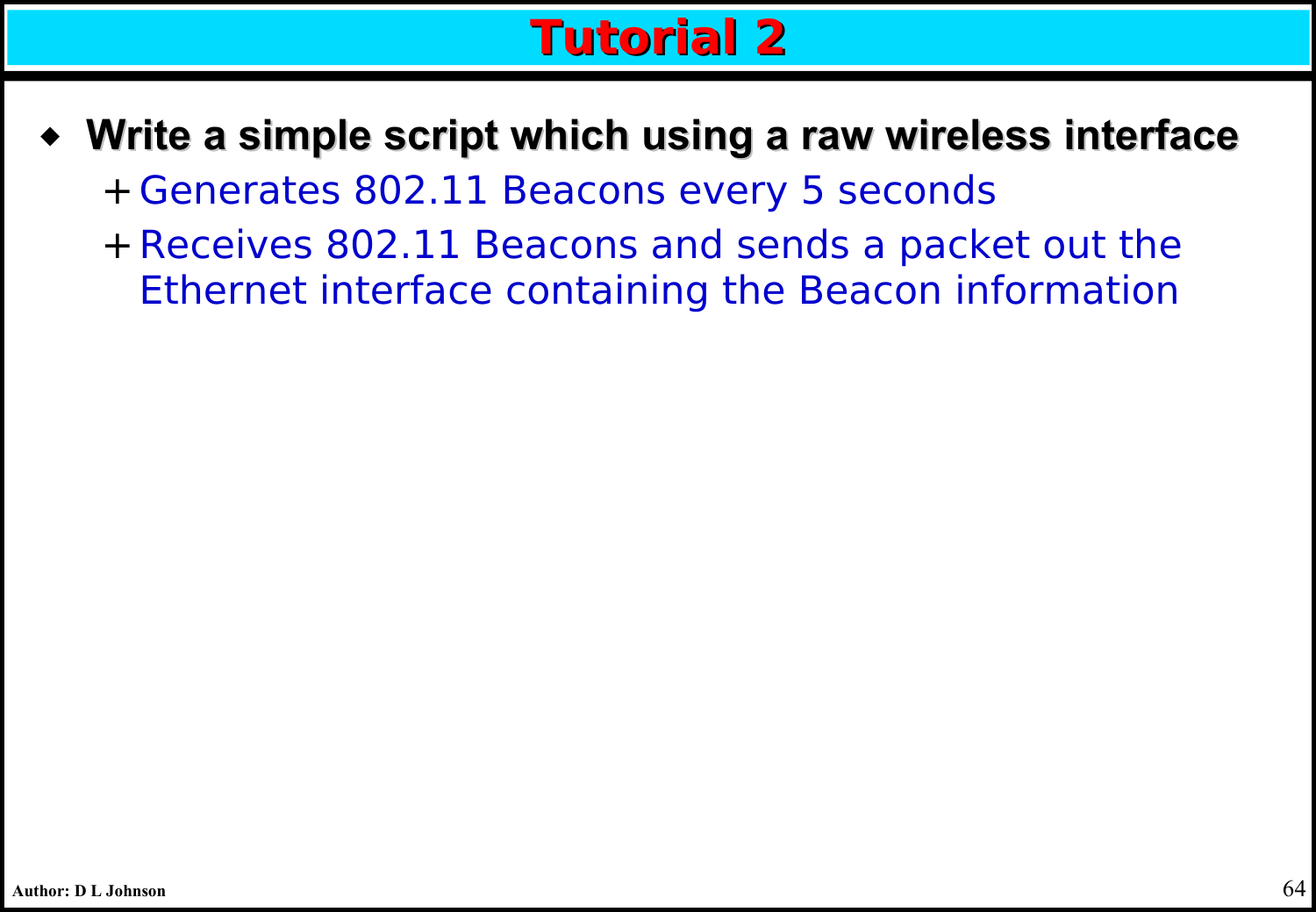- **Build a wireless scanner which scans all channels and reports the SSID's that were seen.**
	- + You may or may not need a new element